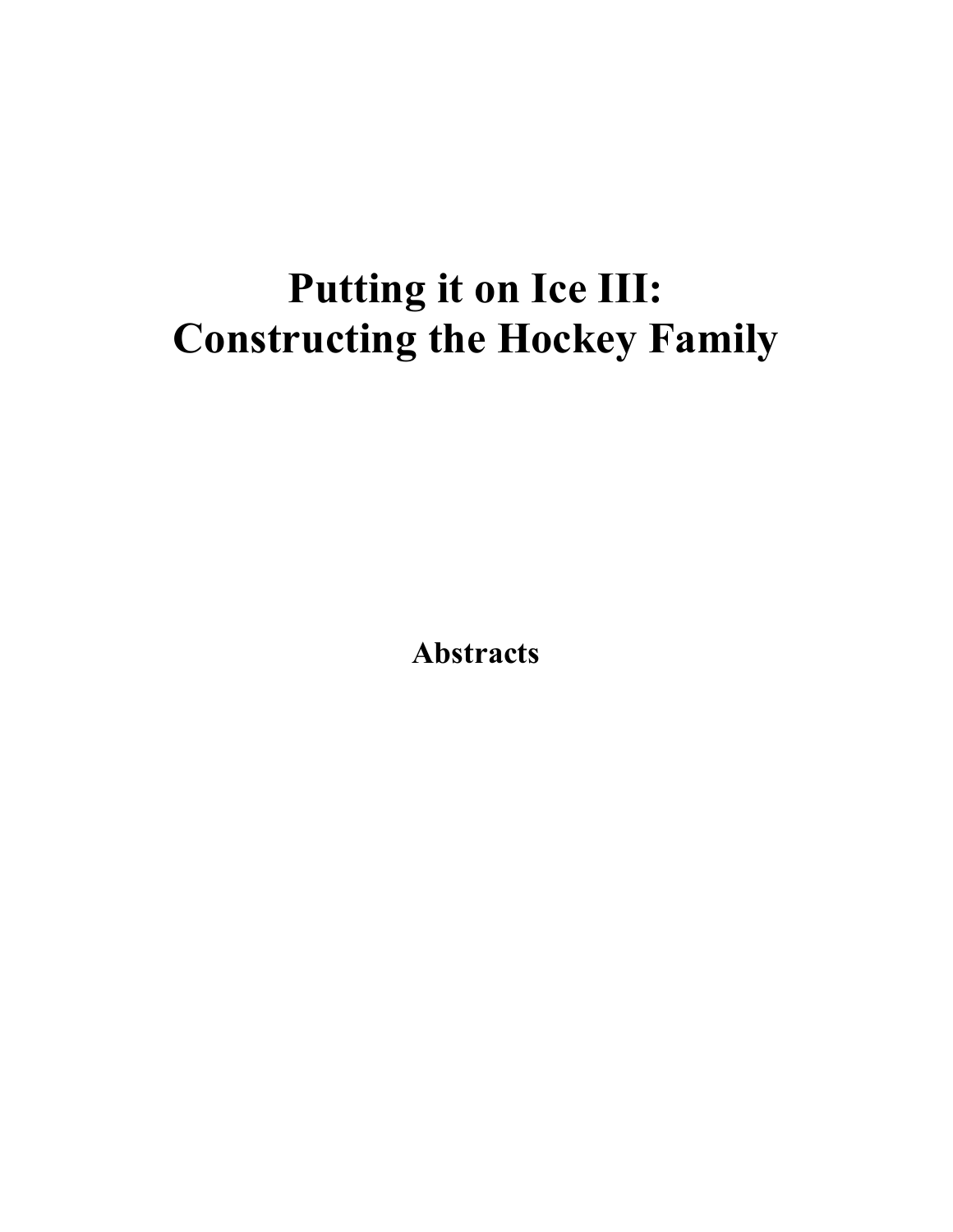#### **Carly Adams & Hart Cantelon University of Lethbridge**

# Sustaining Community through High Performance Women's Hockey in Warner, Alberta

Canada is becoming increasingly urbanized with small rural communities subject to amalgamation or threatened by decline. Statistics Canada data indicate that by 1931, for the first time in Canadian history, more citizens (54%) lived in urban centre than rural communities. By 2006, this percentage had reached 80%. This demographic shift has serious ramifications for small rural communities struggling to survive. For Warner, a Southern Alberta agriculturalbased community of approximately 380 persons, a unique strategy was adopted to imagine a sense of community and to allow its residents the choice to remain 'in place' (Epp and Whitson, 2006). Located 65 km south of Lethbridge, the rural village was threatened with the potential closure of the consolidated Kindergarten to Grade 12 school (ages 5-17). In an attempt to save the school and by extension the town, the Warner School and the Horizon School Division devised and implemented the Warner Hockey School program to attract new students to the school and the community. By 2003, the Warner vision of an *imagined community* (Anderson, 1983) came to include images of high performance female hockey, with its players as visible celebrities at the rink, school, and on main street. The purpose of this paper is to explore the social conditions in rural Alberta that led to and influenced the community of Warner to take action to ensure the survival of their local school and town. Drawing on municipal documents, official school documents, Warner School promotional material and news reports, this paper examines the process of the formation of the women's hockey school in Warner within the context of community survival and revitalization in Southern Alberta.

Author email: carly.adams@uleth.ca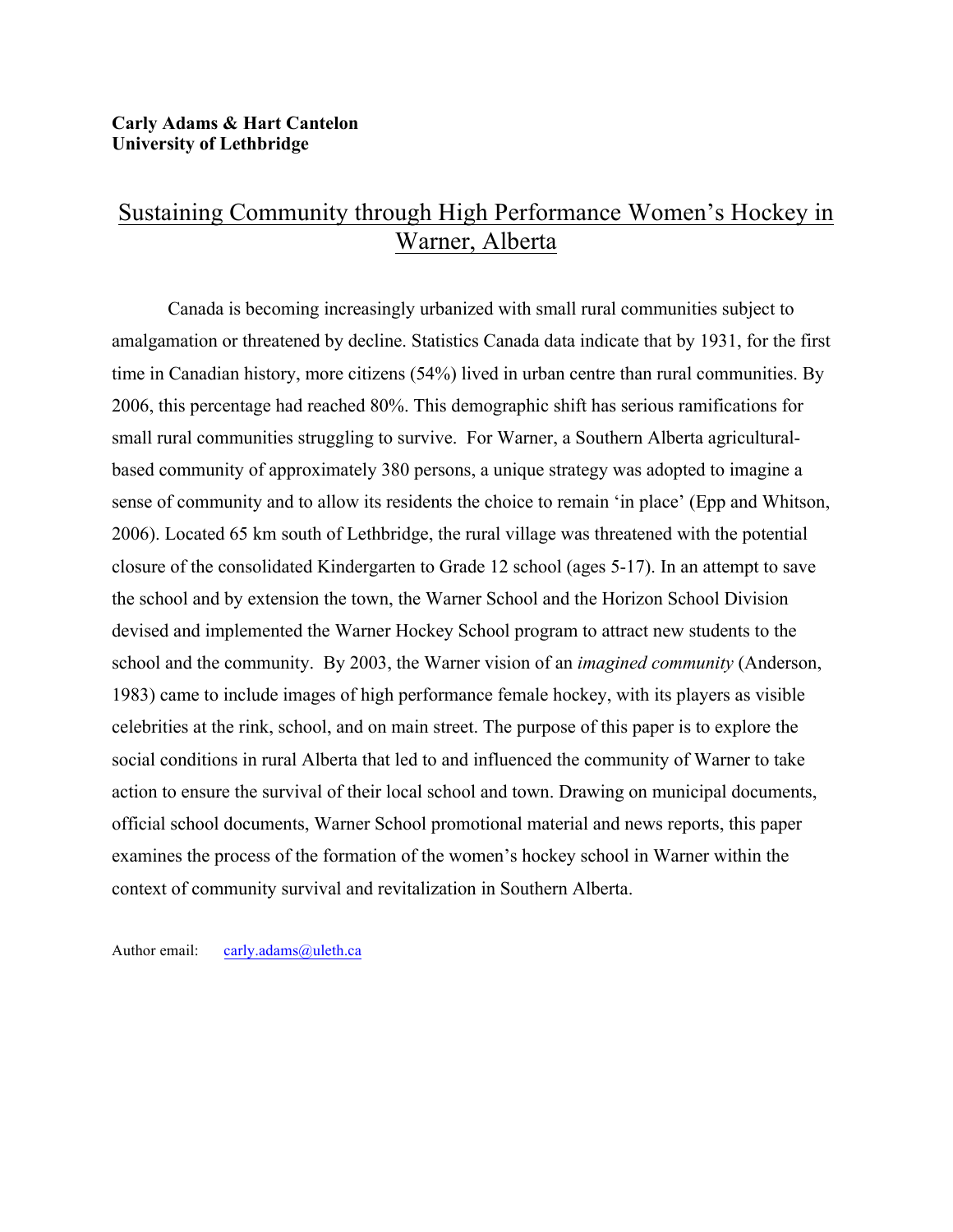#### **Stephen Adams, Matthew Davey, Mitchell Green, Alyssa Smeltzer, Michael A. Robidoux University of Ottawa**

## A Comparative Descriptive Analysis of Injury in Competitive Peewee and Bantam Hockey in Ontario

Ice hockey is a game that is celebrated for its intense physical nature and the challenges it poses for all levels of physical abilities. With these physical challenges comes the potential risk of injury, which has been the focus of popular and scientific debate over the past forty years. Recently, professional leagues have seen a rash of incidents which have left players with severe injuries, such as concussions. This has led to the perception that minor hockey is played with a similar risk of injury and has heightened public concerns for the health and safety of its participants. Since scientific evidence clearly indicates that body checking leagues cause more injuries than non-body checking leagues, there has been passionate debate regarding the appropriate age and level of body checking initiation. In this study we seek to monitor injury in two competitive leagues, one in Ontario where body checking is introduced at the peewee level (ages 11-12) and one in Quebec where body checking is introduced in Bantam (ages 13-14). Utilizing a mixed methods approach, the research involved examining the situational factors surrounding injury by documenting contextual details as well as comparing the frequency and severity of injury in both leagues. Accordingly, the research entailed in-game observations, postgame injury assessments, and semi-structured interviews of parents' perceptions of injury and provincial body checking policies. This paper will be discussing the results, focusing on injury rates and situational factors contributing to injury.

Author email: stephen.adams@uottawa.ca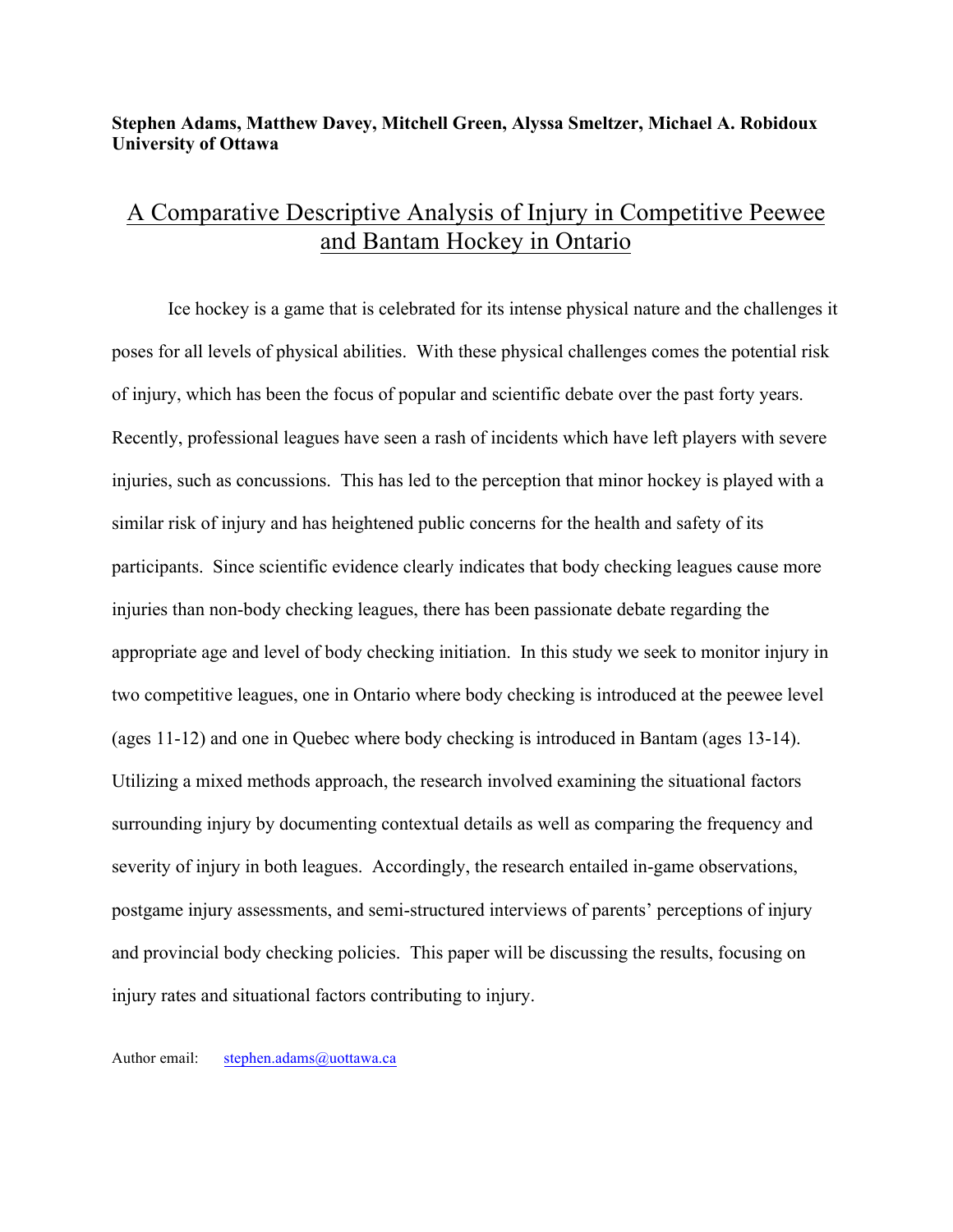### "Players Know": Competing Masculinities in the Canadian Hockey League

In this paper I examine how players who compete in the CHL come to understand appropriate and inappropriate expressions of masculinity. To do this, I conducted 19 interviews with current and former CHL players that focused on how these players conceptualized various aspects of hockey masculinity. Players were then asked how/if these understandings applied to their adult lives. Within the context of hockey, the participants tended to understand appropriate expressions of masculinity as linked to what is known as "Canadian style hockey", a style of play that was contrasted against what was called "European style hockey". Players suggested that they played a hybrid style in the CHL, but they also celebrated aspects of the game that they characterized as belonging to the "Canadian style", while deriding those thought to belong to the "European style". Although players were careful to state that a desirable style of hockey masculinity was predicated on being rough and tough, they did not believe that these characteristics were significant for their lives outside the rink as adult men. Instead, players shifted their understanding of what constituted an appropriate masculine identity from being tough guys to middle-class life leaders. This research demonstrates that masculine identities are never taken up wholly and can be expressed in different and seemingly competing ways at different times and within different contexts.

Author email: kristiallain@trentu.ca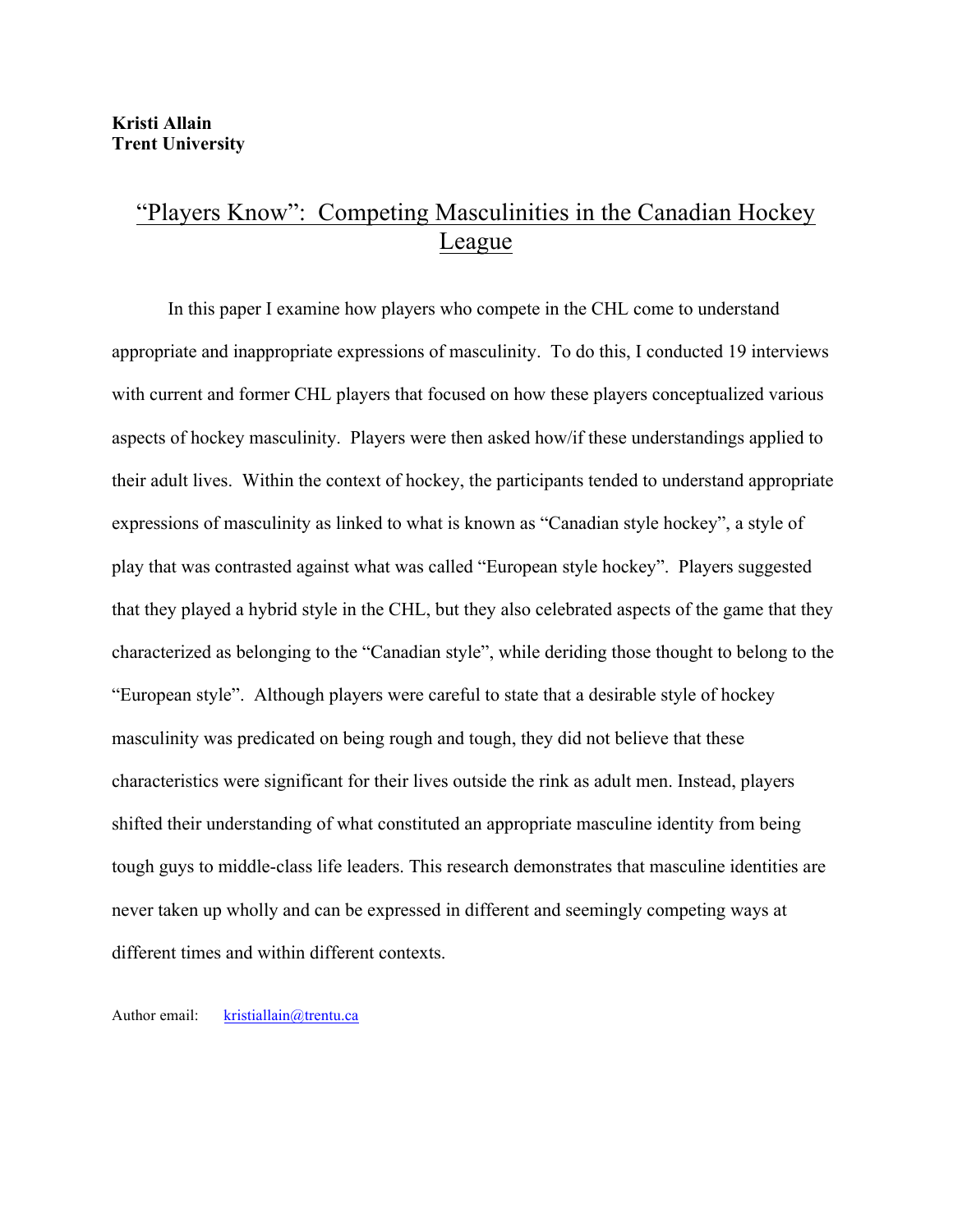#### **Tatyana Anisimova Saint Petersburg State Univerity of Technology and Design**

### Russian Hockey Design: Equipment, Uniforms, and Branding

Reliable and safe equipment, well advanced branding, and contemporary design are very important elements of present-day hockey both as sport and business. This paper focuses on the main directions and trends in the development of Russian hockey design. The roles of the Russian national and international market and sporting firms as elements of cooperation, and creation of the favored image inside the sport community, are analyzed as well. The author discusses the meaning of the activity of such well known brands as CCM, Bauer, Easton, Mission, and Itech, in the rebranding of hockey in Russia, and the attempts of the Russian hockey community to advance a national branding strategy in cooperation with the international sport community.

Thus, the movement of Russian hockey towards adopting some general tendencies in developing equipment and standards of branding demonstrates the profound significance of internationalization and of cooperation with the international hockey community.

Author email: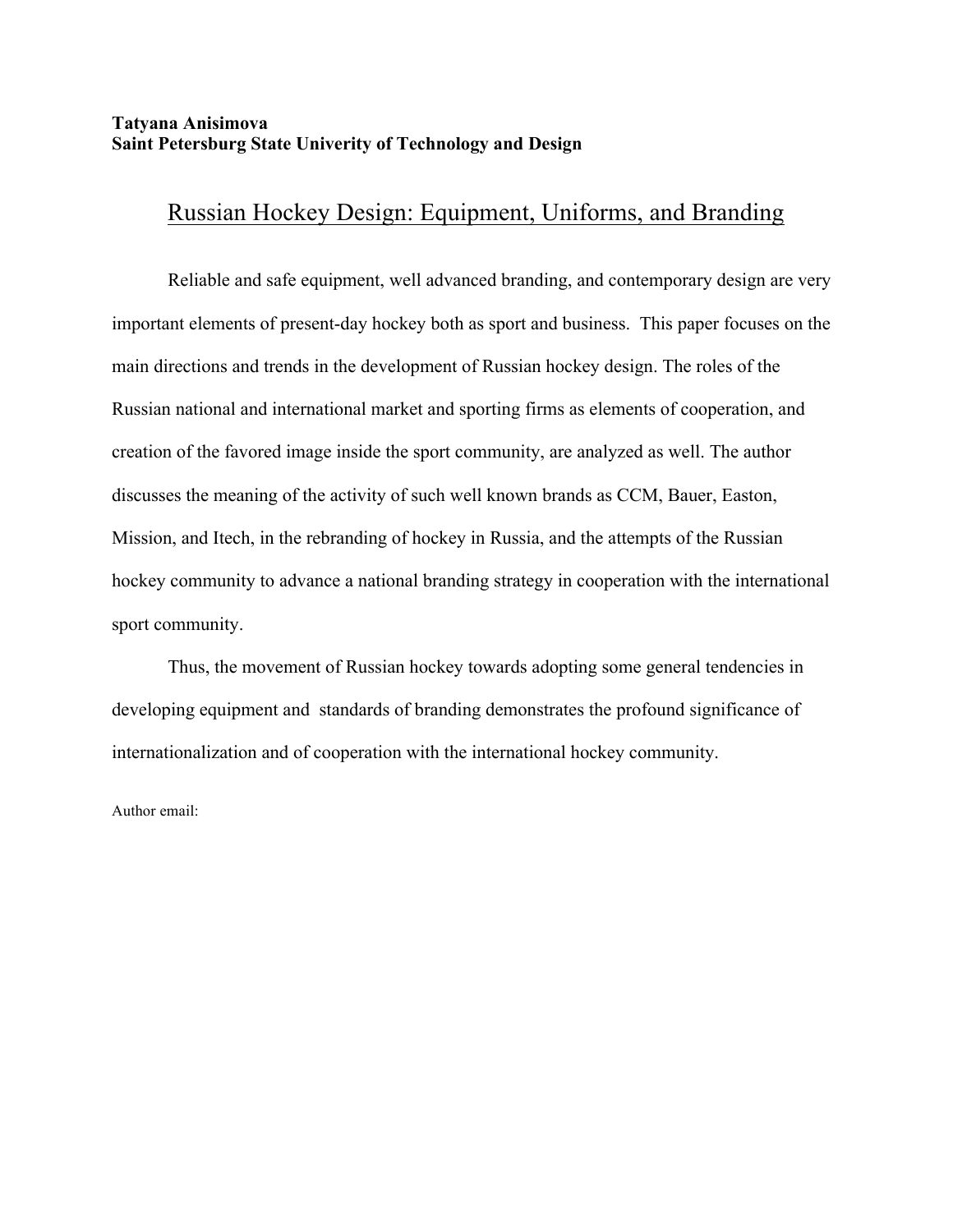### Ice Hockey and the Commercialization of Swedish and Finnish Sport

In my research (licentiate thesis) I analyze the top ice hockey leagues in Sweden (elitserien) and Finland (SM-liiga) and how these leagues are constructed in the light of Americanization and European law. The background to my research is that the representative of Swedish and Finnish ice hockey has implemented diverse organizational solutions, although they were situated and in contexts with similar sports models and social conditions. The method in my research is document analysis with elements of hermeneutics and legal dogmatic. The theoretical framework includes the historian Martin Alms Americanization and lawyer Lars Halgreens observation about the Americanization of the European sports model.

My research shows that the representatives of Swedish and Finnish ice hockey are open to international influences, and particularly influenced by the NHL. My study shows that Swedish ice hockey in some respects can be considered closed and tradition-bound, which Finnish ice hockey is not in same extension. Examples of the Swedish ice hockey introversion and tradition is that the representative of the elitserien has not broken out of the Swedish Ice Hockey Association and/or the Swedish National Sports Federation and its inhibitor (51-49% regulation) for sport PLC. My research also shows that the representatives of Swedish ice hockey have designed elitserien after the European sports model. In comparison, the representatives of Finnish hockey has designed SM-liiga after the National Hockey League (major leagues) and reworked some of the NHL's organizational structures into a Finnish context. An example of this is that the league has been a closed league for nearly a decade (2000/2001 to 2007/2008). At this writing, the last placed team in SM-liiga has to play qualifiers, in best of seven games, against the winner of Finland's second highest ice hockey league. But there are also economic criteria set by SM-liiga due to that all SM-liiga-clubs own one share in the SM-liiga, the price of a share the 2009/2010 season was 1,593,533 €.

My research also shows that elitserien and SM-liiga had a turnover of approximately two billion Swedish kronor (approximately 225 million  $\epsilon$ ) during the 2009/2010 season and that ice hockey has driven the commercialization and professionalization of Swedish and Finnish sport.

Author email: jyri.backman@mah.se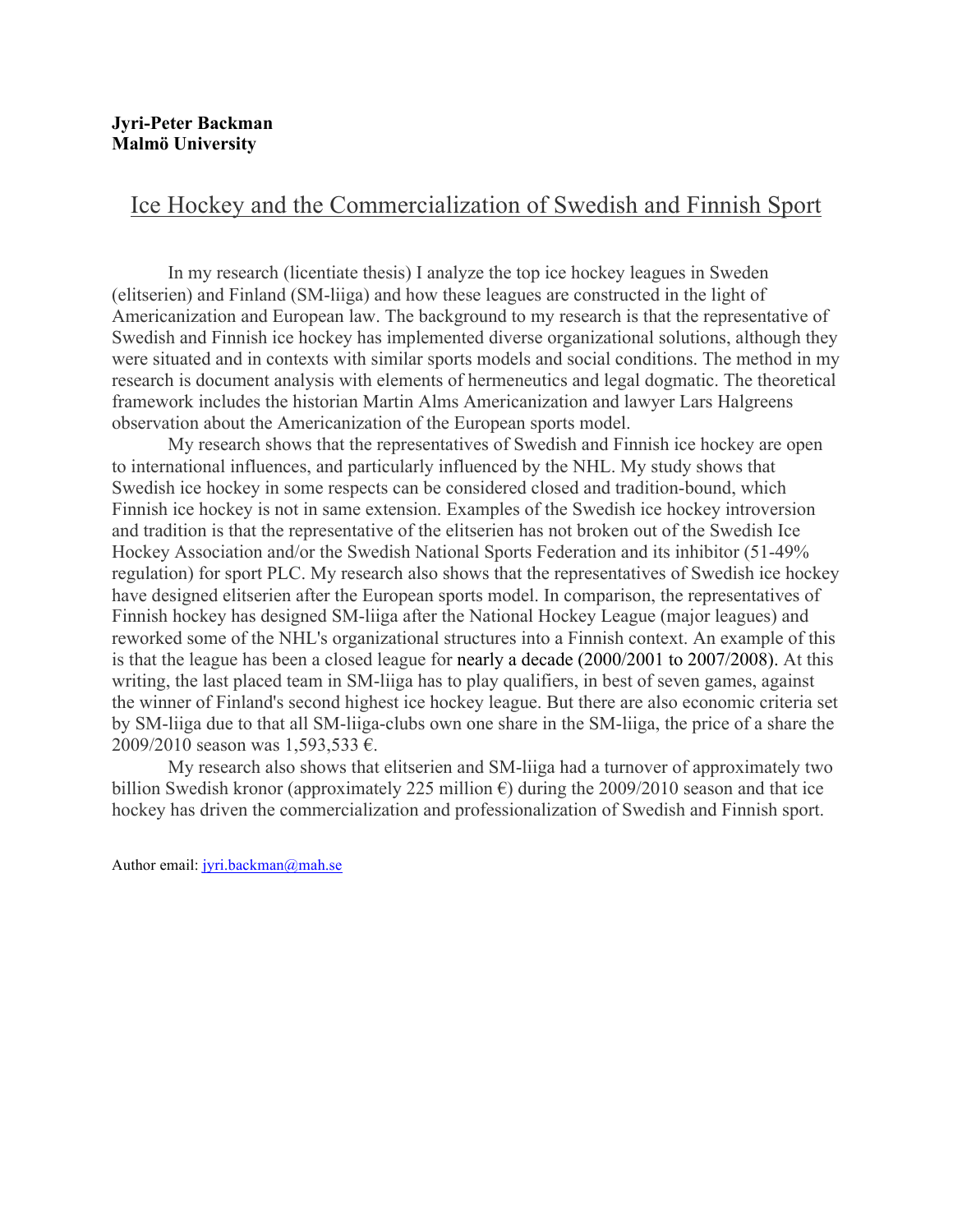# HIGH FIVE®: Positive Play in Sport

HIGH FIVE® is Canada's only quality assurance standard for children's sport and recreation. With an emphasis on mental, cognitive and emotional development, HIGH FIVE<sup>®</sup>'s training and resources complement NCCP's expertise in physical, technical and tactical training to create a holistic approach to fostering healthy child development. HIGH FIVE® is built on the belief that the experiences children have in recreation and sport at an early age carry a lifelong impact. Positive experiences help children become capable, caring adults who contribute more effectively to the community in the future.

"Healthy Minds for Healthy Children", HIGH FIVE®'s newest resource, is designed to help those working with children positively influence their mental health. Developed with expertise from Dr. Stanley Kutcher and Dr. Wayne Hammond, this online training module offers engagement strategies for nurturing resiliency in children, insights into common mental health distress and disorders experienced by some children and a Strength Based Decision Making Model to engage children.

Author email: dbauld@recreationns.ns.ca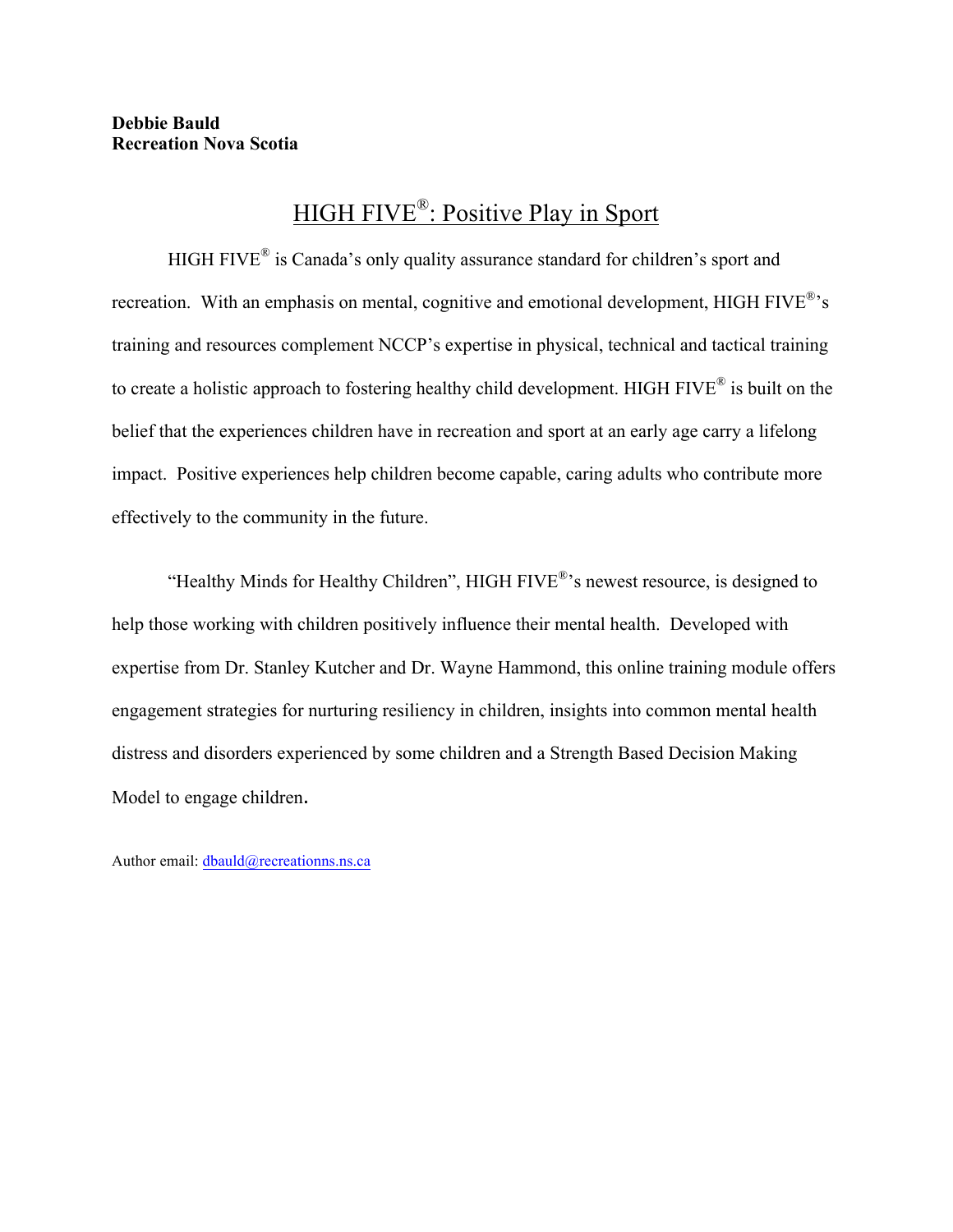**Richard Beales Wilfrid Laurier University**

#### **John Wong Washington State University**

### From Father of the "Great One" to National Celebrity: Media, Celebrity, and Walter Gretzky

Walter Gretzky of Brantford, Ontario, first came to the attention of the Canadian public in the early 1970s, when his son Wayne was developing as a hockey prodigy on a backyard rink flooded at the family home in Brantford. As Wayne's career grew to National Hockey League superstardom, Walter Gretzky's own story was evolving – from Wayne's mentor, to stroke victim, to community leader and honoured humanitarian. All along the way, Gretzky's tale was chronicled and supported by Brantford's local daily newspaper, *The Expositor*. Using interviews and newspaper sources, this paper examines the ongoing and much-intertwined relationship between these two Brantford institutions – Walter Gretzky and *The Expositor*. From *the Expositor's* accounts of Gretzky, the public sees a man whose quirky personality, more so even than his fight with health issues, his relationship with his famous son or his community contributions. In other words, the local media actively shaped the celebrity status of Gretzky both in Brantford and the rest of Canada. Even as Wayne Gretzky has long since moved away from Brantford, the creation of the elder Gretzky as a celebrity allows Brantford to remain on the national radar.

Author emails: rbeales@wlu.ca; john\_wong@wsu.edu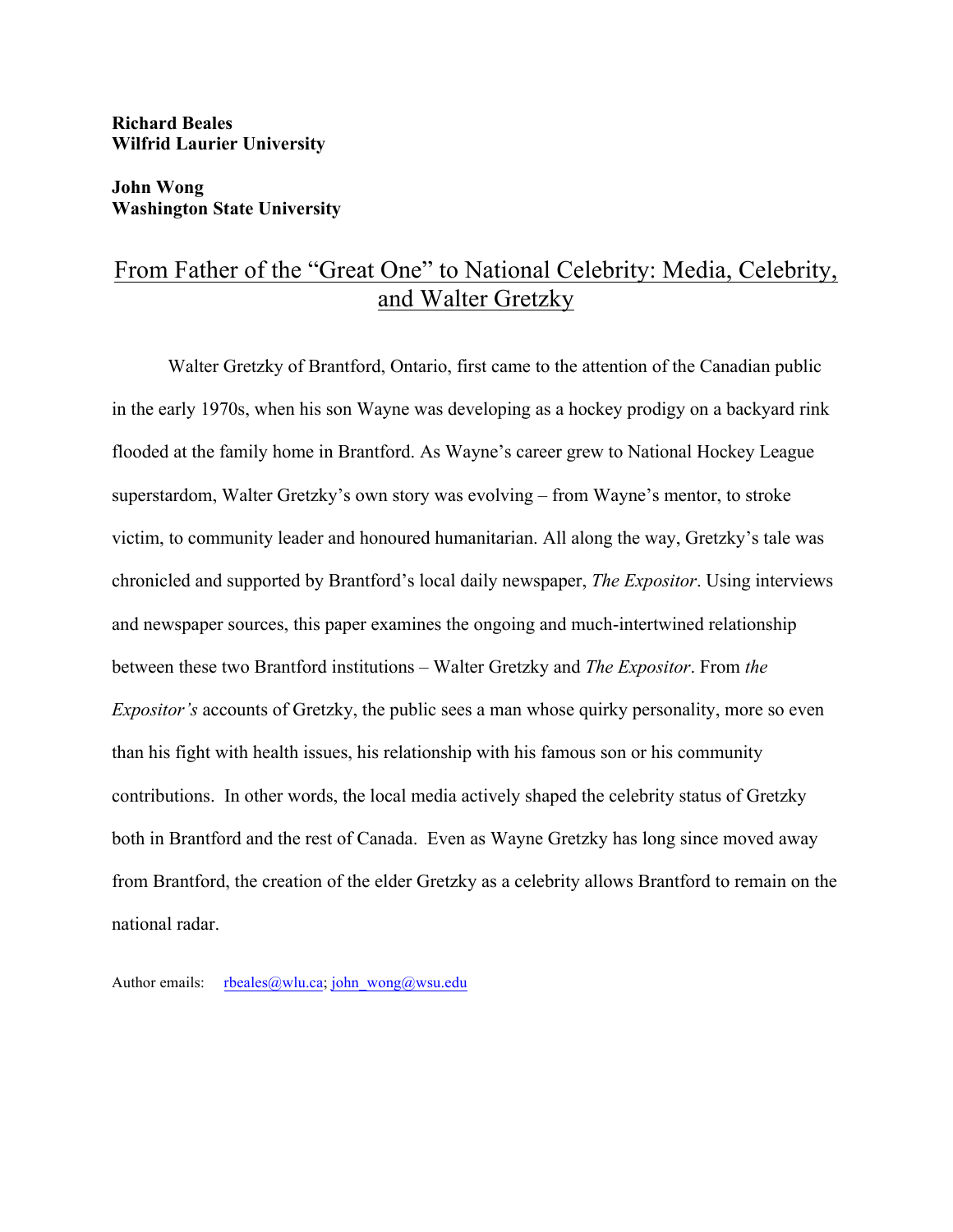### A Family Squabble: What's Behind the Quest for Genesis in the Canadian Hockey World?

Few subjects in Canadian sport arouse as much passion as debating the origins of ice hockey, Canada's mythical national pastime. Hockey fans, hobbyists, and even a few sports scholars have been known to "mix it up" off the ice when the discussion inevitably returns to the hotly contested matter of Creationism versus Evolution. Ten years ago at the 2001 "Putting It on Ice'' Conference , E. Gay Harley, likened the search for the "birthplace of hockey" to the dubious claim of Baseball's Cooperstown, New York, and made a compelling case for the "evolutionary model," arguing that hockey evolved, from first Amerindian- European contact onward, and that different aspects of the game developed over time in various places.

Evolutionary theories of hockey's origins continue to be challenged by Canadian hockeyists pressing competing claims for Windsor's Long Pond, Great Bear Lake, Kingston, Montreal, and Halifax. Since the 200th anniversary of King's-Edgehill School in 1988, Windsor, NS, cranked-up its campaign, adopting the town motto "The Birthplace of Hockey," publishing Garth Vaughan's 1996 book *The Puck Stops Here*, and capitalizing on CBC-TV's 2002 Hockey Day in Canada celebration. In May 2002, the Society for International Hockey Research (SIHR) took the unprecedented step of investigating and discounting the so-called "Windsor Claim." Yet that same year, a Dartmouth lawyer, Martin Jones, entered the fray with a new book, *Hockey's Home*, and civic leaders in Deline, NWT, have since surfaced with an Aboriginal claim. Today avid hockey partisans continue to pour over obscure archival records, mine surviving newspapers, date Mi'kmaq hockey sticks, and assess decaying wooden pucks for further clues to hockey's origins. In the face of mounting evidence of its evolutionary nature, what drives such enthusiasts to continue their quest? A decade after it was supposedly put to rest, this paper will look at the motives and influences behind the continuing search for the Genesis of Canadian hockey.

Author email: director@schoolhouseconsulting.ca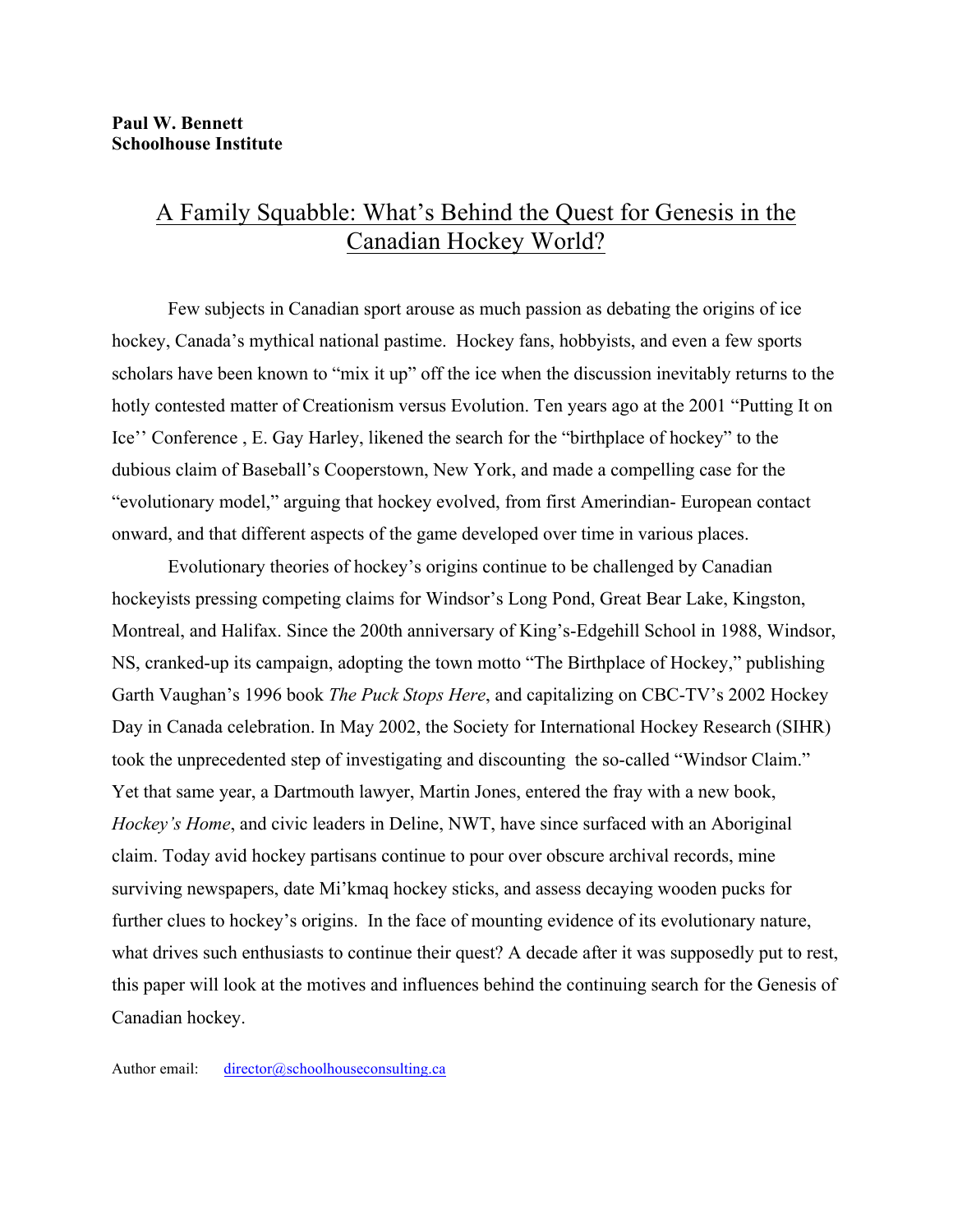### The Hockey Player's Voice in Literature – The Silenced Family Member Speaks Up and Out

Canadian popular culture reveres hockey and the players who make the game possible, but at the same time, these players are often silenced – they are, after all, men of action who are expected to score, bodycheck and fight, listen to the coach, and not to say much in post-game interviews. However, if one considers how important language and voice are to national community (the extended family, so to speak) this silence at the centre of a national sporting obsession is supremely ironic. In recent years, hockey literature has had great and insightful fun with the cliché of the should-be tongue-tied hockey player. This paper considers the hockey player's voice in literary works (from hockey classics like Roy MacGregor's *The Last Season* to more recent novels like Lynn Coady's *The Antagonist* and Jamie Fitzpatrick's *You Could Believe in Nothing*) and shows what happens when the silenced member of the hockey family speaks up and out.

Author email: blakejas@gmail.com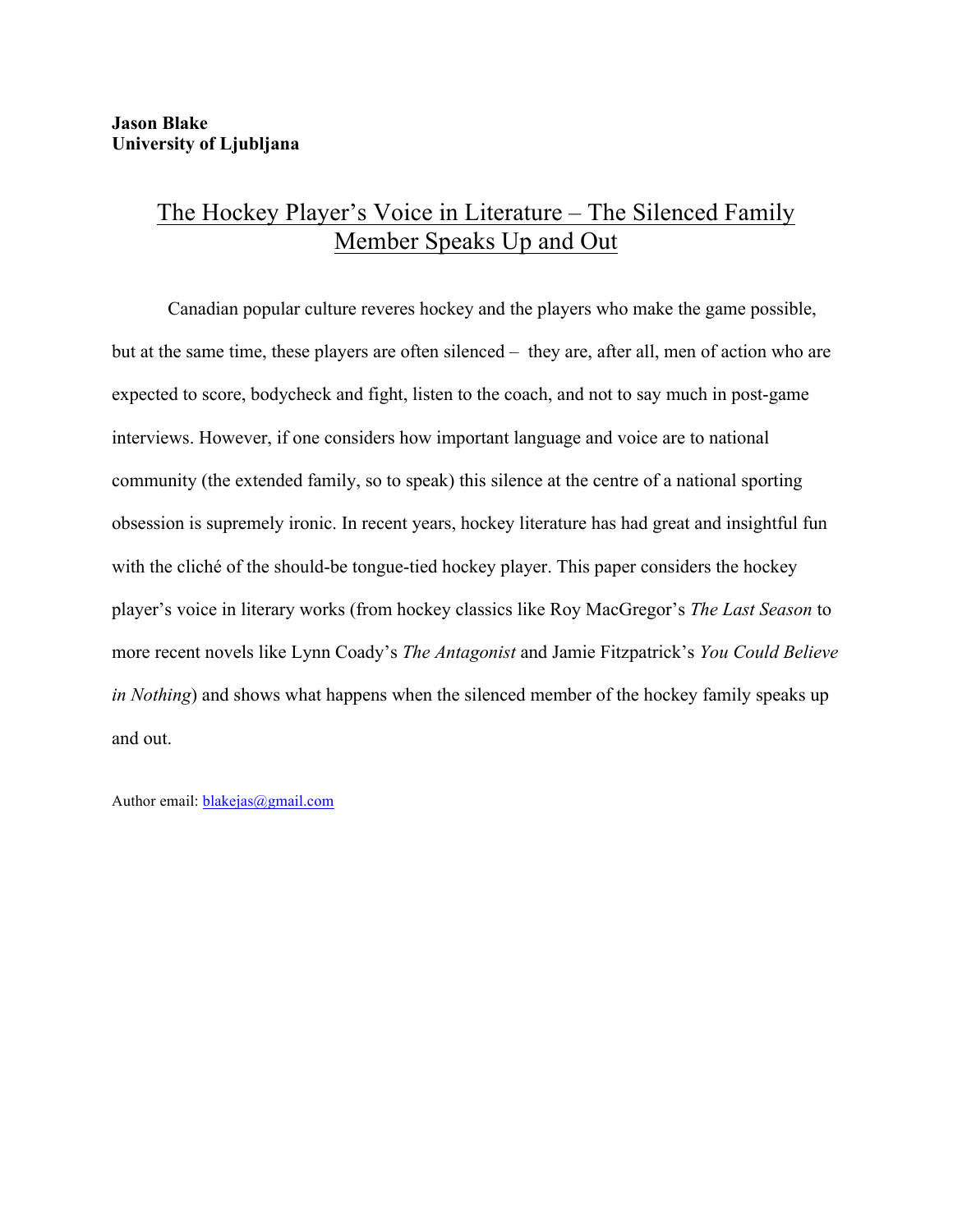#### **Michael Buma University of Western Ontario**

### Before Joe Canadian: Hockey-Themed Advertising in the Original Six Era

Hockey has been associated with Canadian identity for almost as long as the game has been played, and has often been represented in this light by advertisers attempting to excite the patriotic appetites of potential customers. This was the case long before Molson's iconic "Joe Canadian" commercial and the spate of other recent attempts that have suggested hockey's Canadianness as a way of selling beer, Big Macs, Tim Horton's coffee, and various other products. According to Paula Hastings, "representations of Canada permeated the language and iconography of consumer culture" during the two decades prior to the First World War, often "construct[ing] cultural and historical narratives that promoted a particular vision of Canada." Hockey was certainly part of this trend, and was used by several companies in advertisements throughout the first half of the twentieth century. Attempts by advertisers to use the game to sell their products accelerated during the Original Six era of professional hockey (1942-67), with the appearance of hockey-themed ads from companies such as Molson's, Dow Beer, Frontenac Beer, 7up, Kik Cola, Bee Hive Corn Syrup, Oh Henry!, Lowney's, W.C. Macdonald Tobacco, Winterlein Lard, and others. According to Raymond Williams, advertising performs the "magic" of associating material products with larger "social and personal meanings" (422). What, then, were the meanings and identity associations that emerged from hockey-themed advertising throughout this period? What "magic" were these ads trying to accomplish, and what does this say about national identity during this time? This paper will address these questions, focussing particularly on representations of whiteness, masculinity, and northernness.

Author email: mpbuma@gmail.com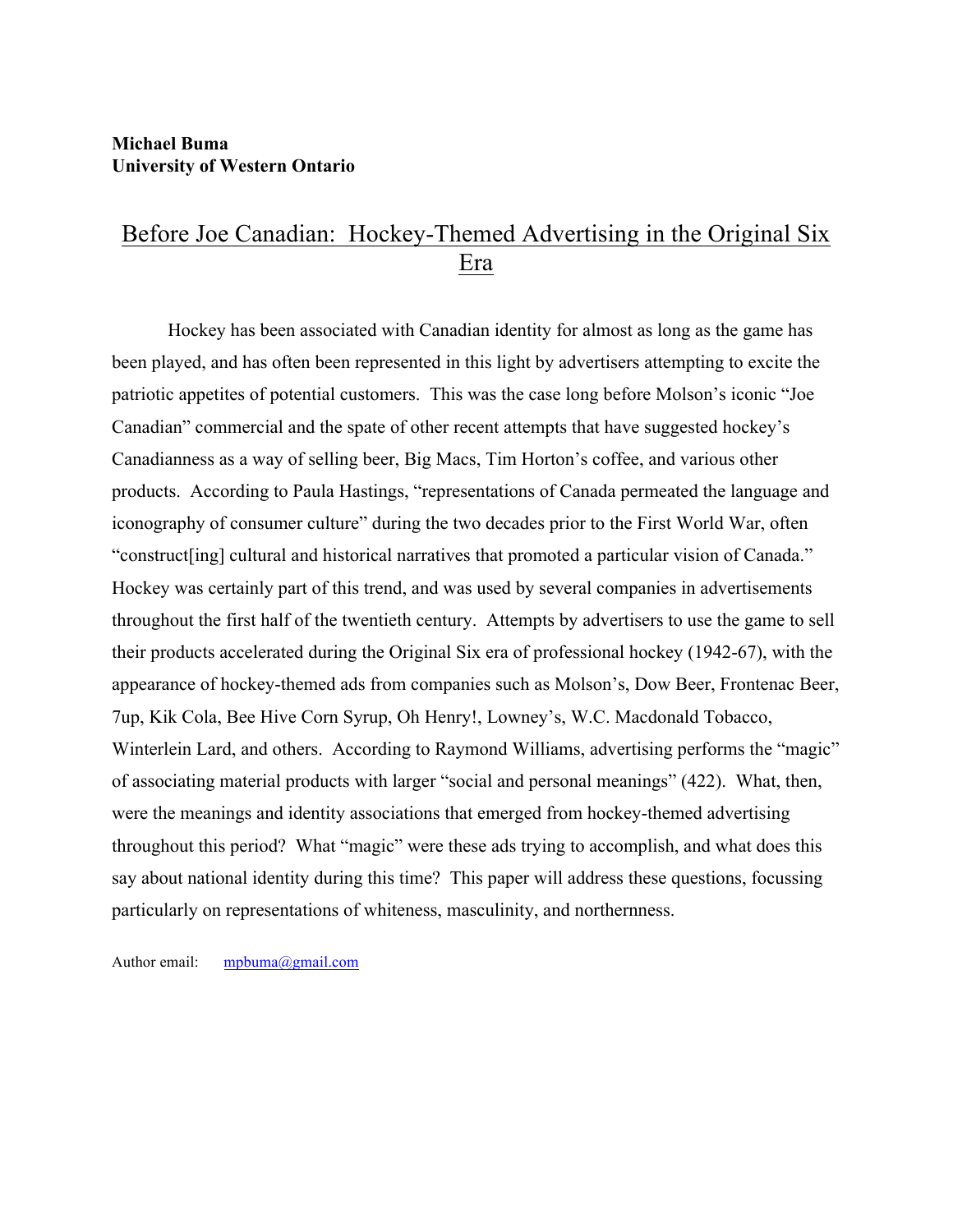#### **Chris Chard & Craig Hyatt Brock University**

#### **Bill Foster University of Alberta, Augustana Campus**

# Understanding the context of the OUA hockey league within the CIS hockey family: Money, media, markets and management

The governing body for inter-university athletics in Canada is the Canadian Interuniversity Sport (CIS), who set policies and procedures for the member schools in its association. Under the umbrella of the CIS exists Ontario University Athletics (OUA); managerial responsibilities of the OUA director are to oversee all Ontario university sports, including men's hockey. The OUA men's hockey league is comprised of 16 Ontario-based schools, and three schools based in bordering Quebec (as there are too few schools with men's hockey teams for the Quebec association to form its own league).

When attempting to understand the nature of an organization like the OUA, it is helpful to think of it as a bundle of assets. As such, the current study utilized the Value Dynamics Framework (VDF) (Boulton, Libert, and Samek, 2000). Boulton et al. (2000) acknowledge that the VDF has "relevance for governments and not-for-profit organizations" (p. 240). To date though it remains unknown whether or not the VDF could be an effective lens through which a not-for-profit sport organization could be studied. In particular, utilizing the VDF to assess a notfor-profit sports *league* where each of the teams is viewed as a strategic business unit that is a part of the overall brand portfolio (Emery, 2011) has yet to be done. Therefore, the purpose of this study was to better understand the OUA men's hockey league and create a model for investigating organizational assets and deficiencies of not-for-profit sport organizations.

Given the exploratory nature of the research, a qualitative procedure was implemented (Creswell, 2003) using the VDF as the theoretical base. Semi-structured interviews with 15 of the 19 (77%) OUA hockey coaches were conducted to investigate the perceptions of the coaches regarding the organizational assets of the teams, schools, and associated organizations of OUA hockey. Analysis of the data provided insights into the underlying perceptions OUA hockey coaches have of the OUA league including opinions on money, media, markets and management.

Author email: cchard@brocku.ca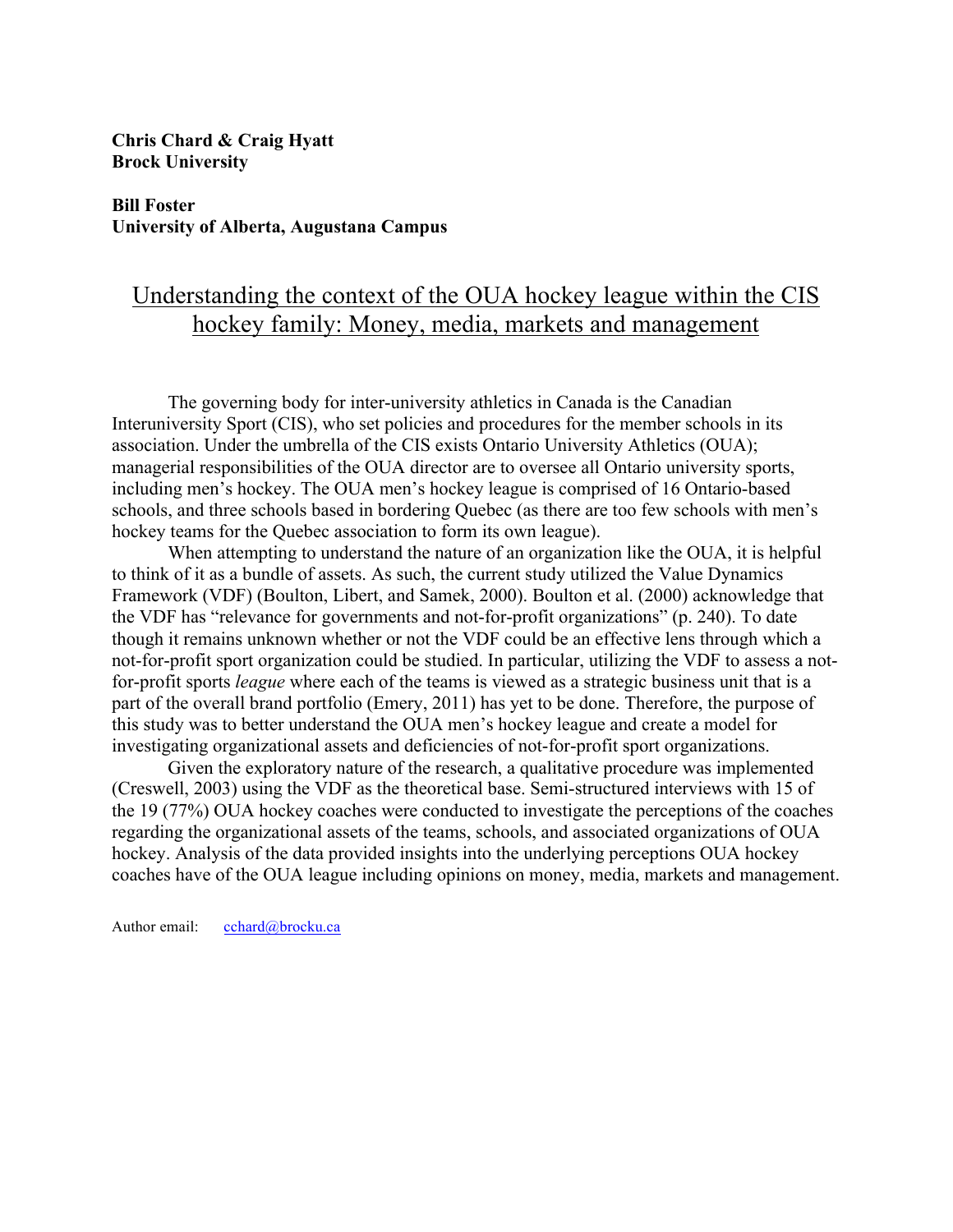#### **Chris Chard Brock University**

#### **Jon Edwards University of Alberta**

### Understanding the factors influencing parents' sport choice decisionmaking: A means-end analysis of hockey parents

Canadian ice hockey [hereafter referred as hockey] has been discussed in terms of a national religion (Dryden & MacGregor, 1989; Landsberg, 2000; Robinson, 1998) and the significance of the game to Canadian cultural and national identity is widely documented (Boyd, 1998; Cuthbert & Russell, 1997; Dryden & MacGregor, 1989; Gruneau & Whitson, 1993; Hale, 2000; Kidd, 1972; MacNeill, 1996). However, competition from a myriad of sports is now prevalent and the options available to children and their recreational time are significant. As such, the purpose of the current study is to understand the factors influencing parents' sport choice decision-making. Specifically, the study seeks to understand the influences on parents signing their young sons and daughters (7-10 year-olds) up to play hockey.

The paper reports the results of an empirical investigation using the laddering technique of data gathering and means-end analysis. A sample of 30 hockey parents were questioned to understand the attributes that hockey offers to their child ( $n=15$  boys and  $n=15$  girls). Using laddering these attributes were then linked to higher order consequences and personal values important to the parents. The findings outline implications for future recruitment and provision of the most salient deliverables for the hockey parents.

Author email: cchard@brocku.ca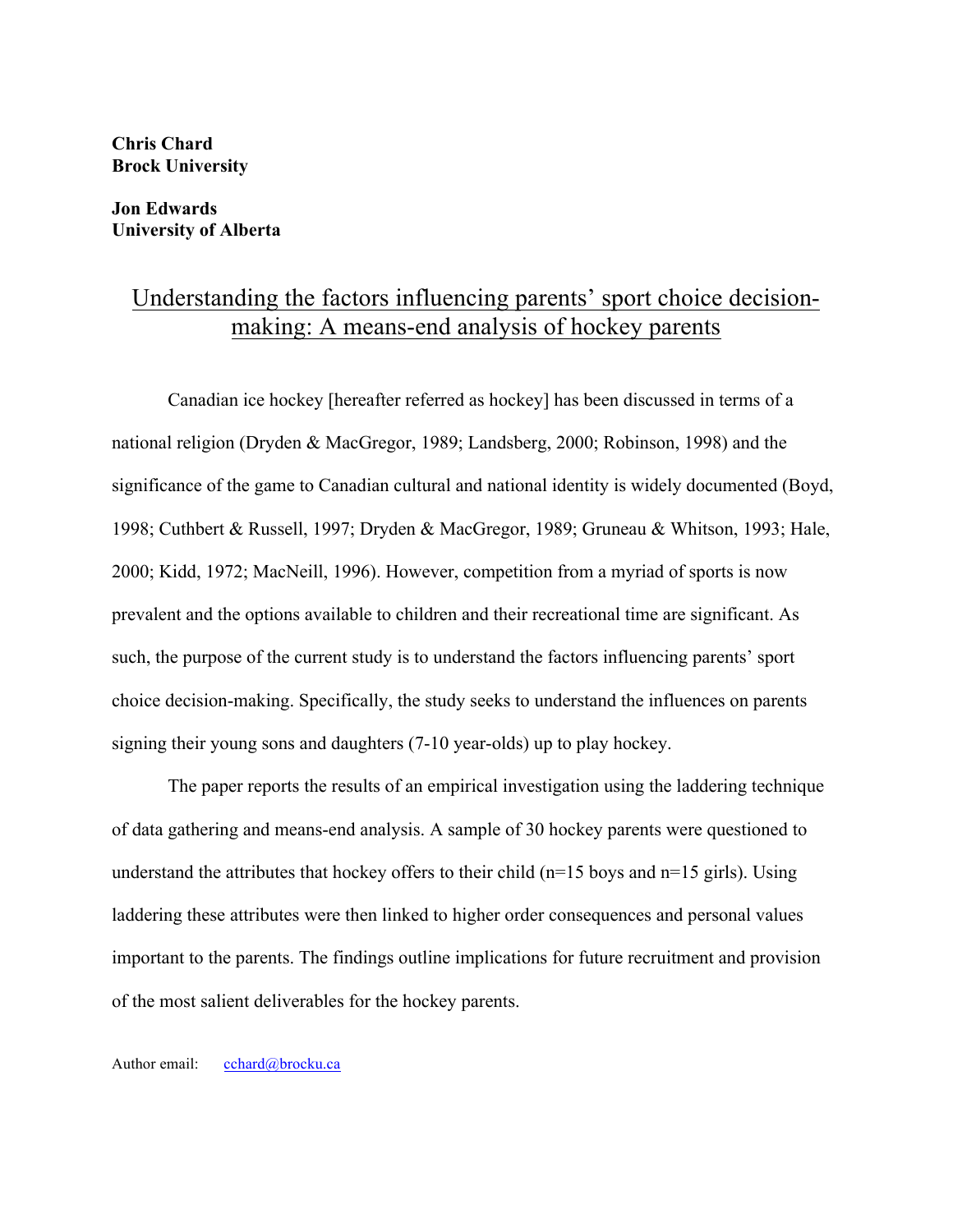#### **Marc L. Cormier & Peter L. Kadushin West Virginia University**

### The Application of Sport Psychology in Collegiate Ice Hockey; A Student Perspective

Intercollegiate hockey is a dynamic culture that requires a balance between high academic and athletic standards. As collegiate hockey continues to grow in North America, the need for sport psychology services - for improving individual and team performance, group dynamics, and coaching effectiveness - has grown as well. The purpose of this presentation is to describe one theory-based approach to consultation with collegiate hockey players in North America. This student-led consultation model is designed to help aspiring performance consultants gain experience toward certification. The first section of the presentation will discuss the needs of each student-athlete population both from Canadian and American perspectives. Next, the theory of consultation will be described, including a review of the various stages of the consultation process and the structure of faculty supervision. Finally, several ethical issues that consultants should anticipate will be outlined, such as competency, confidentiality, and dual relationships.

Author email: Marc.L.Cormier@gmail.com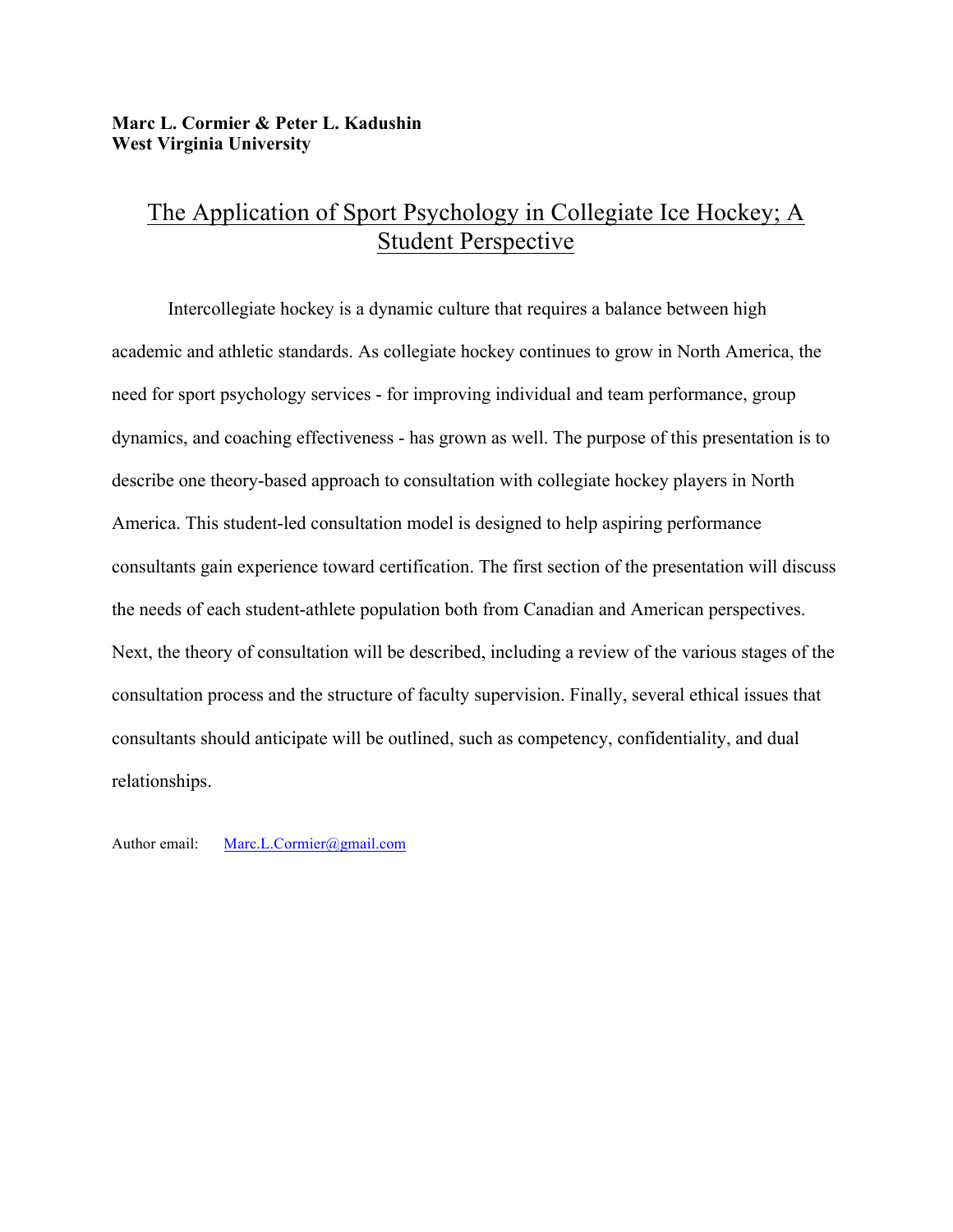**Jane Crossman Lakehead University**

**John Vincent University of Alabama**

# Our Game Our Gold': Canadian National Identity in Newspaper Narratives about the Men's Ice Hockey Team at the 2010 Winter Olympic Games

This study examined how nationalism played into *The Globe and Mail* and *The New York Times'* coverage of the men's Canadian and United States ice hockey teams competing at the 2010 Winter Olympic Games. Textual analysis was used to analyze the newspapers' narratives about the Canadian and American men's ice hockey teams to gain insight about how the narratives constructed, (re)produced, and challenged dominant notions of collective national identity and character in the context of ice hockey at The Games. Theoretical insight was drawn from Anderson's (1983) concept of the imagined community and Hobsbawn's (1983) theory of invented traditions. For the qualitative analysis, seven themes emerged from the textual discourses: "Go forth and kick ice!", "In the land where hockey is religion", The Canadian way – "Rugged and antagonistic", The rivalry – Canada versus the United States, The gold medal game, The final goal and "Expressions of national pride". A discussion of each theme is presented.

Author emails: jcrossma@lakeheadu.ca; jvincent@bamaed.ua.edu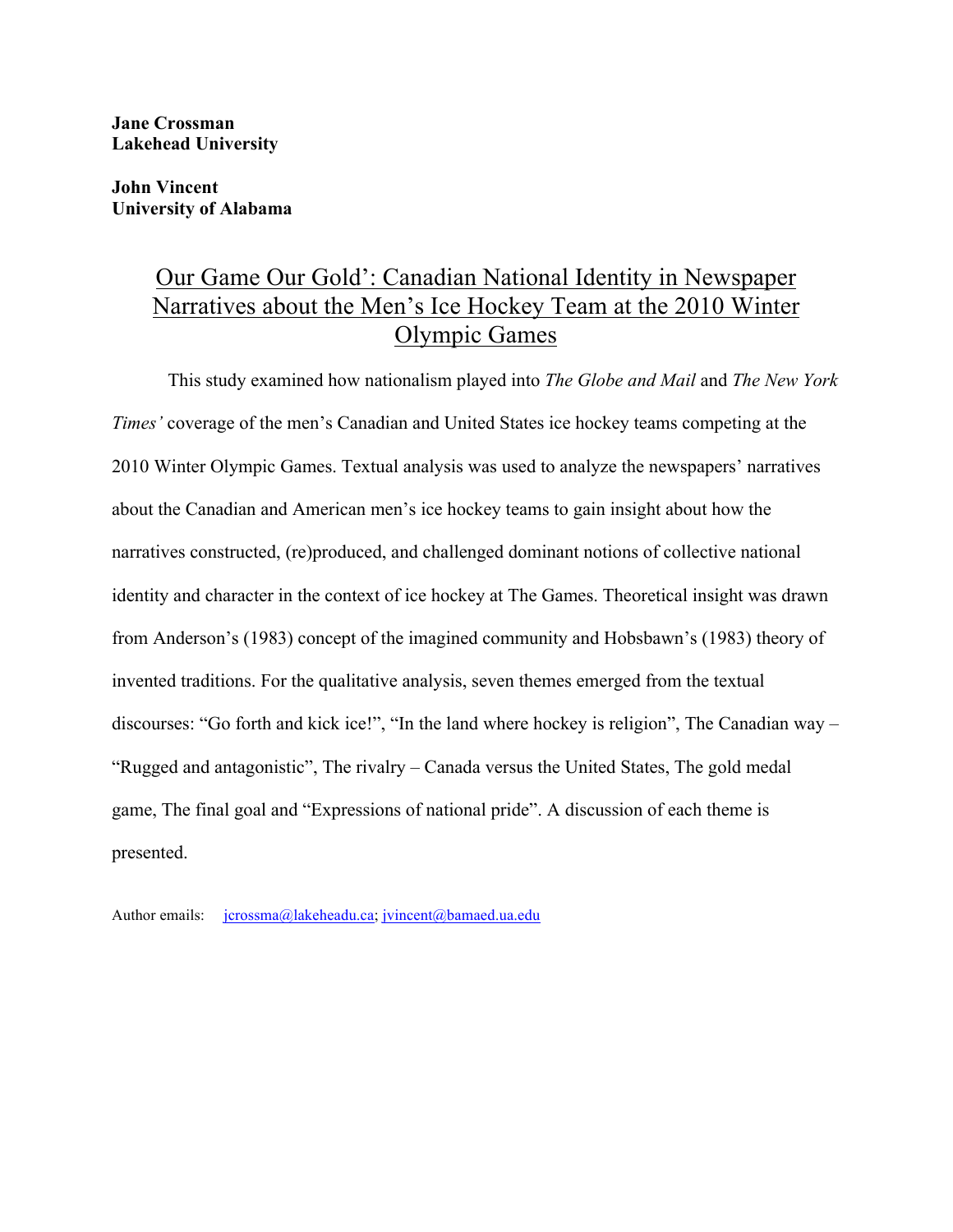# 'Real Women Don't Wear Pink': (Re)Conceptualizing Power and the Body among Female Ice Hockey Athletes

Although many female athletes have challenged popular beliefs around the abilities of women in sport, sport remains contested terrain for the production and reproduction of hegemonic discourses particularly around the female sporting body. Sport is often contentious for those female athletes who colonize and participate in sports traditionally played exclusively by men, such as hockey, and even more so for those women who participate on men's hockey teams. This paper qualitatively explores how female ice hockey athletes come to understand their bodies and body ideals by participating on men's teams and how these understandings change among female athletes following transition to a women's league. The findings of this study suggest that their experiences demonstrate the tensions and contradictions around being female athletes involved in a traditionally male sport and the rigid categories used by female athletes in negotiating their lived experience while playing on male ice hockey teams.

Author email: danielle.dicarlo@utoronto.ca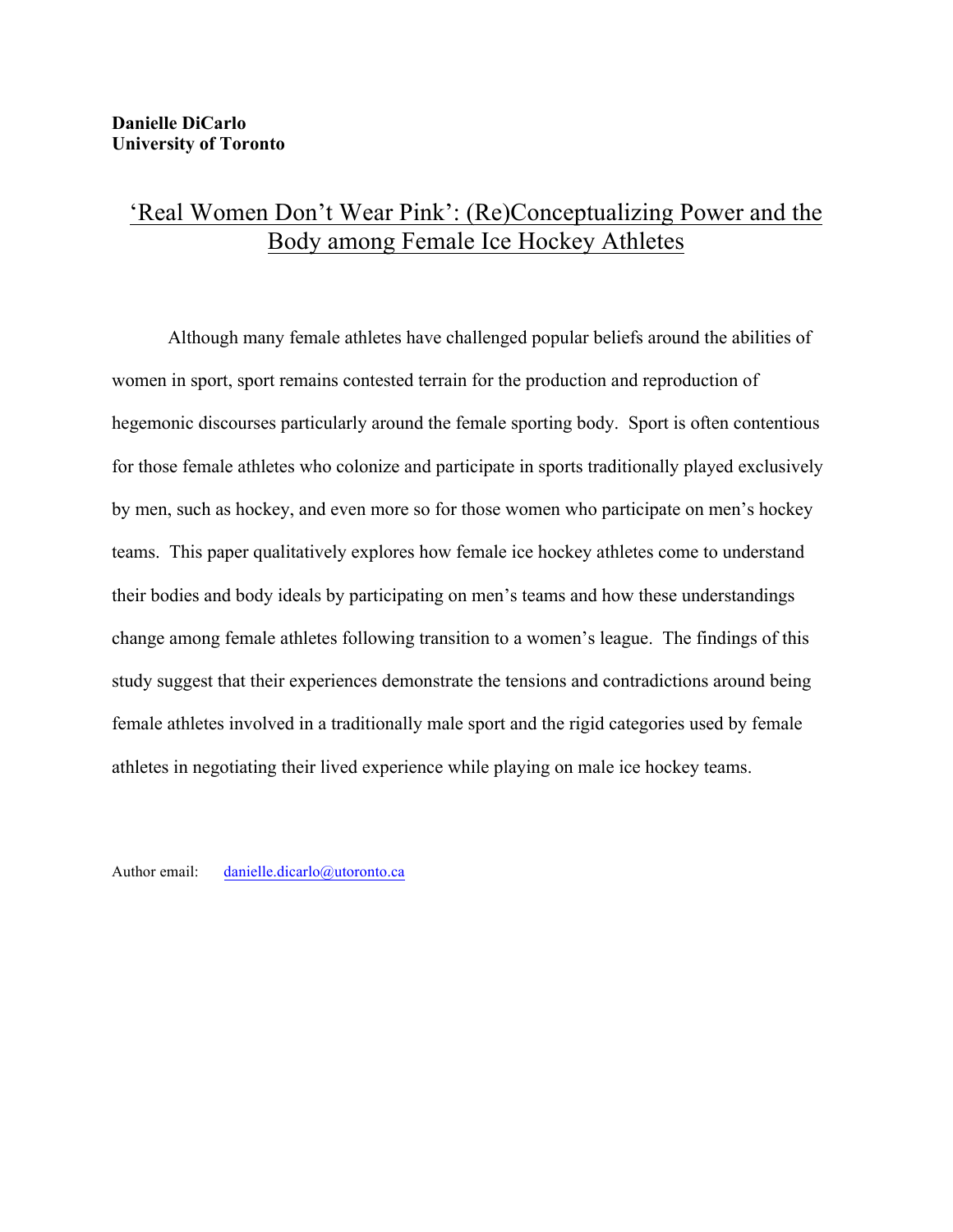**Lori Dithurbide Dalhousie University**

**Robert Reid Saint Mary's University**

### Sport Psychology in Minor Hockey

There is general consensus among coaches of any sport that a significant part of any game is mental. As a result, sport psychology consultants are becoming more and more common in elite level hockey (major junior, university, and professional). However the use of psychological skills training or mental training is not as common in the developmental levels of hockey. Just as any physical skill, mental skills are acquired through learning and practice, however young hockey players are not often purposefully taught these skills.

The purpose of this presentation is to examine the use of mental training in minor hockey. An introduction to, and basics of skills, such as goal setting, arousal regulation, focus, and effective communication are appropriate learning objectives for young hockey players. Approaches to working with young athletes along with their coaches and parents will be discussed.

Author emails: lori.dithurbide@gmail.com; rob.reid311@gmail.com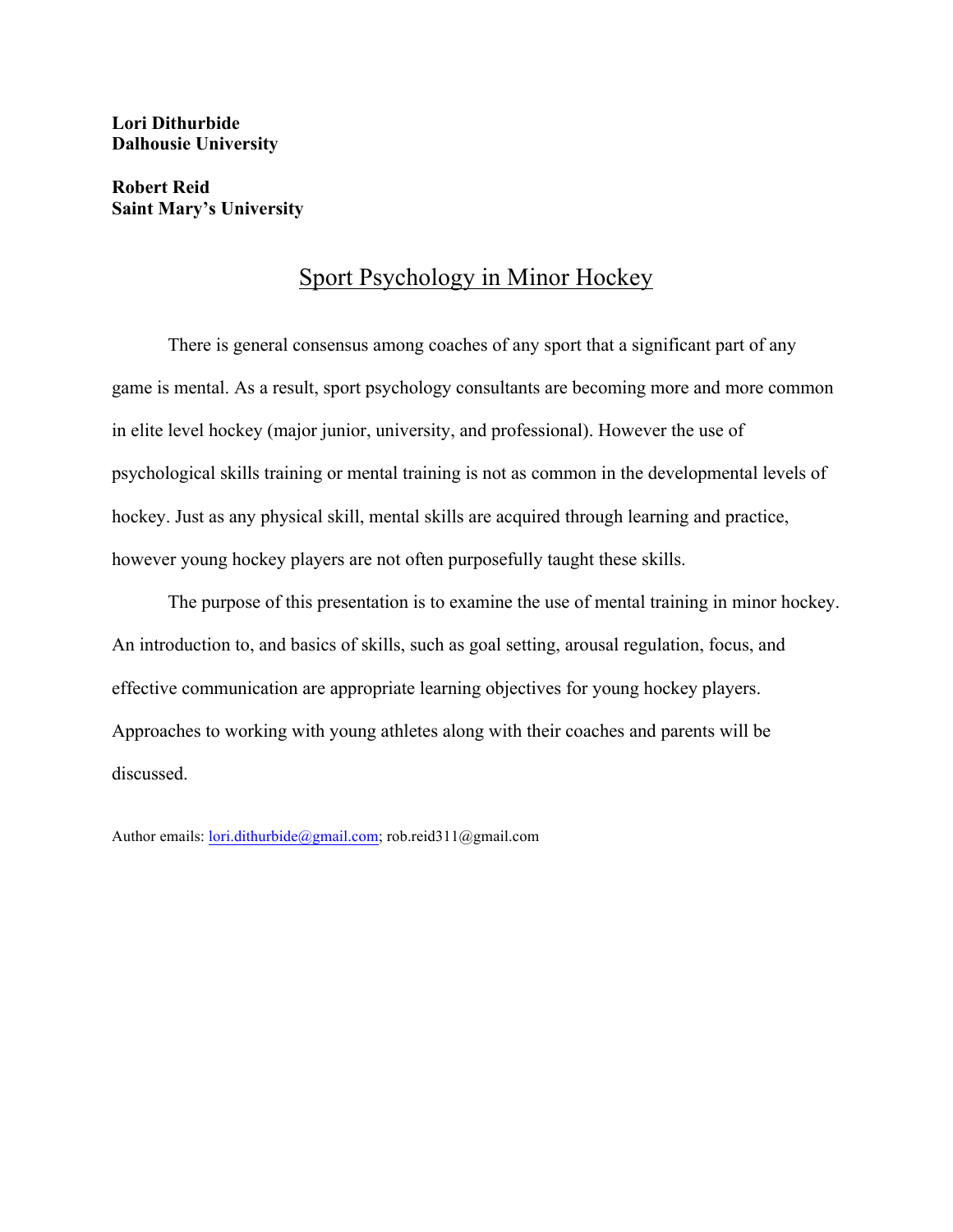### Scott Young and the Myths of Hockey

Scott Young's classic trilogy of juvenile novels, *Scrubs on Skates*, *Boy on Defense*, and *A Boy at the Leaf's Camp*, provide a rich source for understanding popular conceptions of hockey in the mid-20th Century. *Scrubs on Skates* tells a classic sport story of team building, with the protagonist, Pete Gordon, "the best high school centre in Manitboba," having to learn the difference between individual success and team accomplishment. Along the way, Gordon learns important lessons about growing into a man in mid-century Canadian society. Gordon's story is contrasted with that of Bill Spunska, the boy from an eastern European immigrant family, whose will to succeed overcomes his lack of experience in the game. Spunska's story—which becomes the primary focus of *Boy on Defense* and *A Boy at the Leaf's Camp*—replays the myth of national integration often associated with hockey. The high school team Gordon and Spunska play on is made up of a mix of ethnic nationalities but, on the team, "all were Canadians." Or as Mrs. Spunska, Bill's mother, says: "Usually a family must live in a country one generation, or sometimes two or three, before the children are accepted for everything. But it seems to me that sport is different. It is what you are, not what you have been or what your parents have been . . . ." At the end of *A Boy at the Leaf's Camp*, Spunska, now a promising but raw professional prospect, heads off for seasoning by joining the Canadian national team.

Young does not offer much in the way of critique of the myths played out in the trilogy. This is partly explainable by the fact that the trilogy is designed for a juvenile audience. Young does, however, attempt to offer a more realistic (ie. adult-oriented) portrayal of the life of a professional hockey player in *Face-Off,* his 1971 follow up novel marketed as for adults. A key element in *Face-Off* is its portrayal of the breakdown of family bonds caused by the lifestyle associated with being a professional—bonds that are much mythologized (and romanticized) in the original trilogy. The paper will end with a short discussion of how *Face-Off* anticipates some of the more thorough going critiques of the popular conceptions of hockey that have become a staple of hockey literature in the last fifteen or twenty years.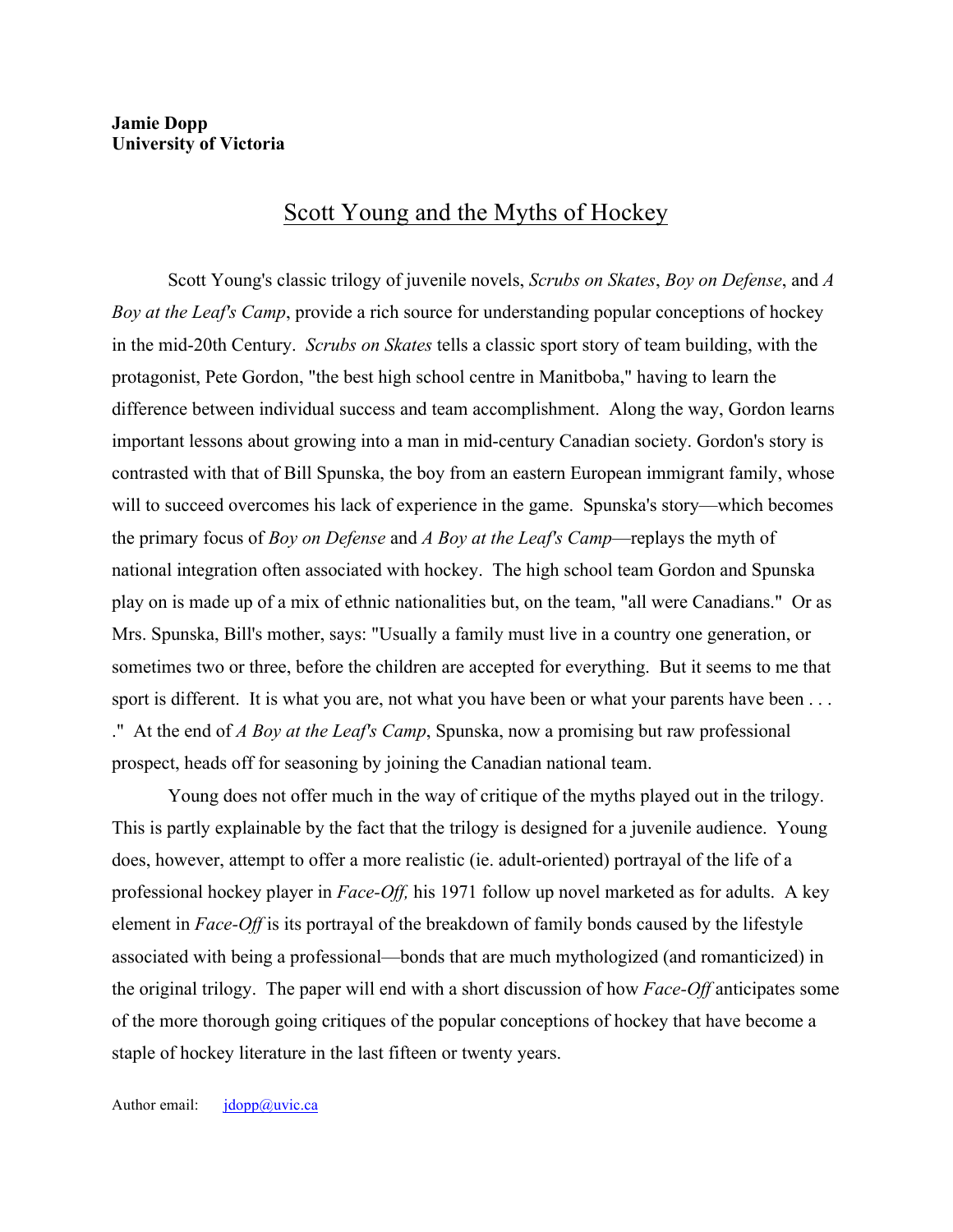#### **S.L. Forbes, G. Tymowski, M.N. McPherson, L.A. Livingston, W.J. Montelpare, M. Keightley, N. Reed Lakehead University**

### Sports are "Good for You": Revisiting the Sport Ethic and Normalization of Sports Injury in the Era of Heightened Awareness

Injuries in sport, especially concussion, have become regular media features ranging from the professional levels (e.g. Crosby's return to play, rule changes in the NHL and NFL) to minor sport levels (e.g. banning body checking in minor hockey). Much of the recent research also centred on identifying and managing concussions. To date, little consideration has been given to the underlying assumption that physical risk and injuries are part of participation, in other words, normalized. Much of the research in this area has focused on acceptance of injury by athletes across a spectrum of sporting contexts (e.g. minor to professional levels) (Theberge, 2011). Little attention has focused on the perceptions of others (e.g. parents, coaches) regarding the place of injuries in sport.

As a starting point, coaches and parents were asked to complete a series of surveys designed to assess their awareness of injury prevention, knowledge of safe hockey practices, as well as their general knowledge of injuries in sports. Specifically, these surveys included general experience and background, knowledge of concussion, and a series of questionnaires specifically designed to identify their attitudes related to injuries and risk in sport. Survey responses provided the bases for additional consideration of these issues through online discussions with each cohort. Drawing on these data and utilizing normalization theory and the sport ethos, this study delved deeper into issues related to the normalization of injury in sport, and the value of injury prevention and prevention programs such as Play It Cool™.

Author email: slforbes@lakeheadu.ca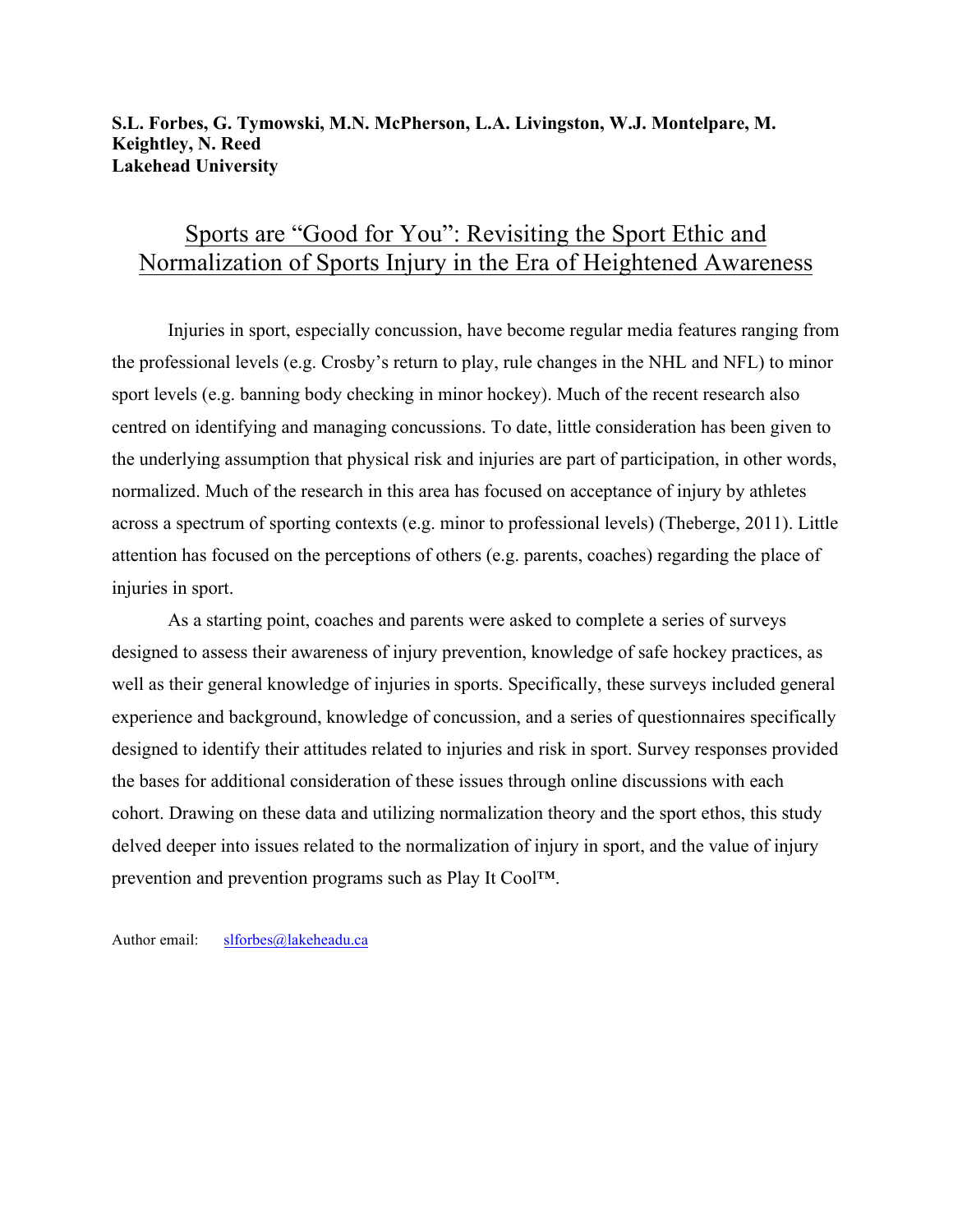#### **Jonathan Fullard & Joanne MacLean Brock University**

### Investigating Player Salaries and Performance in the National Hockey League

Salaries of professional athletes have been the subject of significant scrutiny in the popular press, but have received less attention in academic literature. Given that player salaries in many professional leagues are high compared to industry standards, and often in the millions of dollars per year, the public fascination with annual remuneration of athletes is understandable. However, surprisingly, this topic has received less attention in scholarly literature.

Professional sport offers a unique opportunity to examine whether or not salary is actually related to performance of both organizations (teams) and employees (players). In this paper we examine salary structure types (hierarchical or compressed) as predictors of team performance in the National Hockey League (NHL). We also analyze goalie statistics in order to determine what, if any, performance measures relate to salary.

No studies have been completed looking at player salaries and performance, and the effect of the new collective bargaining agreement between NHL team owners and players since the NHL lockout in 2004-2005. As such, data in this research were collected from the 2005-2006 season up to the 2010-2011 season. Results of the research, along with suggestions for future research and points of emphasis for NHL personnel will be presented.

Author email: jonathan.fullard@brocku.ca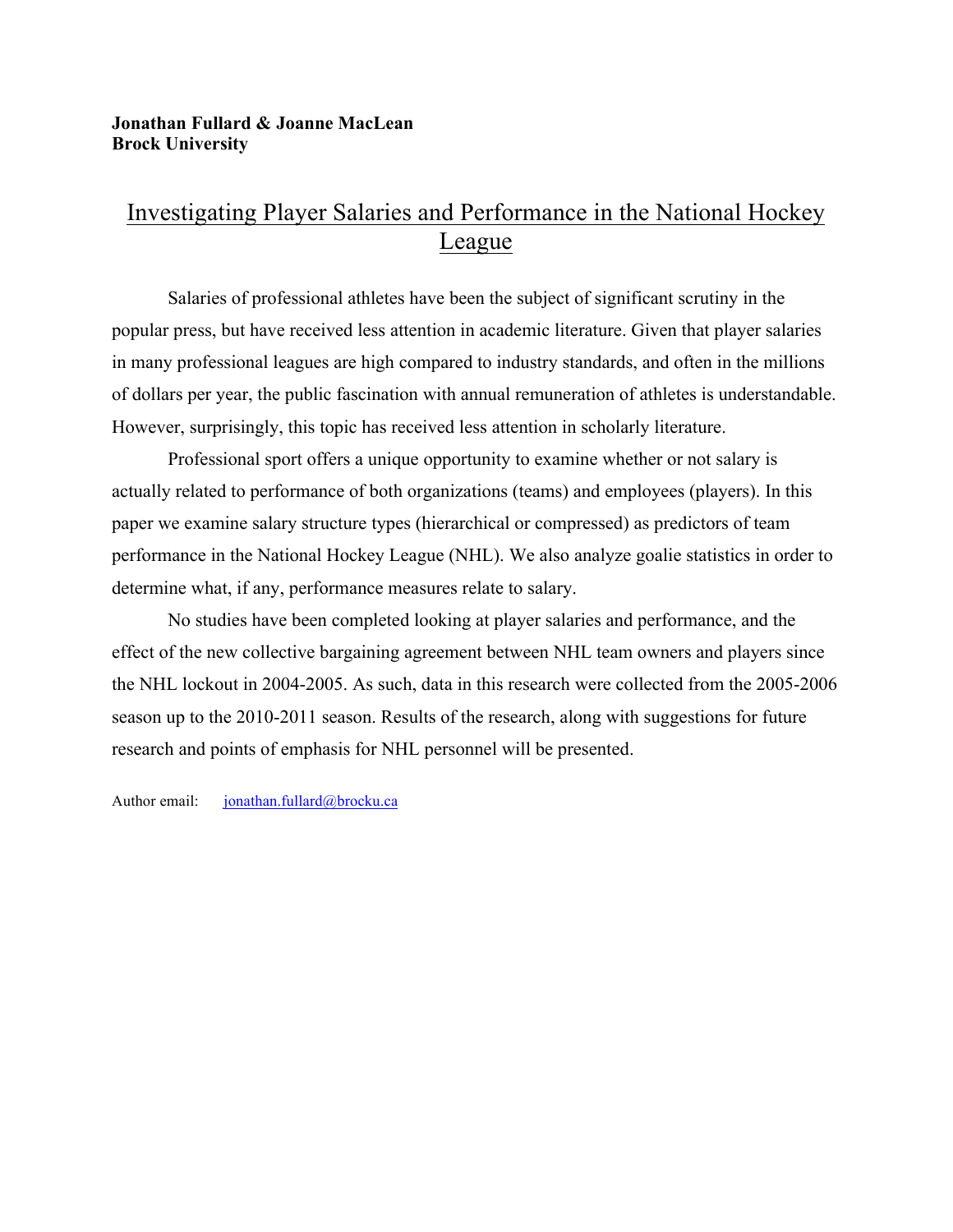# Female Hockey Supporters: A Contested Ideological Terrain for Advertising and Marketing Practitioners

In September 2005, the National Hockey League's "Inside the Warrior" campaign relaunched professional ice hockey in North America after the notorious lockout season. Notably, while the "Inside the Warrior" campaign and its associated multi-media plan for the National Hockey League was riddled with sexual innuendos and male bravado, it was, in part, envisioned for and marketed to target a female audience. Moreover, the disparity between the advertising and marketing practitioners' envisioned identity of the female target market with examples of how female audiences' identified themselves provides the basis for a struggle over what it means to embody such an identity, a struggle that ultimately centres on ideology. This presentation explores the contested ideological terrain of female ice hockey supporters using insights revealed through in-depth interviews with two cultural intermediaries who conceived, designed, and produced the "Inside the Warrior" campaign. In my discussion, I suture both of the cultural intermediaries' viewpoints with particular perspectives about sports fans, media, and hegemony theories. I also examine the controversial role of the female actor and voiceover in the "Inside the Warrior" advertisements, which served to reproduce the stereotypical marginalised supportive role of women in the historically male-dominated, masculine sport of ice hockey. In doing so, the analysis addresses some key tensions relating to how clichéd social constructions of gender are embedded in the cultural production of advertising; tensions that, in turn and broadly speaking, may contribute to the resistance towards changing gender relations and expectations in society in general and sports spectatorship specifically.

Author email: S.Gee@massey.ac.nz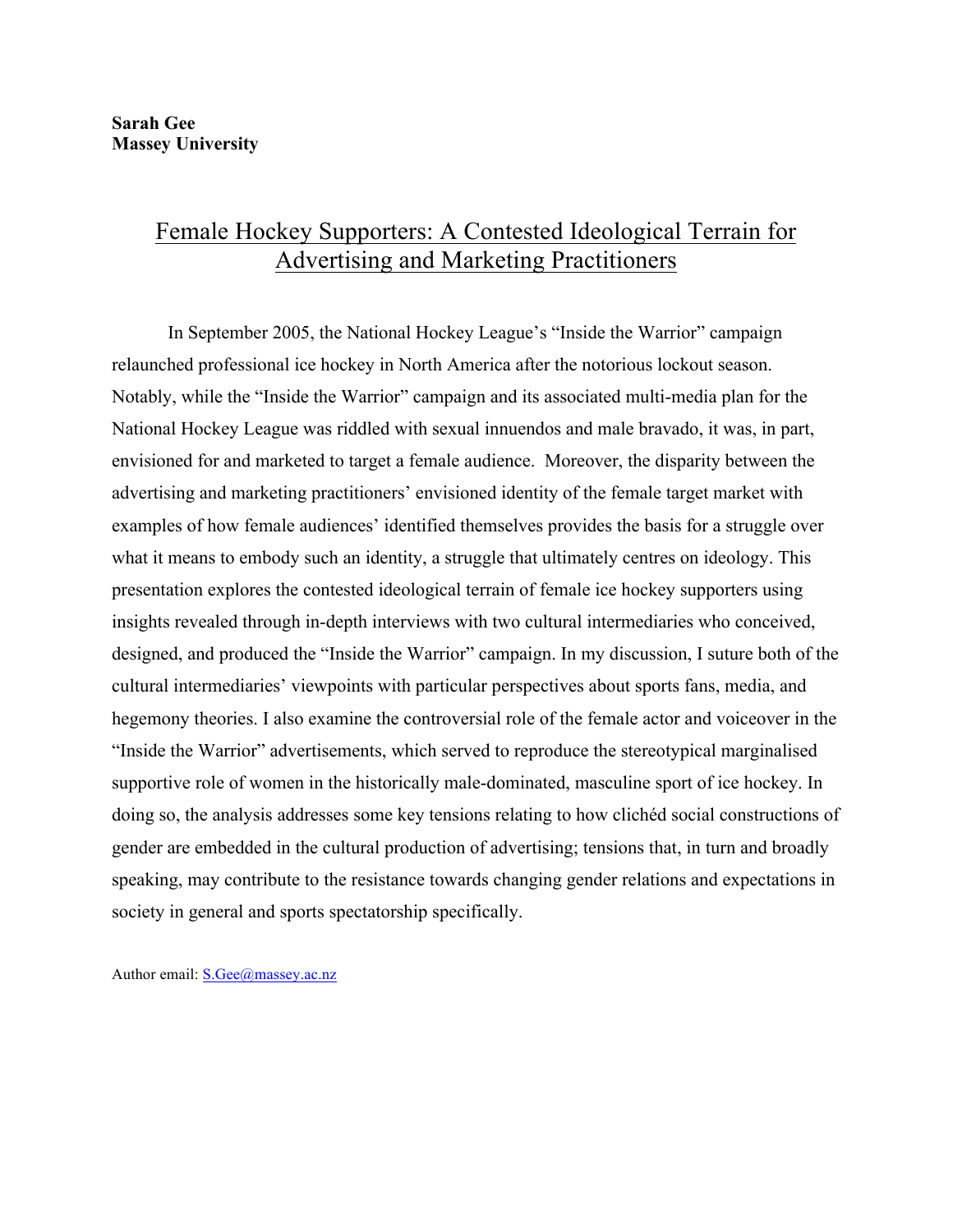### The State of Women Coaches in Canadian College Ice Hockey: An Oral **History**

Acosta and Carpenter's annual survey of US women in college coaching has revealed an overall decline since the late 1970s. Likewise the 2007 Coaching Association of Canada study found a paucity of women in coaching Canadian sport. The author's 2010-11 study of US Division I women's college hockey found this same trend and supports the overall thrust of the literature on women and coaching in the US: women are leaving the profession due to the existence of an old boy network, the lack of support in college athletics for women with children, increasingly aggressive recruiting tactics, including negative recruiting, the preference of female athletes for male coaches, and a lack of unity amongst women coaches, to list just a few reasons. Interviews with US women ice hockey coaches who most recently exited college athletics revealed a growing dissatisfaction with the quality of life and the sport's tendency to mirror men's hockey, especially the values of a 'win at all costs' college sport environment. This study will raise the same questions for Canadian women's college ice hockey. Six-dozen current and former women and men coaches, athletes, athletic directors and officials of Hockey Canada will be interviewed in depth. Recommendations for reform and resistance to those reforms will also be discussed, along with suggestions for further research.

Author email: Jeffrey Gerson@uml.edu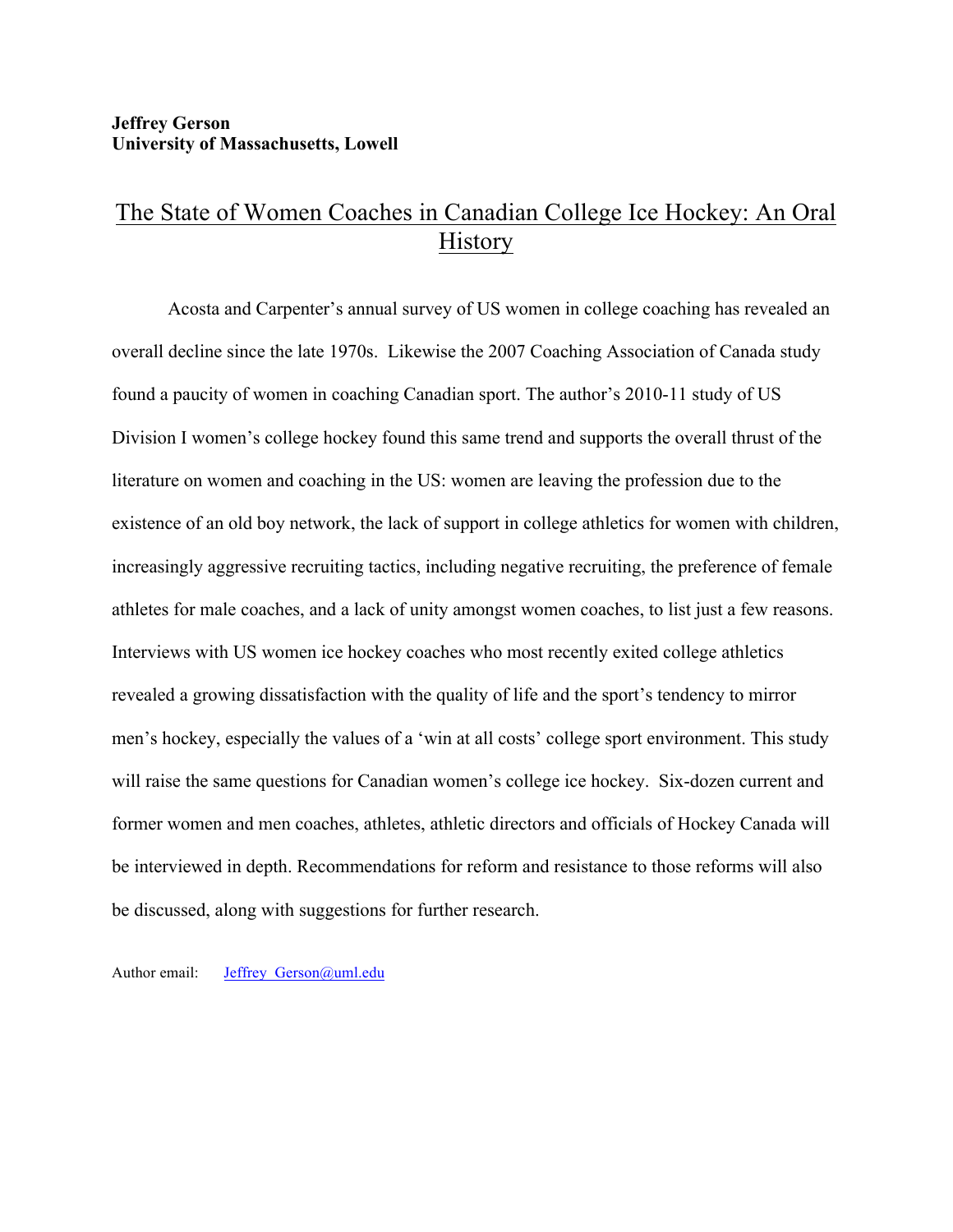#### **Roger Hardaway Northwestern Oklahoma State University**

### Black Hockey Players in Europe

People of African descent have played hockey for as long as members of other races have. But because Canada, the northern United States, and other places where the sport grew initially in popularity had small black populations, the number of blacks as a percentage of all hockey players was also small. Today, however, the number of black hockey players is increasing. For one thing, the number of black residents in Canada is growing due to immigration. Moreover, in both Canada and the United States, more and more programs are introducing the sport to black youngsters.

The same things that are happening in North America are also occurring in Europe. The black populations of some countries—England, France, and Sweden, for examples—are increasing due to immigration from Africa and the West Indies. The rosters of junior and professional teams in Europe include black players who were born in or have spent most of their lives on the continent. In addition, European professional teams present attractive opportunities for North American athletes to perform on the other side of the Atlantic. This paper will look at black hockey players in Europe—those who live there permanently and those from North America who move there temporarily to extend their playing careers.

Author email: rdhardaway@nwosu.edu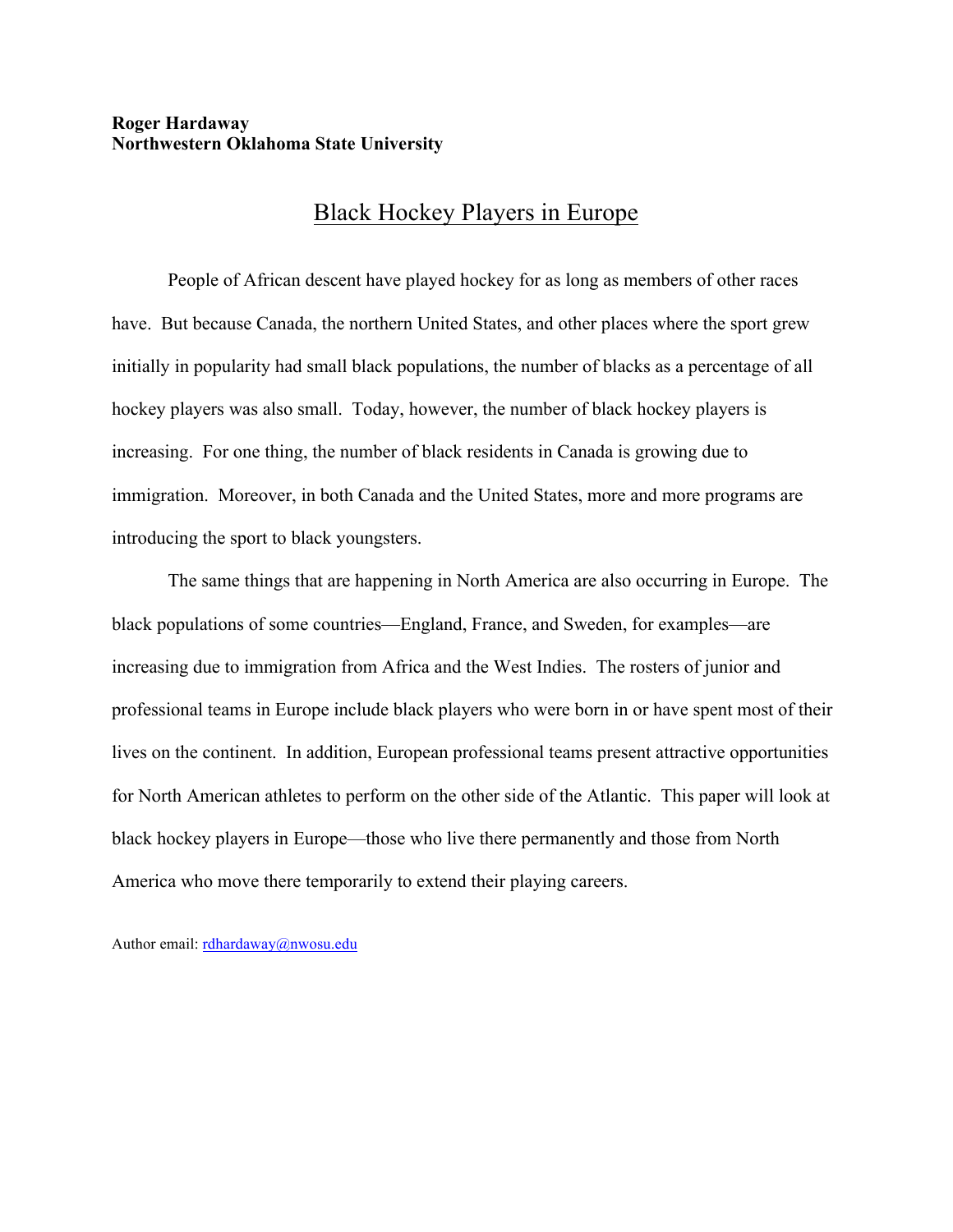**Stephen Hardy University of New Hampshire**

#### **Andrew Holman Bridgewater State University**

### Hockey Towns: The Making of Special Places in America, Canada, and Europe

The mining town of Eveleth, Minnesota lies some 100 miles south of the Canadian border, on the east edge of the Mesabi Iron Range. Canadian ice hockey swept in during the 1890s; so did mineworkers, mostly from Croatia, Slovenia, Serbia, Italy, and Finland. Open and covered natural ice rinks spawned talent for competition against rival mining towns like Virginia and Hibbith. In 1923, local boosters opened an indoor artificial ice rink with 3000 seats to support the fortunes of a top-level senior "amateur" team, as well as Eveleth High School. The results were extraordinary. By one account, during the mid-1930s some 147 Eveleth boys were "playing hockey on professional, semi-professional, college, and amateur teams from coast to coast…" When eight teams competed for the 1935 AAU championship in Chicago, one quarter of the players were from Eveleth – whose population was 5000. Three of the NHL's top goaltenders (Frank Brimsek, Mike Karakas, and Sam LoPresti) were Eveleth products. John Mariucci skated for the Chicago Blackhawks before coaching the Minnesota Gophers to their position as the perennial NCAA power. His top player in the mid-1950s was John Mayasich, from Eveleth, who many considered the top American player. The list of influential Eveleth players and coaches is extensive; American hockey fans who know the names Ikola, Gambucci, Almquist, Palazarri, Yurkovich, Matchefts, and Pavelich may not realize they all had Eveleth roots. $<sup>1</sup>$ </sup>

What forces, agents, or elements commingle to create such a special hockey town or hockey place? Over the last two decades historians and cultural geographers have examined and developed case studies and concepts of sport, space, and place. Particular artifacts, venues, landscapes, rituals, and aesthetics can congeal in memory (and in nostalgia) to create special "places" that can have long-lasting effects on people, communities, and sports. Certain places have enjoyed a convergence of topography, climate, culture, specific personalities, and collective memory/nostalgia to support a sustained hockey tradition at both the levels of grassroots player development and higher level spectacle. This paper will examine Eveleth, Minnesota; Örnsköldsvik, Sweden; Prague, Czech Republic; and Sherbrooke, Quebec as examples of such hockey towns and places.<sup>2</sup>

Author emails: stephen.hardy@unh.edu; A2HOLMAN@bridgew.edu

 <sup>1</sup> G. P. Finnegan, "The Eveleth Hockey Story," *Missabe Iron Ranger*, December 1952, 16-18, 31, 49; Bruce Brothers, "Eveleth – Where it all Began," *Minnesota Hockey*, December 1989, 8-12

<sup>2</sup> John Bale, *Sport, Space and the City* (London: Routledge, 1993); John Bale, *Landscapes of Modern Sport* (Leicester: University of Leicester, 1994); Karl Raitz, ed., *The Theater of Sport* (Baltimore: Johns Hopkins University Press, 1995). Bruce Kuklick, *To Everything A Season: Shibe Park and Urban Philadelphia, 1909-1976* (Princeton, 1991); Blake Gumprecht, "Stadium Culture: College Athletics and the Making of Place in the American College Town," *Southeastern Geographer*, 43(May 2003), 28-53.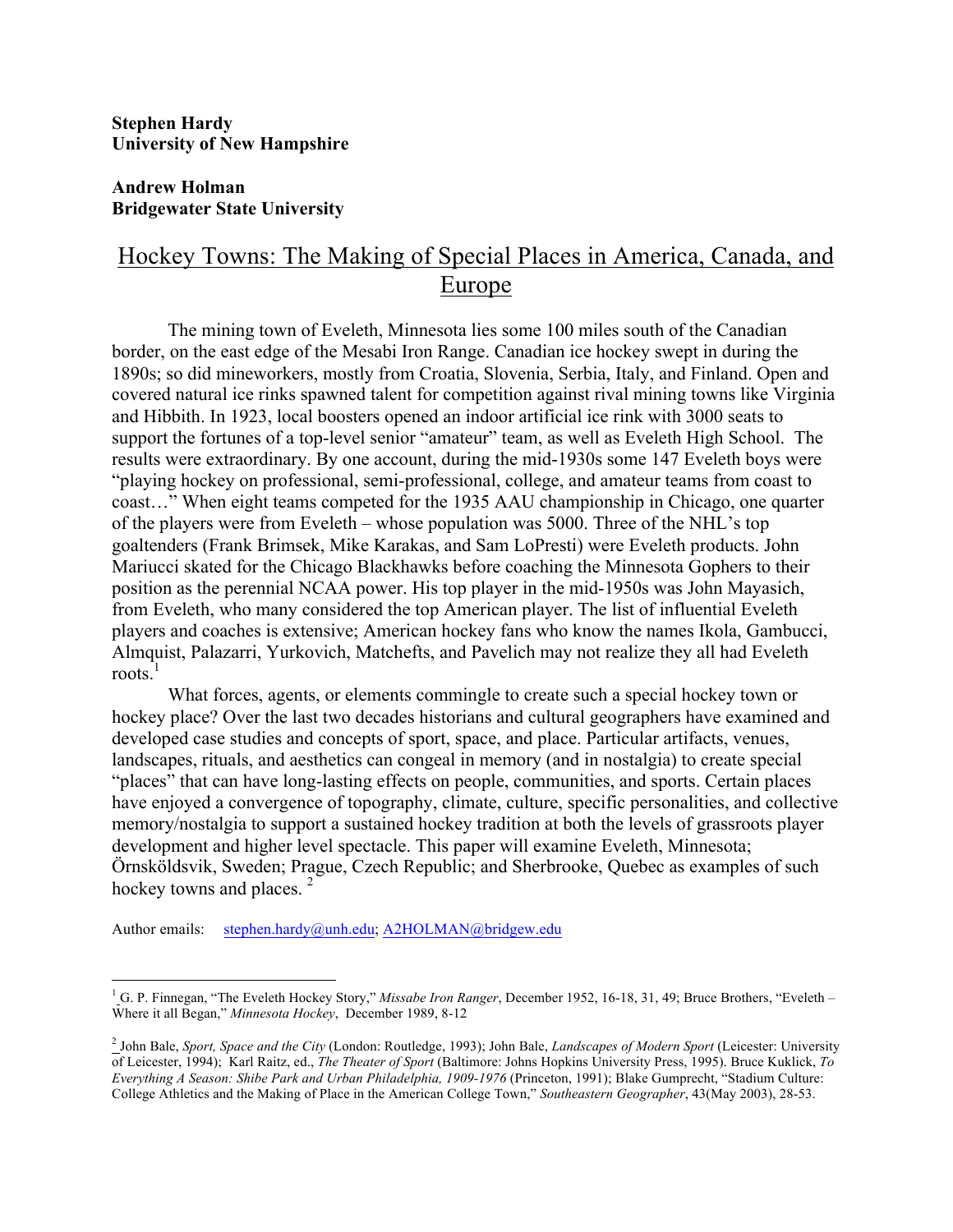### The Depression Hockey League in Montreal, 1932-1960: Catholic Charity and Civic Performance before the Quiet Revolution

The essay will examine the form and function of a senior amateur hockey league in Montreal that was created in the depths of the Great Depression and had as its goal the raising of charity funds, almost all of which were given to the St Vincent de Paul Society. The league was small (4 teams - they still exist today albeit in a very different context and function) but very high profile. All of its players and organizers were francophone businessmen and professionals (lawyers, doctors especially); its honourary director was two-time longserving premier and icon, Maurice Duplessis. The players were skilled former college and university hockeyists, but they were all required to pay to play, and could not be affiliated with senior teams associated with the Quebec Amateur Hockey Association (which would have made them "de facto" professionals at that time). By the 1960s, with the onset of state welfare and a reorientation of charity in Quebec, the meaning and punch of the DHL/LHD changed; it became a repository for former professionals (including for a time Maurice Richard and Dollard St Laurent, former Montreal Canadiens) -- a highly touted and exclusive oldtimers loop. The early DHL was a community hockey league rooted in the peculiar historical circumstances of pre-1960 Quebec, "le Grand Noirceur." It reflected pre-Quiet Revolution notions in that province of masculine citizenship and the importance of charitable performance to French Catholic "national" identity.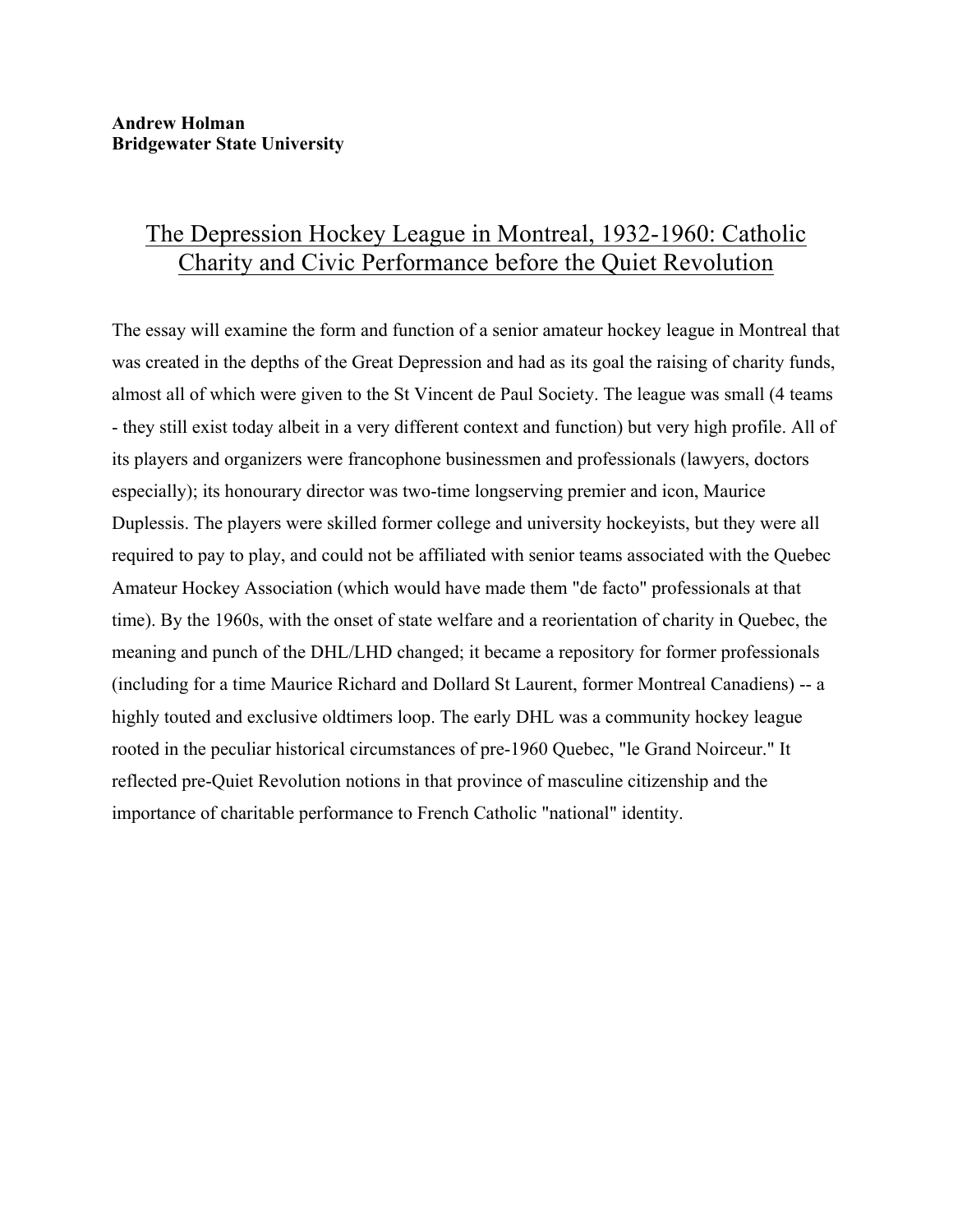**Laurence E. Holt Dalhousie University**

**Thomas W. Pelham Waverley, Nova Scotia**

**Jason Holt Acadia University**

### The Hockey Life: The Good, the Bad, and the Ugly

Arguably Canada's national sporting obsession, hockey is a vigorous physical activity, regular participation in which provides many of the physical and mental health benefits associated with regular exercise. This is particularly true for young Canadians. However, along with this and other positive effects, there is a darker side to hockey in Canada. In addition to the ongoing financial strain and time commitments on parents, there are a number of potential physical, emotional and psychological stresses that are ever-present for participating children to deal with. A number of negative outcomes are associated with the expected level of commitment from these youngsters when it comes to the excessive number of games over a short period of time during tournament play and the expectations placed on them to win games. This, together with intense practices, increases the risk of injury and/ or burn-out for many young boys and girls. The mass media-driven value system of physical size, roughness, and overt violence with the intent to intimidate and instill fear in opponents echoes a certain anti-social disposition of many of those involved in ice hockey in Canada. At the center of all this, and the persons who have the capacity to emphasize the positive components and deemphasize the negative, are the coaches. Unfortunately, many are ill-prepared for the task. From the very core philosophical underpinnings to the physical training and personal interactions with the children in their care, many coaches bring out the negative possibilities while missing many valuable opportunities to truly enhance the lives of their charges.

Author email: Larry.Holt@dal.ca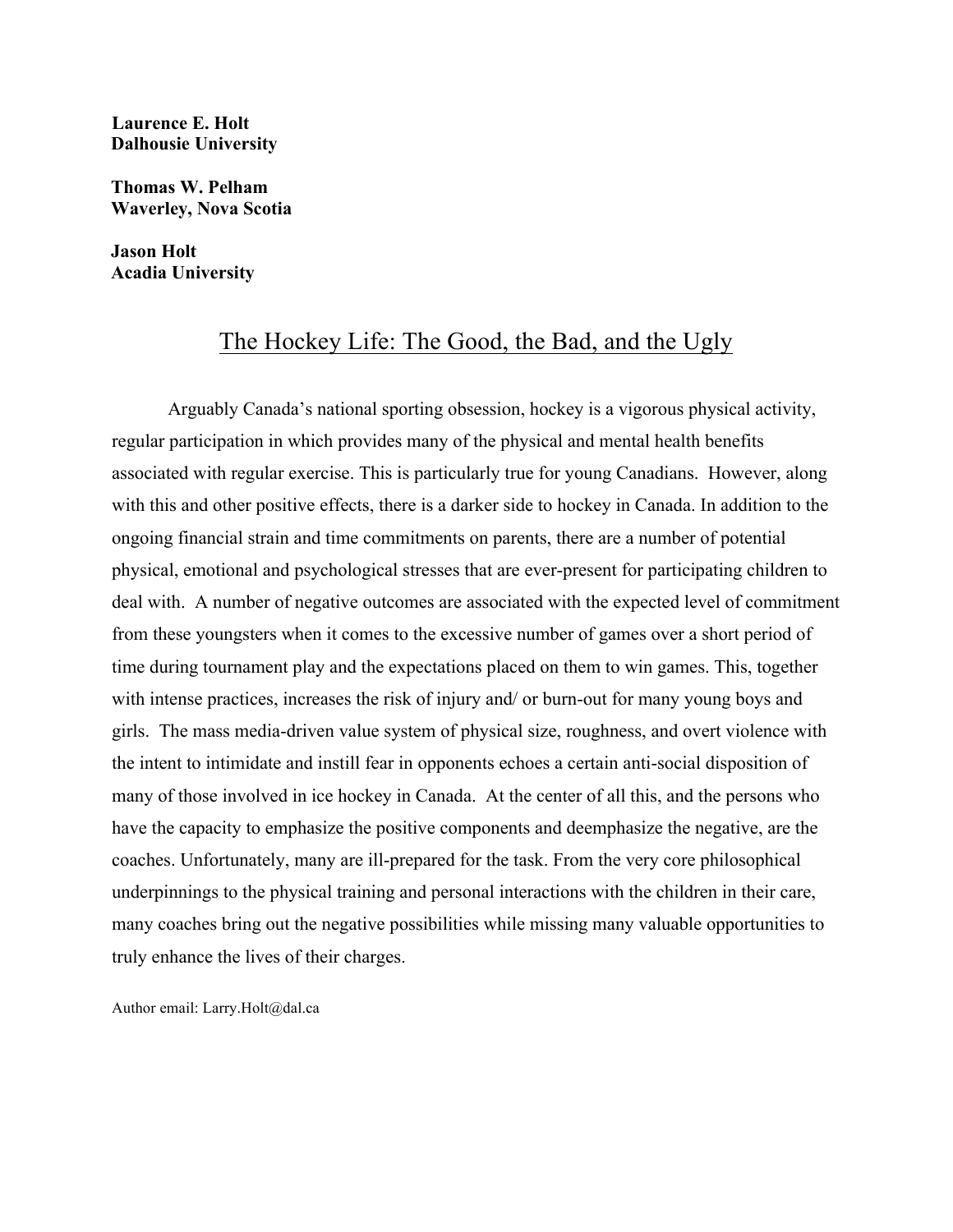**Craig G. Hyatt Brock University**

**William M. Foster University of Alberta, Augustana Campus**

**Greg H. Duquette University of New Brunswick**

### Where have All the Good Fans Gone? A Study of NHL Fans and Why They Stopped Cheering for their Teams

While much is known about how people become fans of professional sport teams (Funk) & James, 2001) and what motivates them to continue being team fans (Foster & Hyatt, 2007), less attention has been given to the processes whereby fans stop identifying with teams. As part of an ongoing qualitative study, we interview Canadian adults who previously supported an NHL team but no longer do so to understand how and why the team-fan bond was severed.

Preliminary analysis has revealed factors that are sport-based (less interest in hockey overall), league-based (less interest in the NHL's product), and team-based (i.e., frustration with team management). In many cases, outside environmental factors (e.g., interest in a new timeintensive activity, finding oneself in a new peer group where few are hockey fans), play a large role. Some participants identify a single cause (i.e., the 2004-05 NHL lockout), while others tell stories about a very long process involving the complex interplay of multiple factors coming together within an ever-changing environmental backdrop.

As data collection and analysis continues through the winter of 2011-12, we are confident our research efforts will result in a better understanding of the circumstances whereby highly identified fans eventually leave the NHL family.

#### **References**

- Foster, W. M., & Hyatt, C. (2007). I despise them! I detest them! Franchise relocation and the expanded model of organizational identification. *Journal of Sport Management, 21*(2), 194-212.
- Funk, D. C., & James, J. (2001). The psychological continuum model: a conceptual framework for understanding an individual's psychological connection to sport. *Sport Management Review, 4*(2), 119-150.

Author email: chyatt@brocku.ca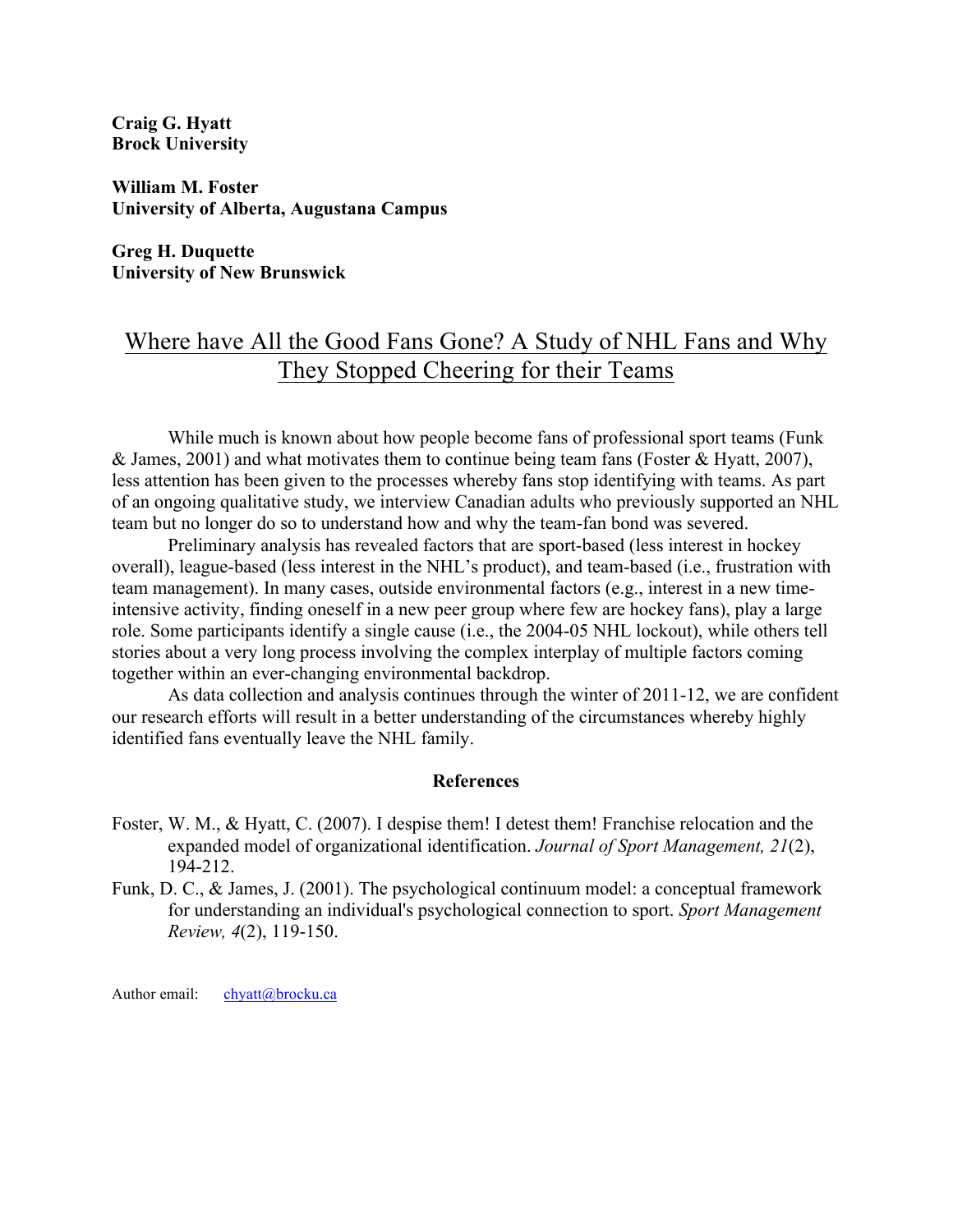# Should Boys Be (Read As) Boys? The Rhetoric of Family in Hockey Memoir from MacGregor to Falla

The rhetoric of family is often deployed by hockey players having been in their first NHL game, their comments afterwards reflecting their thanks to their family and their joy that father and mother were able to be at the game, or witness it on television. But the structure of hockey at elite levels is constructed to take boys away from their families and place them with surrogate parents when they are teenagers, and the professional game, obviously, has no regard for birthplace in situating youngsters on teams.

Still, players maintain a superstructure of family, real or invented. Sidney Crosby lived in Mario Lemieux's house as if he were an overgrown son for the first several years of his playing career. The Staals of Thunder Bay, Ontario maintain in interviews that they are close as brothers despite playing on different NHL teams. When Mark was knocked out of the game with a concussion by brother Eric in the 2010-11 season, the news reports naturally focused on the aspect of their filial relation.

However, we must ask whether the discourse of family as deployed in hockey is authentic, or whether it is maintained as an illusion, while in reality, the business of the game prevails. Witness Crosby's concussion therapy—his agent stood by and watched the progress from day to day, according to press reports. And what's wrong with that, anyway? Crosby's a grownup. Why do fans, the consumers of the media, have to read about him as if he were a boy being taken care of by his parents?

My paper will ask whether the literature surrounding the game, including Roy MacGregor's *The Home Team: Fathers, Sons, and Hockey* and Jack Falla's *Ice Time* and *Home Ice,* works to reinforce the myth of family or works against it. If these memoirs reinforce the prevailing discourse, then their appeal is clear. But if they work against it, then what is the particular logic they use, and how is it possible to account for their popularity given that their reception context is heavily weighted toward rewarding the prevailing myth that "I couldn't have gotten here without them [mom and dad]"?

Author email: briankennedy@sprynet.com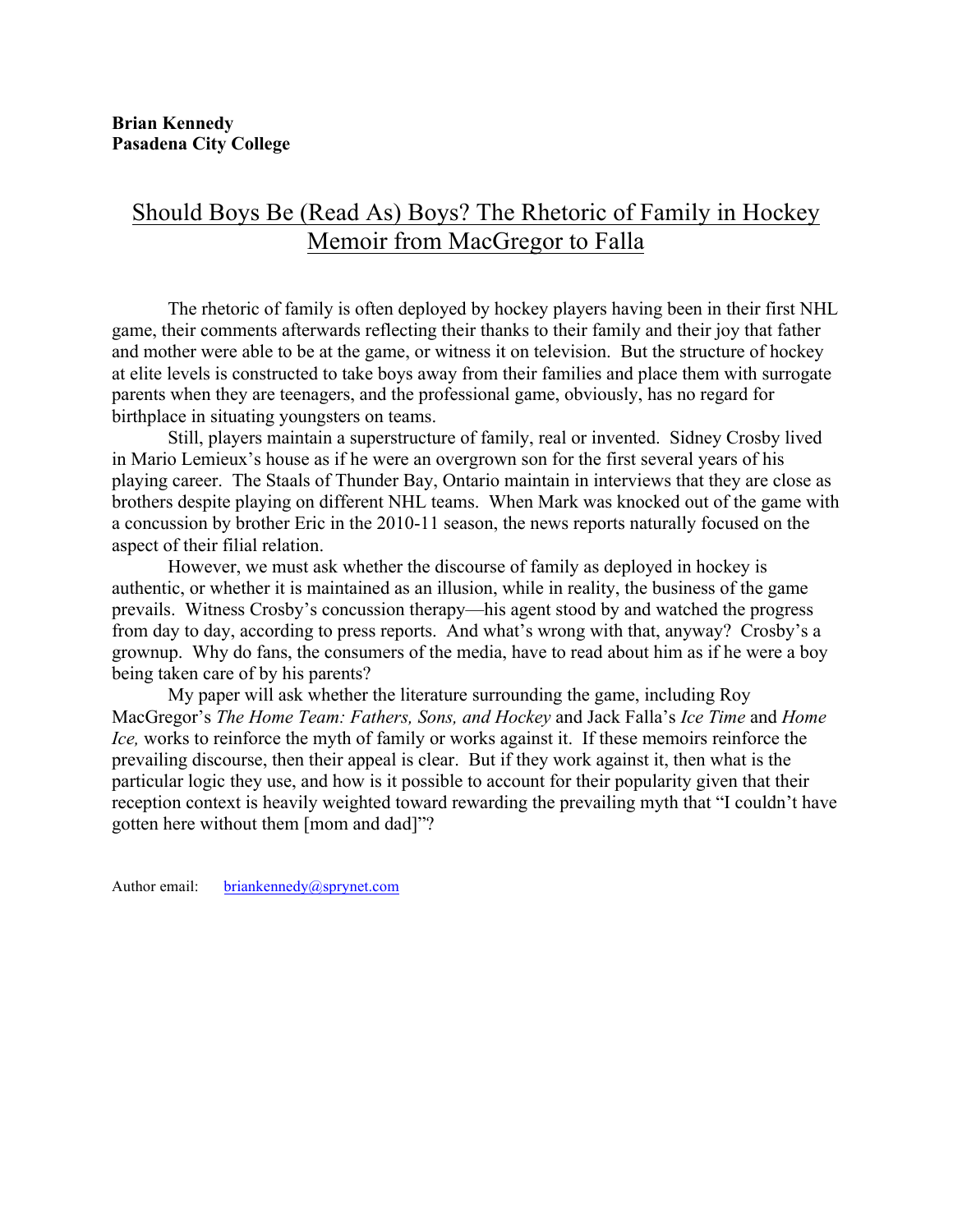#### **Michael Kimaid Bowling Green State University, Firelands College**

# "Buffalo Is Hockey Heaven": Terry Pegula, The Buffalo Sabres and a City in Flux

I propose a consideration of Terrence Pegula's newly established ownership of The Buffalo Sabres. What are the implications of an owner who made billions on natural gas extraction, and whose company was cited for numerous environmental violations in the process, purchasing a professional sports team in an city readjusting to post-industrialism but still very economically and culturally vulnerable? Given the 2012 Hockey Conference theme of "family," Pegula's benign paternalism has certainly mitigated many Buffalonians view of billionaires as being a cause of their problems, even as they passed a law banning hydrofracturing within the city the very same month Pegula purchased the team. While Buffalo is on the same Marcellus Shale formation as Pennsylvania where Pegula made his fortune, it seems a world away to many Buffalonians, who see Pegula as a savior with deep pockets who has promised to bring a Stanley Cup to the city, regardless of where the money came from to pay for it. The impact of his fortune on the city of Buffalo and on the game of hockey itself, both as a community and a marketplace, seem worth exploring in this context.

Author email: mkimaid@bgsu.edu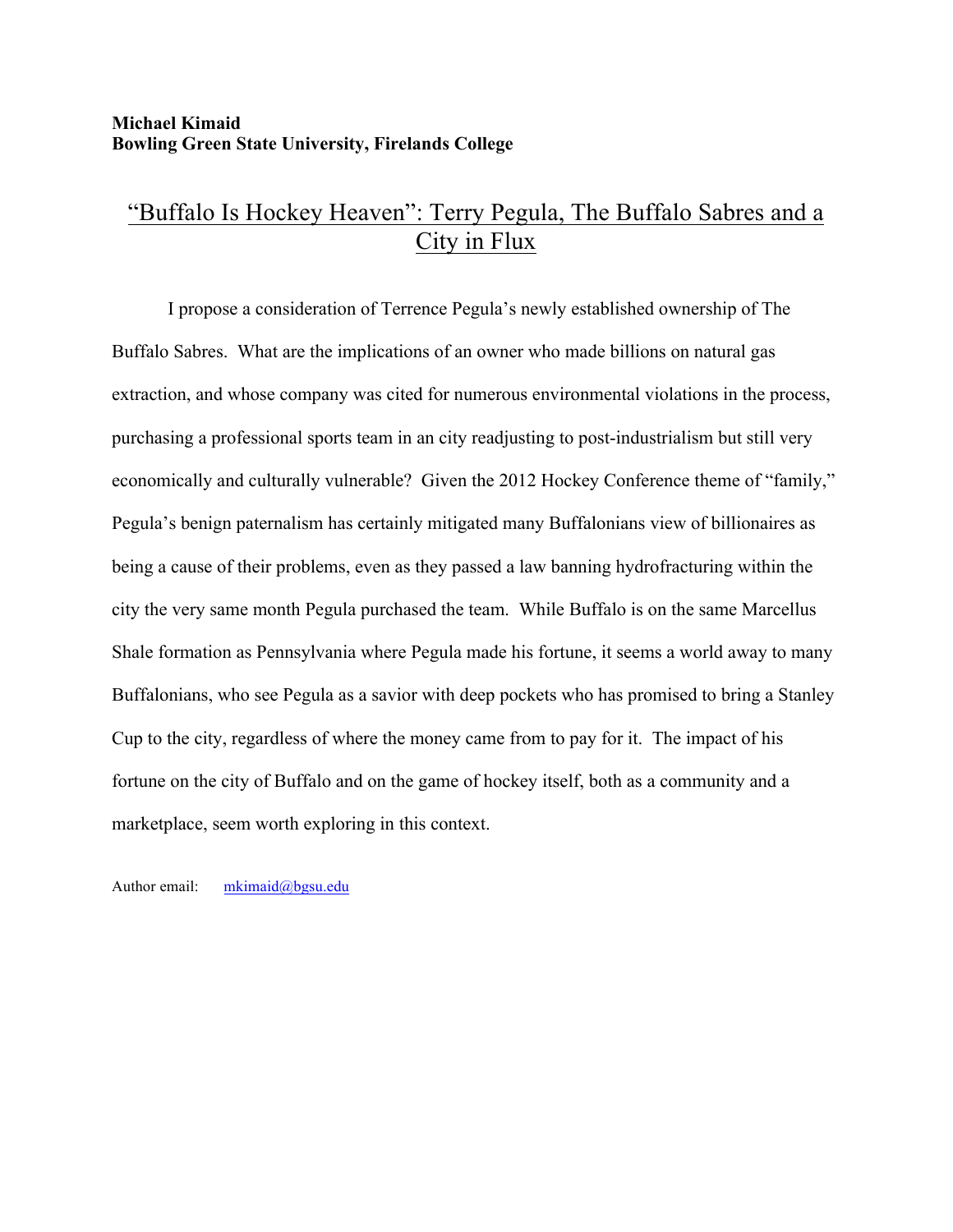#### **Lenard Kotylo Society for International Hockey Research**

### The Role of the University in the Development of Hockey

University students were among the first participants in early organized hockey games, especially in Montreal in 1875, when McGill University was one of the first hockey teams. As universities became homes for hockey teams, so they spread hockey to, an example being the role of Royal Military College and Queen's University in bringing hockey to Kingston in 1886. The universities also encouraged women's participation in hockey, and provided a sporting culture and pre-existing competitive networks for both men's and women's hockey.

During the nineteenth century, university teams were prominent in provincial and city leagues, so that Queen's University was able to challenge for the Stanley Cup. As the game developed towards professionalism, the universities provided individuals who were active in the organizing, promoting, and coaching of the professional game. Likewise, university players frequently moved into the elite hockey ranks. With similar developments taking place in the United States, university players were included in both Canadian and American Olympic hockey teams.

As hockey became more widespread and established, the relationship of university hockey to junior hockey and professional hockey changed over time. When the National Hockey League established farm systems including the junior ranks, from the 1940s to the 1960s, the number of junior players passing through university to the pros represented roughly 5% of the Junior player population. At present, players with a junior hockey background comprise most of the numbers of a university hockey team, while the universities have also contributed coaches and playing systems to the professional leagues.

This paper will review the transformations that the University hockey game has undergone and the reasons for those changes. It will offer a categorization and explanation of the forces and factors that have applied to the relationship between Universities and hockey at other levels (junior and professional) over time.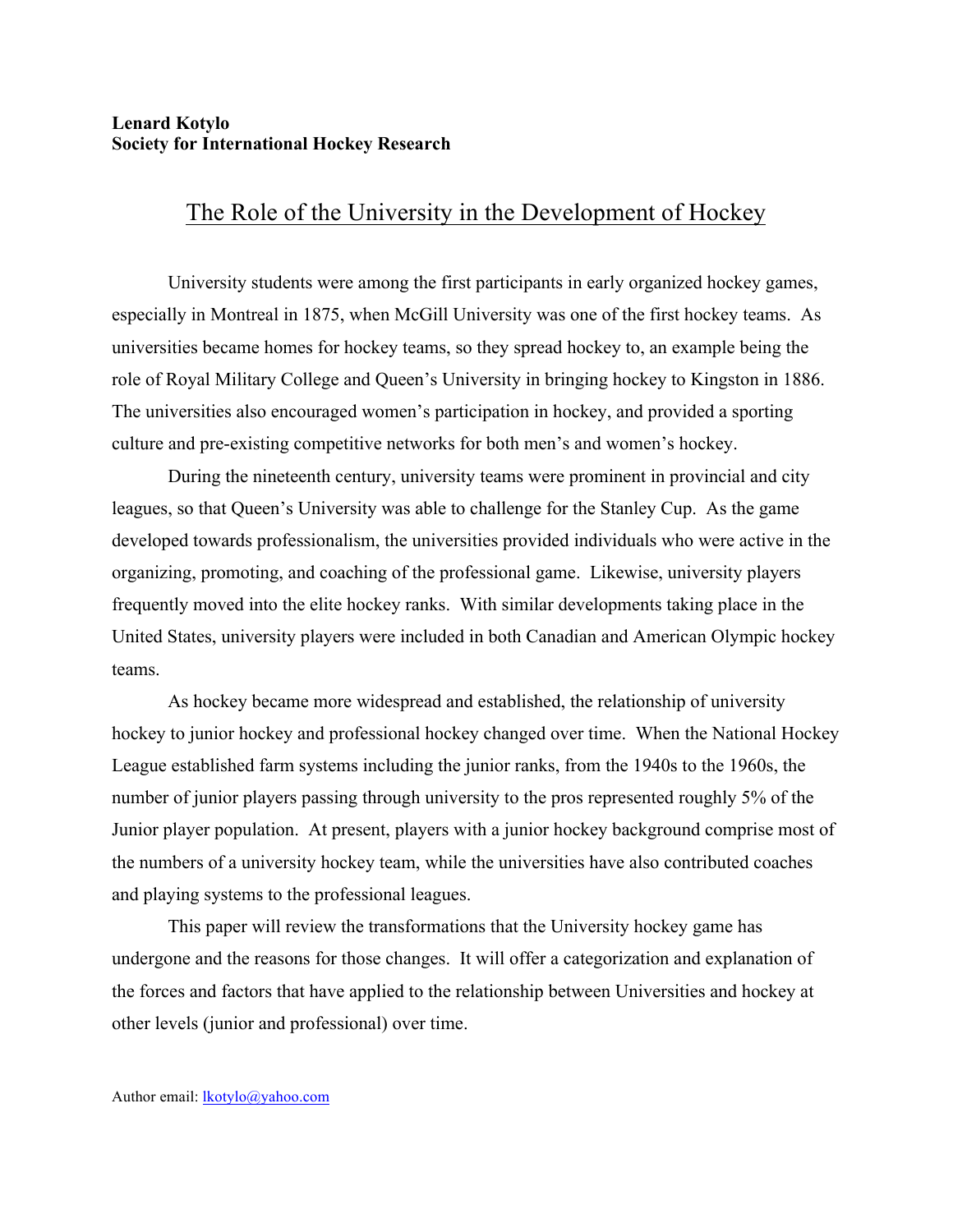### Players Abroad, Fans at Home: Public Attitudes to Russian Defectors to the NHL

This paper discusses the main trends of Russian public attitudes to the activity of the national players in NHL teams. It is widely recognized that, beginning in the late 1980s, Soviet (Russian) players began to be a very important and successful part of the NHL community. The paper analyses the reaction of Soviet (Russian) sporting and broader societal opinions on the careers of leading players such as V.Fetisov and A.Mogilny, who began their first NHL season in 1989.

The paper is focused also on the evolution of political, social and public reactions to the cooperation between the NHL and leading Russian hockey clubs and associations. The role of the leading Russian players – including P. Buré, A. Kovalev, S. Starikov, I Kovalchuk, A. Ovechkin, E. Malkin, S. Bobrovsky, S. Gonchar, A. Anisimov, A. Laktionov, P. Datsuk, A. Semin, and others – in sporting activity in present-day Russia and in international cooperation is identified as well.

Another issue is how the Russian mass media, fan clubs and Internet community cover the current activity of the Russian players in the NHL, and how cooperation between the Russian National League, the Federation of Russian Hockey (FHR), and the NHL is developing.

Author e-mail: alexander.kubyshkin@volsu.ru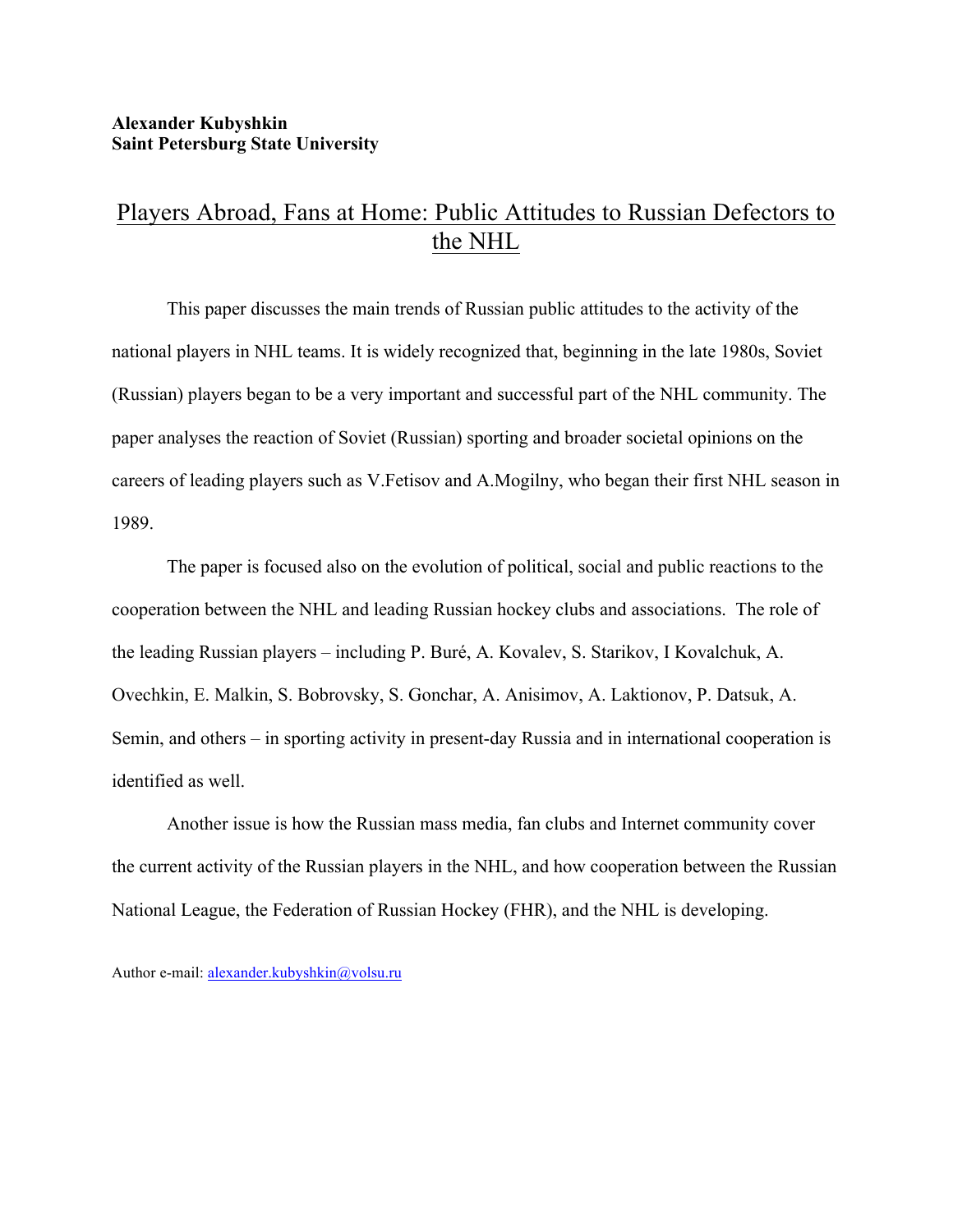#### **Daryl Leeworthy, Swansea University & Royal Commission on the Ancient and Historical Monuments of Wales**

### The Skaters of Sydney and Streatham: The Export of Hockey to the British Empire in the 1930s.

This paper will examine the export of hockey and its Canadian players and coaches the British Empire in the 1930s. With clubs set up in countries such as Britain, South Africa, and Australia, hockey became one of Canada's most successful exports in the inter-war years. Accompanied by a material culture that laid stress on speed and essential modernity, the sport was fundamentally connected with the Great Depression. Many of the most successful players in London, for example, came from impoverished circumstances in Winnipeg and the Maritimes. The paper therefore concerns itself not just with the globalised commercial prospects of Canada's game but also with questions of class, migration, and the dilemmas that faced the sportsman as worker. Making use of contemporary newspapers from Britain, Australia, South Africa, and Canada, the paper seeks to draw attention to the global (rather than simply North American) circumstances of hockey in the 1930s and to add further to the debate on its development in that crucial decade.

Author email: daryl.leeworthy@uvic.ca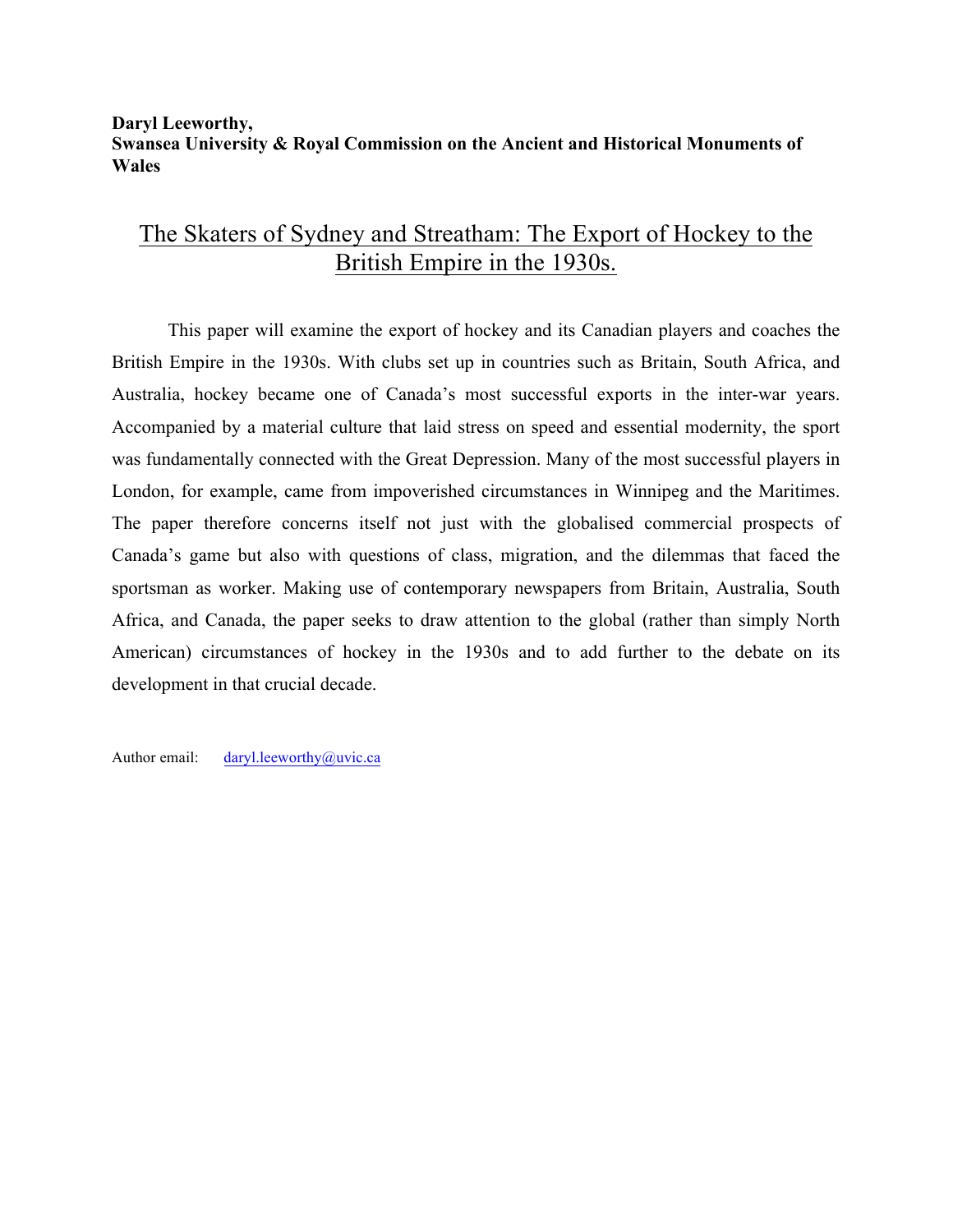### Eric Lindros: A hubristic Canadian anti-hero?

He dominated the game in a way that no other player has. Not with beauty, but with power. He possessed a combination of physicality and finesse unmatched in league history. With the exception of Gretzky and Orr, he was the most highly touted junior hockey player of all time. And he was the embodiment of hockey hubris.

"*And now you threaten to strip me of my prize in personthe one I fought for long and hard… back I go to Phthia. Better that way by far, to journey home in beaked ships of war."*

These are the words of hubristic Achilles; words eerily similar to those of Lindros on that infamous draft day. He was the strongest and fastest of the hockey soldiers, and he was refusing to perform his magic in the depths of Quebec. Endorsement deals- these are the hockey player's prize, and Lindros was to be stripped of his hard earned prize.

"*But you, my child, stay here by the fast ships, rage on at the Achaens, just keep clear of every foray in the fighting."*

Words of a doting mother. Thetis spoke these words to Achilles as he lamented alone on the beach. Hockey mythos says that very similar words were spoken by Bonnie Lindros as her seventeen year old son wrestled with the idea of becoming a Nordique.

In my paper, I will examine the career of Eric Lindros in an attempt to affirm or disprove his place as a hubristic Canadian anti-hero. Was he an antagonistic figure who thought he was bigger than the game only to succumb to the folly of his own arrogance (refusing to keep his head up as he crossed the blue line)? Or has his career (its most iconic moment being a recipient of a hit that would be a clear cut suspension in today's game), been unfairly maligned by journalists and heart-on-their-sleeve hockey fans?

Author email: richard.a.lehman@gmail.com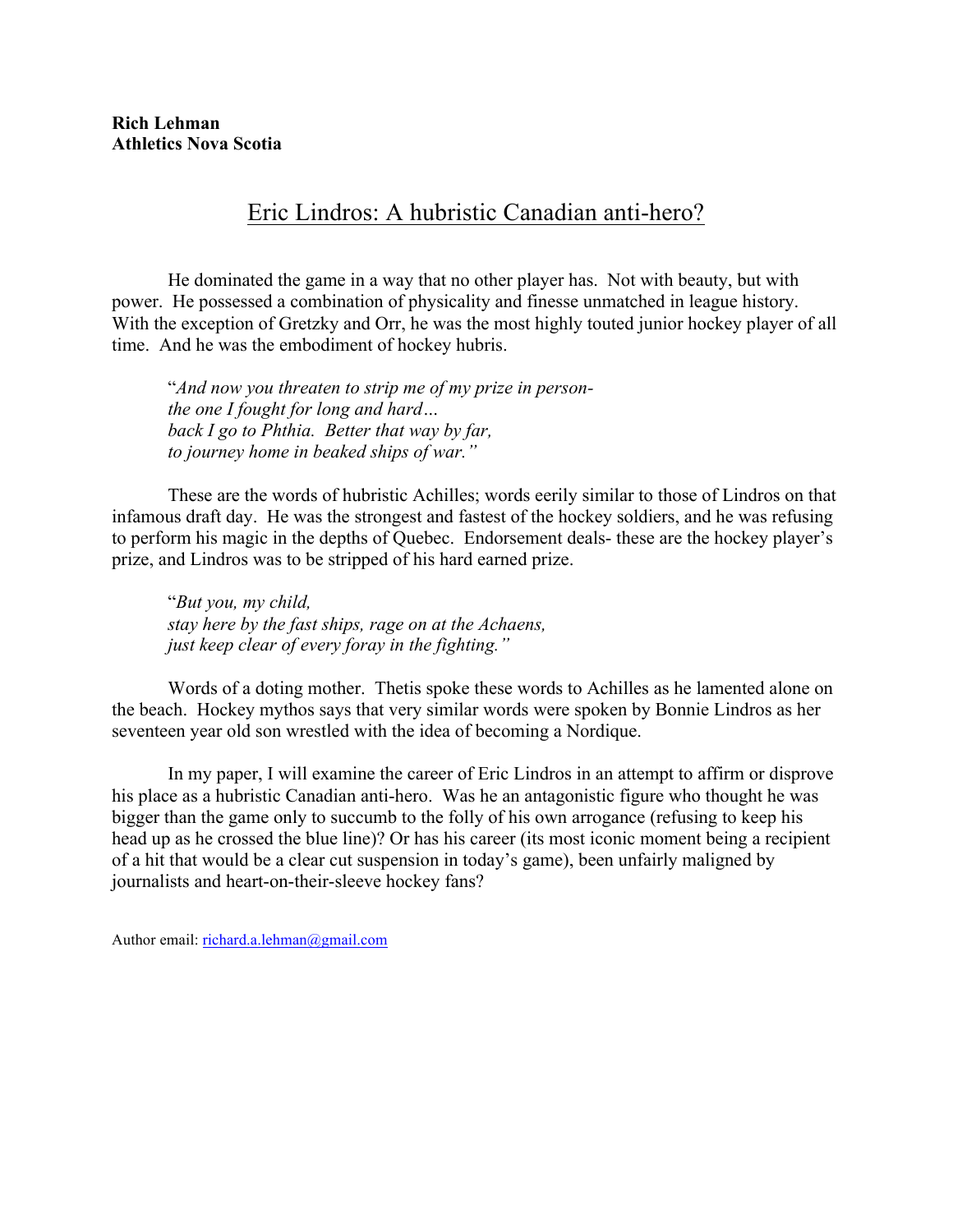# Hockey Academia on Canada's Left Wing: Personal Perspectives and Student Research Arising from Teaching "Hockey and the Canadian Identity" at Vancouver Island University

In 2009-2010, I launched two third-year History courses at Vancouver Island University centred on the theme of 'Hockey and the Canadian Identity". The courses examine a number of pertinent issues including: the class values associated with early amateur versus professional hockey, hockey as an expression of Canadian masculinity, the role various media forms played in popularizing the fascination with hockey, the acceptance and/or marginalization of women and racial minorities within the game, hockey's role in both perpetuating and easing the French - - English divide, and the long-established ties between hockey and Canadian nationalism.

One of the more exciting elements of these well received courses is the opportunity students have to engage in primary research. The major assignment for each course requires students to make use of on-line and/or microfilm newspaper holdings as a basis for producing original research. Among the best works produced to date include an analysis of the local pride and identity generated by the success of the 1955 World Champion Penticton Vees, and several works that detail the prevalence of hockey violence throughout  $20<sup>th</sup>$  century North America.

Author email: timothy.lewis@viu.ca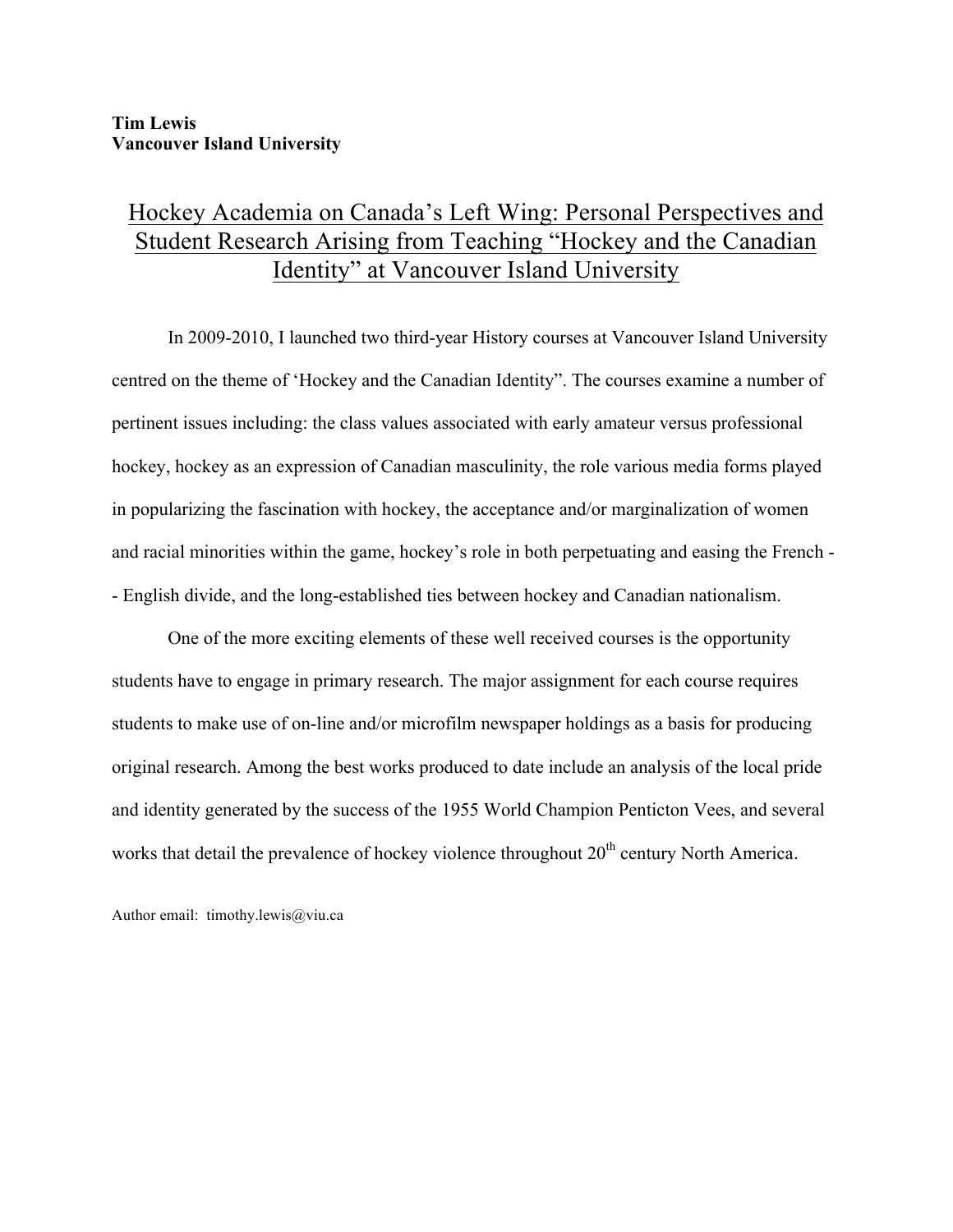#### **Stacy L. Lorenz & Geraint B. Osborne University of Alberta, Augustana Campus**

# "A Manly Nation Requires Manly Games": Hockey Violence and the 1905 Manslaughter Trial of Alan Loney

This historical case study builds on our previous research into violence in Canadian hockey. It examines media coverage of the 1905 manslaughter trial of Alan Loney, following the death of Alcide Laurin as a result of injuries sustained during a hockey game in Maxville, Ontario. Loney, a member of the Maxville team, was arrested for striking Laurin, a member of the Alexandria Crescents, in the head with his stick, following an altercation between the two players. Newspaper accounts of Laurin's death, Loney's trial, and the Maxville player's subsequent acquittal offer valuable insight into the cultural narratives surrounding hockey violence in early twentieth-century Canada.

The Laurin-Loney case generated considerable debate around the issue of what constituted "clean" and "rough" hockey, and demonstrated that even death from a deliberate stick attack could be rationalized as an unfortunate accident. Loney's lawyer, Mr. R.A. Pringle, reminded the court that "a manly nation requires manly games," and "when a life was lost by misadventure in manly sports it was excusable homicide." The game reports and trial coverage examined in this case study suggest that stick-swinging incidents and aggressive play have been regarded as ordinary and "proper" aspects of "strenuous hockey" for more than a century. The historical examination of such cases is important because the justifications for violence that were articulated in the context of the death of Alcide Laurin continue to be voiced in contemporary discussions of hockey violence.

Author emails: stacy.lorenz@ualberta.ca; osborne@augustana.ca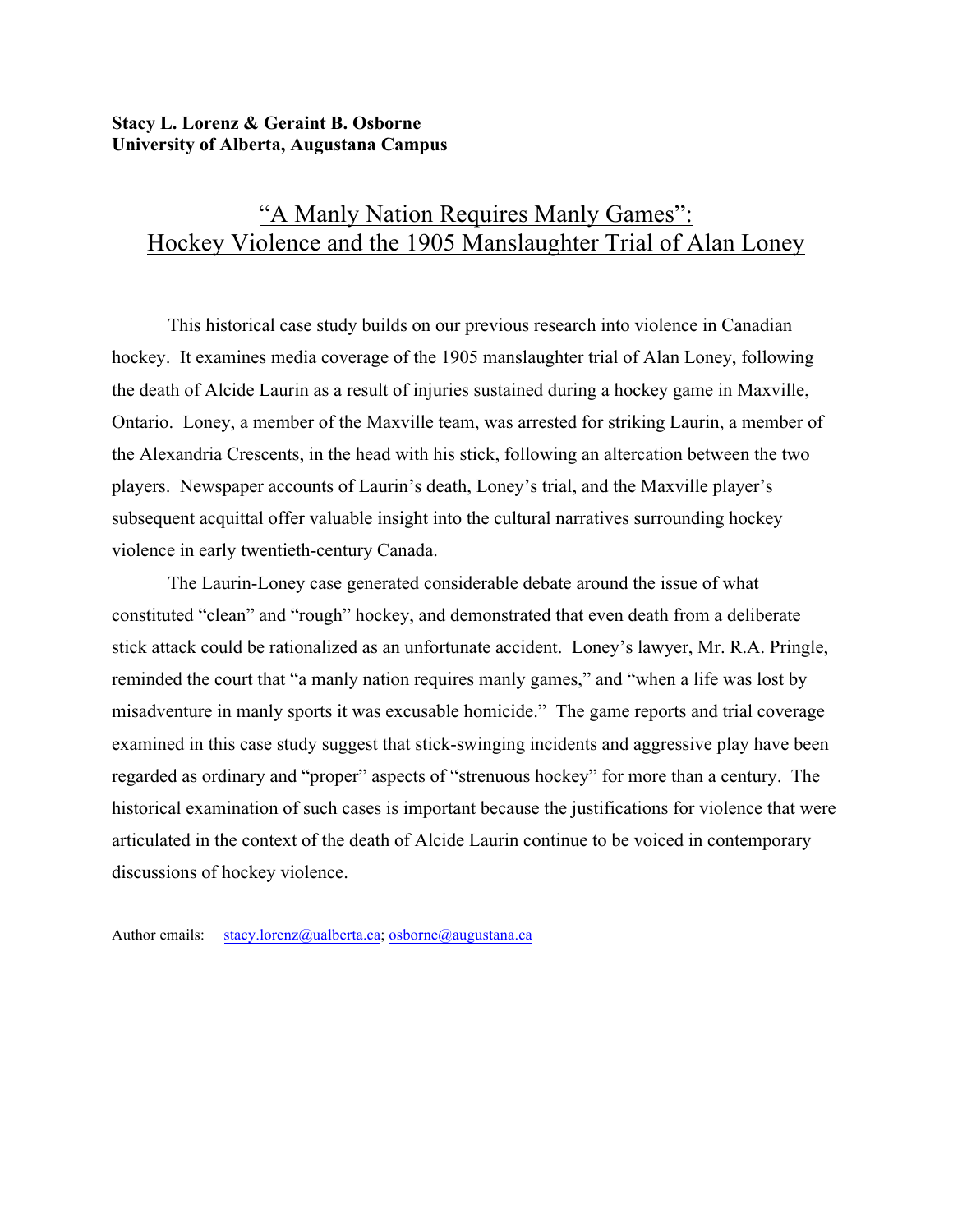### Manifestations of Masculinity among Major Junior Ice Hockey Players

Ice hockey at the Major Junior level is particularly significant for players, coaches, and families alike as the players are simultaneously coming of age and beginning to take on a fulltime career in the sport. This stage of life raises questions about masculinity on the public agenda in terms of the problematic nature of hypermasculinity in sport, stereotypical images of athletes, and questions of social responsibility as both men and athletes. A study was conducted to address the relationship between masculinity and ice hockey. In particular, it concentrates on hypermasculinity as it relates to Major Junior Ice Hockey and the experience of being a player at that level. Surveys and interviews were conducted with an entire Canadian Major Junior ice hockey team as part of a broader research project with the overarching objective of understanding how the players' understandings of manhood influence their perceptions of and attitudes toward their lifestyles and environment. With this in thought, the players were asked a range of questions, most of which focused on the following themes: how their time is spent, their priorities, their social environment, how to be successful, and what it means to be a man. The presentation will offer an overview of the data and findings along with the challenges that work of this nature presents. It will conclude by suggesting key issues that have been identified over the course of the research and areas requiring further investigation.

Author email: che mac@live.concordia.ca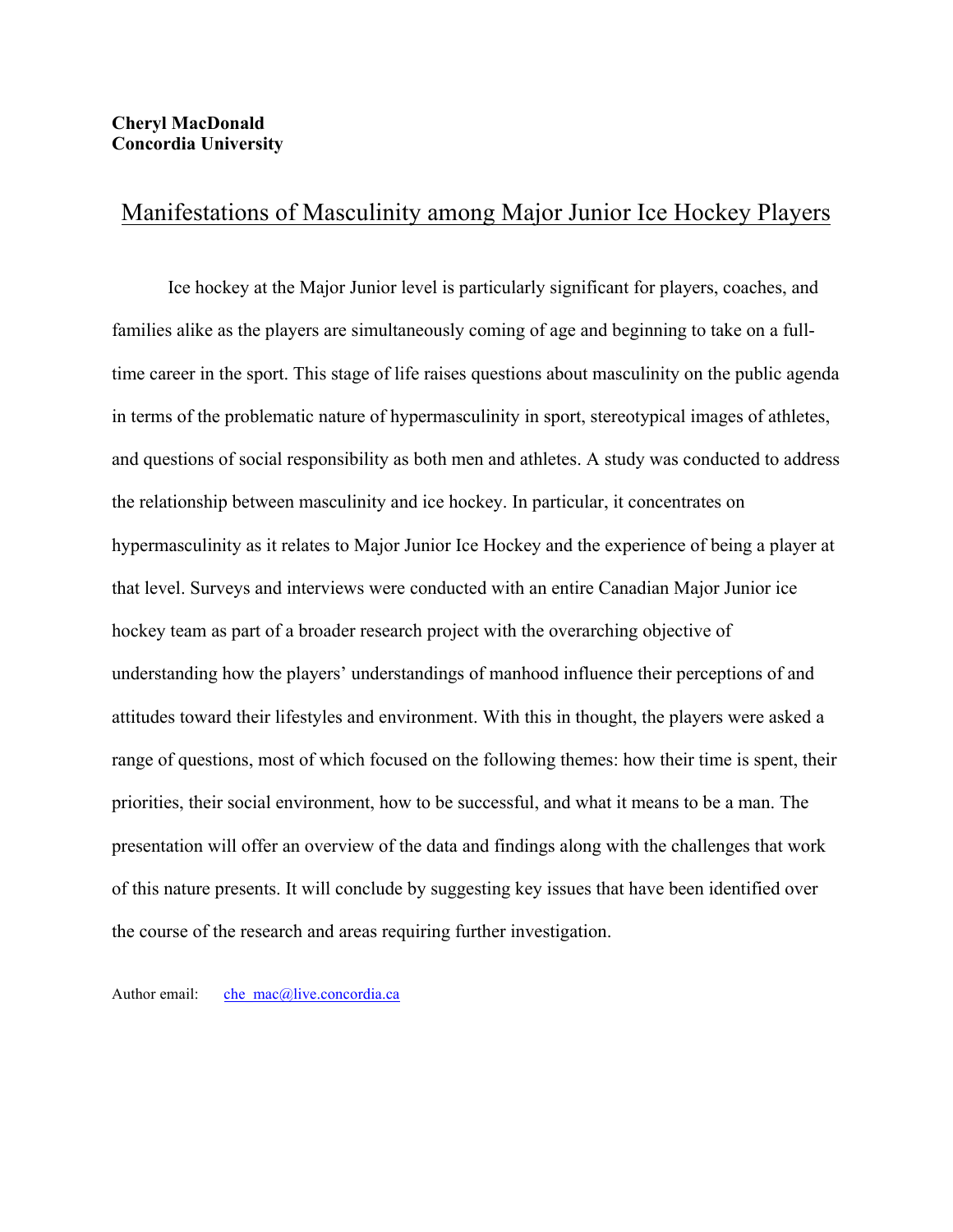**David McNeil Dalhousie University**

### The Literature on Hockey's 'Bad Boys'

 In this presentation, I will examine a sub-genre of hockey literature or perhaps more accurately the depiction and popularity of the 'bad boy' phenomenon. Western culture has always been fascinated by the figure of the young defiant male, the rebel with or without a cause, who seems to exude sexual energy and is bold enough to cross the line. Modern sport has had its classic examples ranging from the playboy figures of Joe Namath or Derek Sanderson to the more violent approach of others. Drug use, be it recreational or performance-enhancing, is often part of the phenomenon, but the illicit activity could include any manner of infraction like supporting dog-fighting or gambling.

 The physical nature of hockey is probably responsible for the ever-popular good-guy who eventually learns how to confront the perennial bad guy in many films dealing with the sport (e.g., *Youngblood*, *The Rocket*, etc.). Hockey, however, with its tolerance, some would say, encouragement of fighting has a special place among modern team sports in this respect, and its literature reflects this. There are at least four installments of a series called 'Bad Boys,' featuring biographical sketches of a number of so-called 'enforcers.' There are special websites devoted to the hockey fight, where one can view what seems to be any major fisticuff between combatants in any of the professional, senior, or major junior leagues in North America.

 With the growing concern over concussions and their lasting effects, this body of literature is shifting from the un-analytical glorification of the violence to more scientific and tragic takes on the negative consequences of the role of fighting in hockey. John Branch's three-part special, 'Punched Out: The Life and Death of a Hockey Enforcer,' which appeared in the *New York Times* in December 2011 exemplifies what I would designate as professional journalism. At the other extreme, the glorification of hockey violence still lives in internet culture. My presentation will attempt to answer the question: what role will this literature play in the debate about fighting in hockey?

Author email: david.mcneil@dal.ca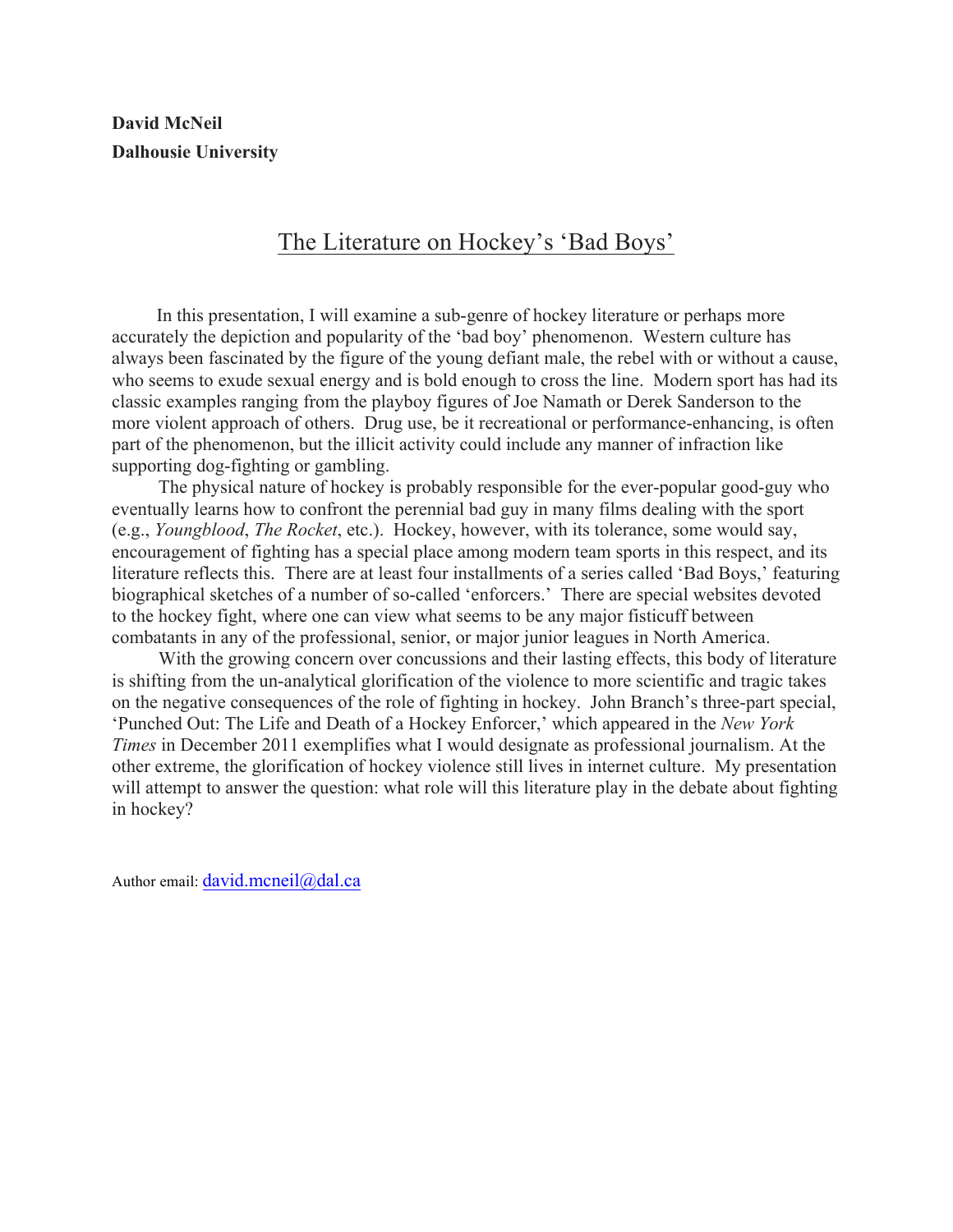### Family Matters: Does one's NHL success have implications for their family members?

Was Brent Gretzky drafted based on his skill or the connection to his older brother Wayne? Were the Sutter brothers all skilled players? Is there such thing as a hockey gene? Hockey has a long history of family members following each other into the National Hockey League (NHL), this may be sons following fathers, sibling following each other or a grandfathergrandson combination. There have been 249 brother-brother(s) combinations, 119 father-son combinations and 108 other combinations such as uncles, cousins and grandfathers. In commercial enterprises, politics, law, plumbing and agriculture following another family member into the same profession is not uncommon. Numerous reasons for this have been suggested including nepotism, physical-capital transfer, brand loyalty transfer and human capital transfer. Using NHL Draft data and career statistics the author examines the success rate of family members to establish whether a family connection is evident.

Author email: mmartell@sfu.ca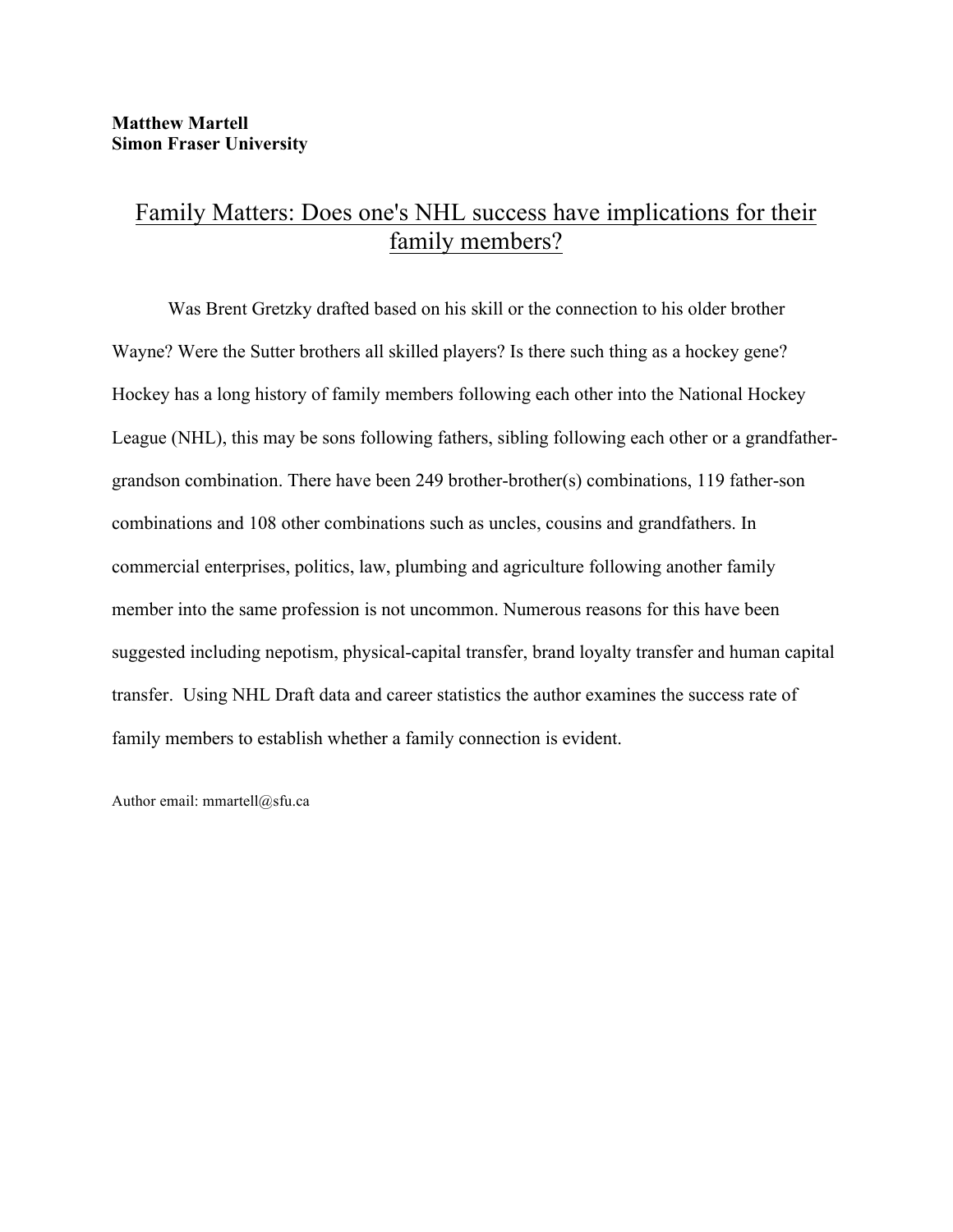# "Pure Hockey," Community and "Canada's Game" in Documentary Film

Two relatively recent documentary films, *Shinny, the Game in All of Us* (National Film Board, 2001), and *Pond Hockey* (Northland Films, 2008) portray hockey in its simplest form – outside, the river, the backyard rink. Both films feature motifs of joy, simplicity, and a longing for childhood, and stress how the game creates friendships, a sense of equality and community. The role of family support, and the passing of the game from generation to generation is celebrated. Shinny/pond hockey is mythologized as "the way that it's meant to be played" and "what hockey's all about." Web-sites, where viewers could share their own hockey experiences, backed both films. Meanwhile, key differences lie in the way the game is taken to speak to the nation. *Pond Hockey*, an American film, makes reference to the meaning of hockey to small towns in places like Minnesota, but it very understated. *Shinny*, however, is awash in nationalism and images of iconic Canadian scenery. Hockey is constructed as being "part of the landscape of Canada" and as reflecting universal aspects of Canadian culture. Comparing these films speaks to the construction of narratives in documentary filmmaking, and to the stories Canadians tell themselves about the sport.

Author email: fmason@unb.ca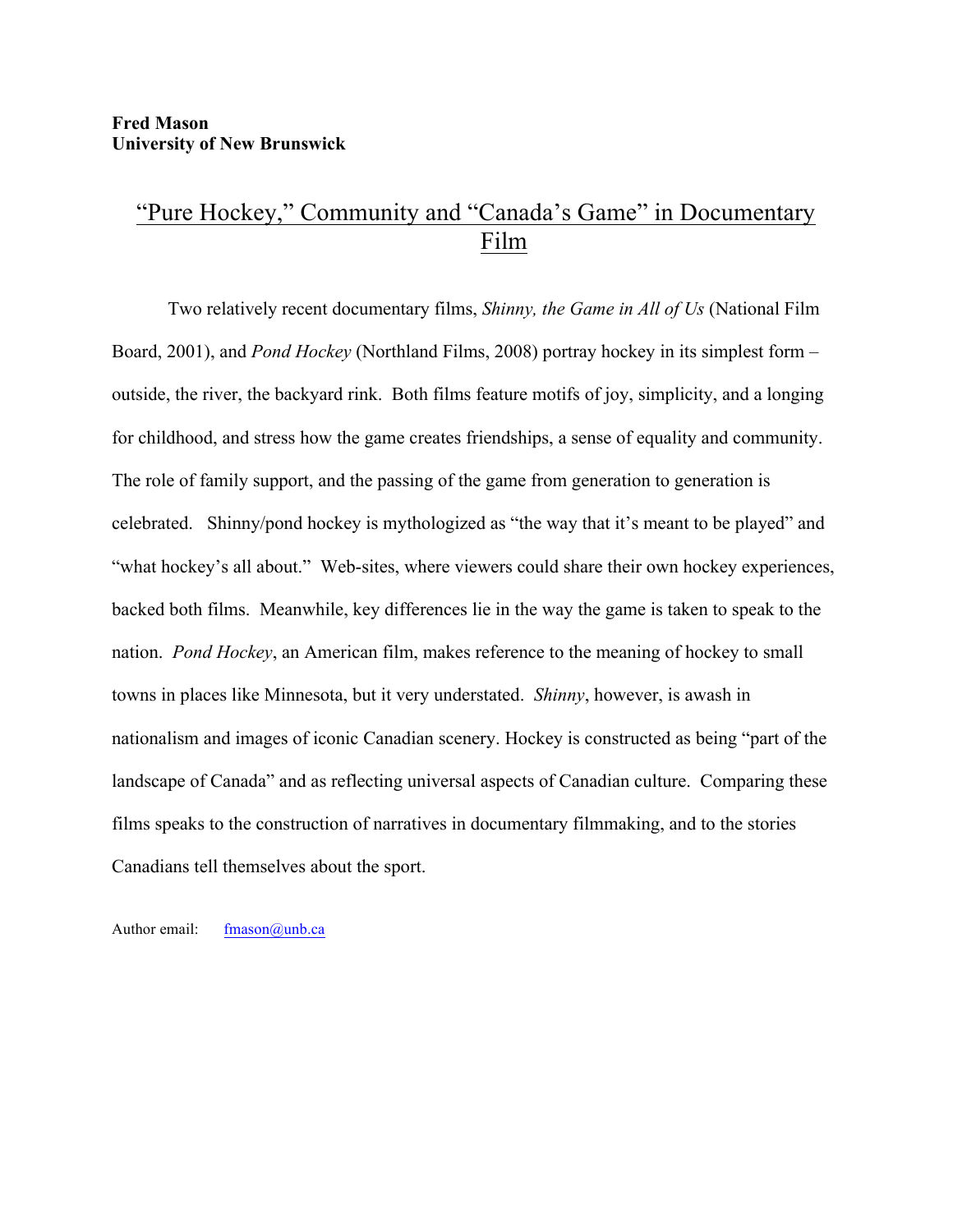### Screech Owls: The *Familia* of Roy MacGregor's Narratives on Hockey

Roy MacGregor is perhaps the most prolific of Canadian writers to use hockey as the subtext and text for his writing. His most well-known work, *The Home Team: Fathers, Sons, and Hockey,* succinctly, is an intimate portrait of the father-son bond in and through the game of hockey. More sweeping in national scope and significance of hockey is *Home Game: Hockey and Life in Canada*which MacGregor co-authored with hockey legend Ken Dryden. Least well known, though acclaimed by academics to be one of the very best novels on sport, is *The Last Season*. The latter is a poignant description of jaundiced hockey goon, Felix Batterinski. Finally, MacGregor has authored 21 adolescent novels (and a companion Scrapbook) in a series entitled *The Screech Owls*, a fictional co-ed team of players. The series has garnered MacGregor several major writing awards. The Screech Owl books were the first adolescent-level narratives to be popularized after Scott Young's Scrubs on Skates series from the 1950s and re-published in the 1980s. This paper examines MacGregor's hockey fiction (and his non-fiction, to a lesser extent) from the lens of his treatment and portrayal of the family and its place in the pantheon of hockey, at least in MacGregor's perspective. From the dysfunctional Batterinski family contextualized in northern Ontario and within a Polish ethnic background to the concept of father:son in *The Home Team* to the notion of families in selected examples from the Screech Owl series, this analysis explores the mirror held up to the hockey family by one of Canada's best 'hockey' novelists. Using literature to examine the concept of family construction and portrayal is an important revelation of the truth that emanates from fiction.

Author email: donmor@uwo.ca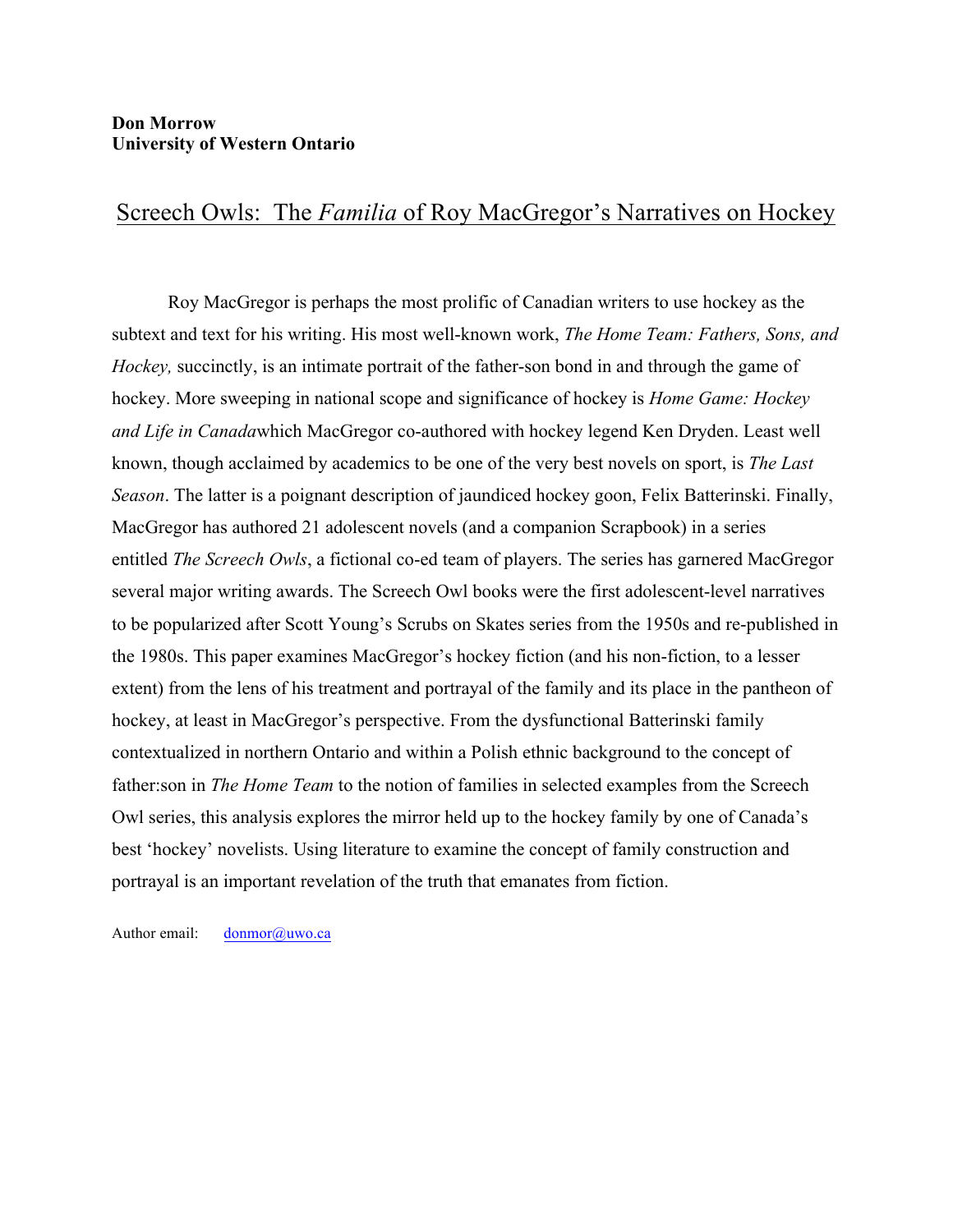#### **Craig Paiement Ithaca College**

**Matthew Payment Bethany College**

# Mission Impossible: Examining the Resource Allocation and Program Promotion of USA Hockey and Hockey Canada

National governing bodies in North America are generally charged with promoting sport for all participants. As per their respective mission statements, "Lead, Develop, and Promote Positive Hockey Experiences" and "to promote the growth of hockey in America and provide the best possible experience for all participants by encouraging, developing, advancing and administering the sport", Hockey Canada and USA Hockey should operate in a way that offers equitable support for all participants.

When regulatory bodies make decisions that affect various stakeholders, the need for clarity and transparency in asset management, financial support and program promotion is imperative, especially when the mission clearly states "all participants". Many governing bodies within sport and in other facets of business regularly eschew their mission to support elitism and marketable publicity.

This presentation will examine the financial support and program promotion within Hockey Canada and USA Hockey. An examination of the financial reports of both NGB's indicates that elite programs receive an exorbitant amount of the budget in relation to the largest participatory categories and that youth and girls development received a relatively small amount of the planned budget and actual dollars spent in both NGB's.

If NGB's claim to utilize sport for development then they may want to rethink the practice of focusing its financial outlay on elite athlete development. There is some evidence that the rise in success at an international and professional level for USA Hockey is related to an increase in overall participation rather than an increase in elite development programs, which has been promoted by USA Hockey. Even in light of this, USA Hockey has launched a program using the long-term athlete development model, while framing it only in elite development. Elite development programs, while important to an NGB, utilize a disproportionate amount of the resources that could be used to affect a larger number of participants within the hockey community. Future directions and suggestions will be presented.

Author email: craigpaiement@gmail.com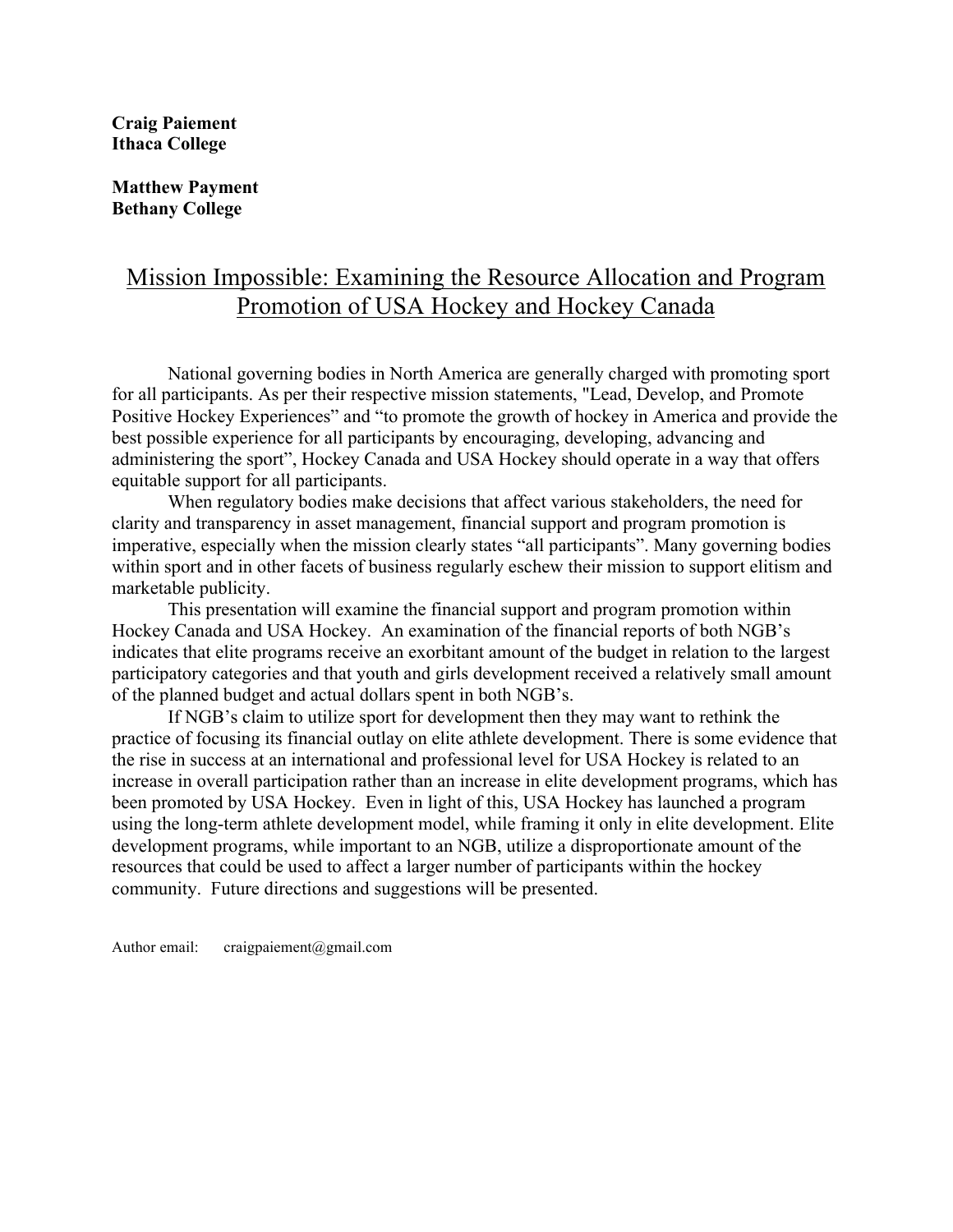### "A Superior Class"? Hockey Moms in Minor Hockey

Gender issues often arise in analyses of hockey, regardless of the level of play. Whether the subjects are female cheerleaders and/or ice cleaners, female hockey players, or women as fans, questions frequently come up regarding how women in the sport are perceived and treated especially in comparison to their male counterparts.

What are also of interest are the mothers of young male hockey players, who are frequently ignored during serious discussions of issues and concerns in minor hockey. Stompin' Tom Connors called hockey moms a "superior class" during an introduction to his song, "My Hockey Mom," but often hockey mothers are relegated to jokes a la Sarah Palin, etc.

This paper will address the "hockey mom," centering on mothers of Canadian novice and atom players (ages 7-8 and 9-10, respectively). Using both literature on the hockey mother and personal interviews, this discussion will begin to examine the amount of influence mothers exert over their sons in terms of attitudes towards hockey. Are the attitudes and values of mothers of hockey-playing boys significantly different from those of fathers? How are these manifested at home and at the rink? How much do "hockey moms" truly affect young boys' perceptions of how the game should be played in terms of the latter's beliefs about such issues as violence, masculinity, and good sportsmanship?

Author emails:  $perras@ucalgary.ca$ ; perrasfamily@shaw.ca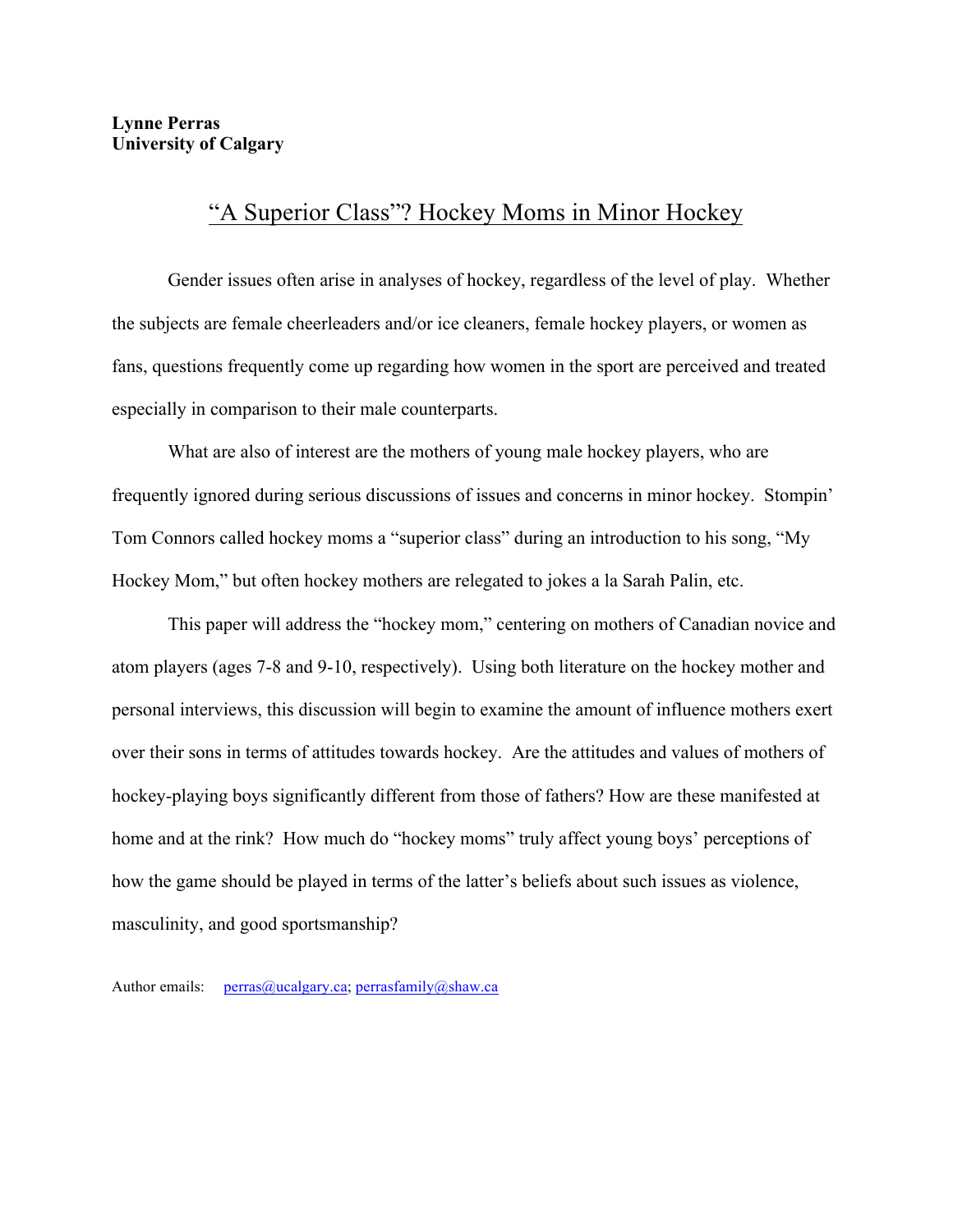# Female Adolescent Values about Organized Hockey: Why We Should Listen

Management By Values (MBV) is a relatively new approach that intentionally utilizes values as a framework for management decisions (Dolan & Richley, 2006). The MBV approach acknowledges that the alignment of personal and organizational values creates a more motivated and sustainable environment. But whose values are being incorporated when an MBV approach is utilized? Stevens (2006) and Etue and Williams (1996) claim the values inherent within female hockey in Canada have changed during the past two decades due to rapid growth that focused upon high performance and elite programs. Within traditional youth minor hockey, organizational values are typically 'adult-imposed' by those who organize and manage the service group, such as the national, provincial and local hockey associations. In a majority, if not all instances, there exists little or no input from the athlete user group. Given these conditions, the foundation of a MBV approach in female hockey is unclear.

Consequently, the objective of this study was to explore adolescent female hockey players, and the values they place upon their participation in organized hockey, in order to better develop a MBV approach within female minor hockey as a whole. Data were collected from adolescent female hockey players representing house league to elite levels in Ontario, using an adapted Sport Values Questionnaire (MacLean & Hamm, 2008; Lee, Whitehead & Balchin, 2000). Preliminary results offer insight regarding the congruence/incongruence between the values of female youths who play the game and how the game is managed. The discussion focuses upon implications not only for the MBV literature, but also for the organization of female minor hockey in Ontario. The recommendations will better inform female hockey organizations about an MBV approach to sport management and generate more effective female hockey program strategies that better reflect user group (female hockey athlete) values.

#### **References**

Dolan, S.L., & Richley, B. (2006). Management by values (MBV): A new philosophy for a new economic order. *Handbook of Business Strategy*, 7 (1) (pp. 235-238).

Etue, E. & Williams, M.K. (Eds.). (1996). *On the edge: women making hockey history*. Toronto: Second Storey Press.

Lee, M.J., Whitehead, J., & Balchin, N. (2000). The measurement of values in youth sport: Development of the Youth Sport Values Questionnaire. *Journal of Sport & Exercise Psychology*, 22, 307-326.

MacLean, J., & Hamm, S. (2008). Values and sport participation: Comparing participant groups, age, and gender. *Journal of Sport Behavior*, 31 (4), pp. 352-367.

Stevens, J.A. (2006). Women's hockey in Canada: After the "gold rush". In D. Whitson & R. Gruneau (Eds.). *Artificial ice: Hockey, culture and commerce* (pp. 85-99). Toronto: Broadview Press.

Author emails: sp11pm@brocku.ca; jstevens@brocku.ca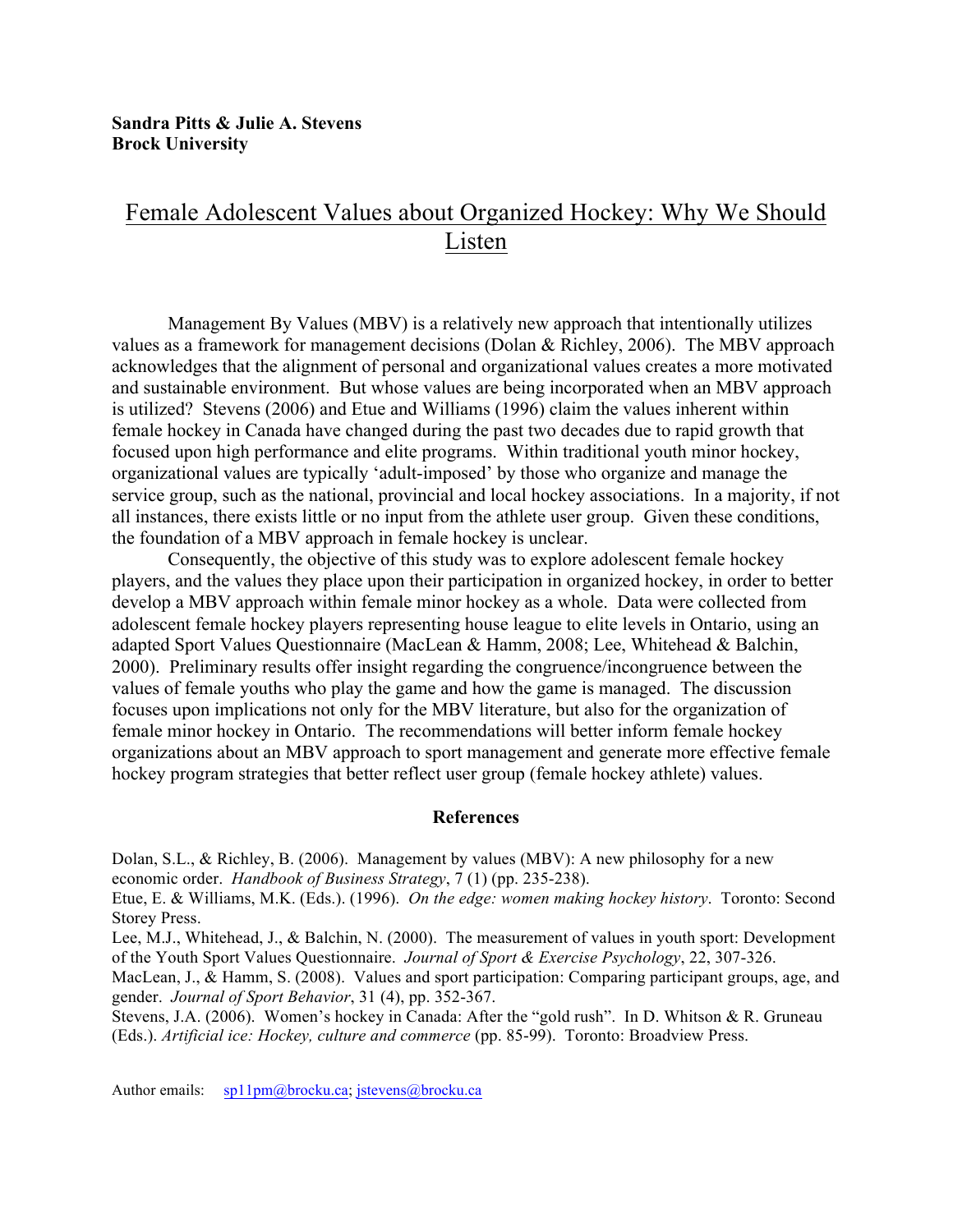### Puck'n Hometeam: Fatherhood, Daughterhood, and Our Hockey Family

The sport of hockey is woven into the cultural fabric of our nation; however, the deaths of three National Hockey League (NHL) hockey players this summer escalated the importance having a deeper understanding of multiple layers of this culture. Across Canada, newspaper articles, blogs, and social media outlets reported on the athletes' experiences with mental illness, drug and alcohol addiction, depression, and suicide, while also questioning their correlation with values and norms of the hockey world, such as fighting, concussions, professional and personal pressures, loneliness, and hyper-masculinity. Formerly silenced views of current and former players, coaches, trainers, and owners are being expressed in myriad communication spaces, while the institution of hockey is scrutinized, defended, and challenged by those within and outside of the sport. However, within this contentious debate, one important perspective is missing – the voices of the families of professional hockey players. These individuals, specifically the parents, often have significant roles in shaping, supporting, and sustaining the development of their sons' quests for professional hockey careers. We know this because we – as father and sister – are part of this small, exclusive community within the professional hockey world. We are a hockey family. And, for over two decades, our son/brother's commitment to hockey excellence shaped the interdynamics of our family unit in myriad ways. Blending memories and insights of hockey and familial life, our presentation will reveal emotions, dreams, illusions, delusions, aspirations, losses, and strengths realized upon reflection and co-active dialogue between father and daughter. Our co-created conversation brings forth the lived experiences from our hockey 'hometeam', with the intention of providing depth to this collective discussion on hockey, sport, family, and Canadian culture.

Author email: megpopovic@gmail.com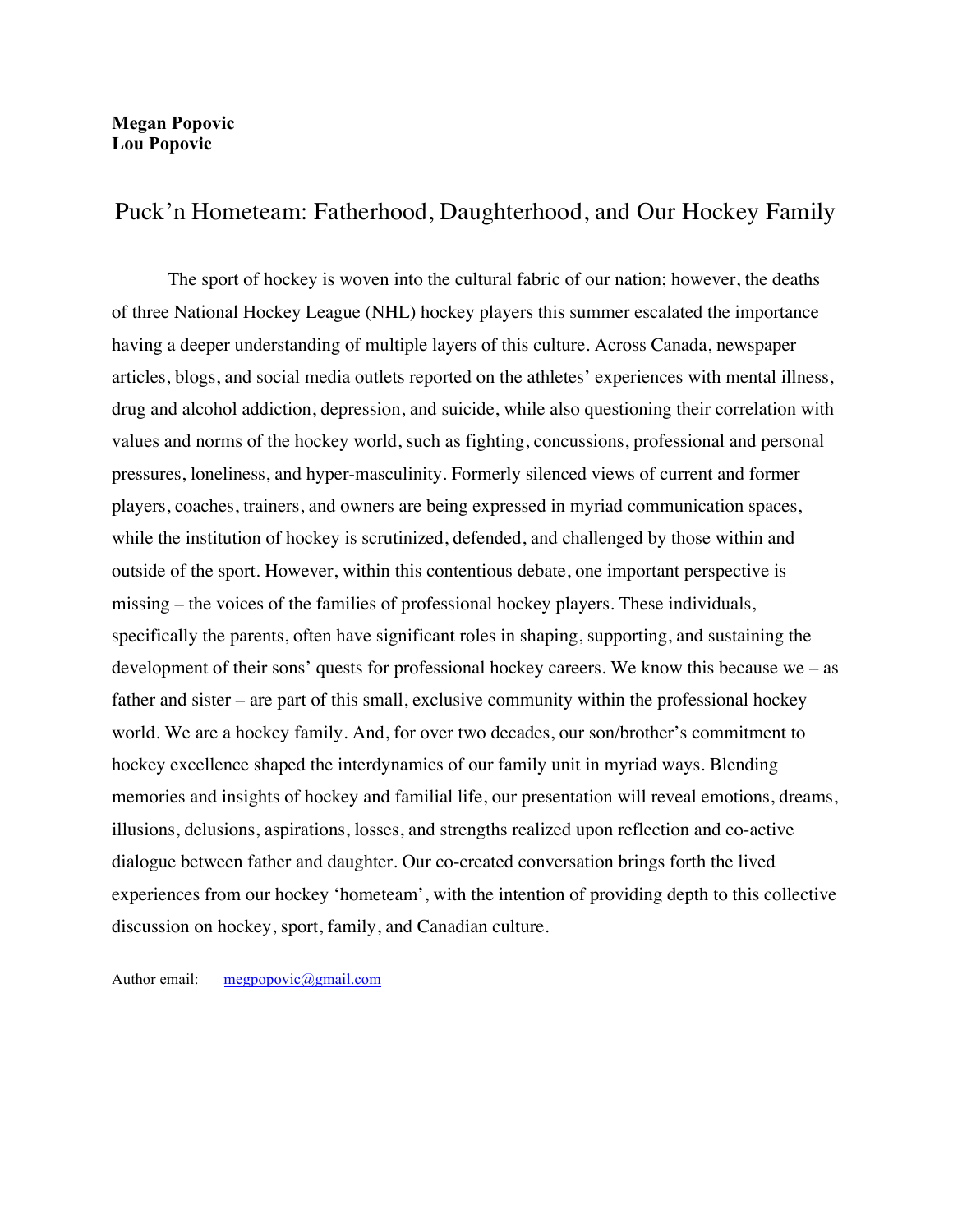### From Nicholas Nickleby to High School Graduate: Hockey, Education, and Canadian Boys, 1947-67

The post-Second World War baby boom brought about many changes in Canadian social attitudes to children, family life, and education. While scholars such as Douglas Owram and Neil Sutherland have discussed the general social effects, there is little mention of the role of organized youth sports, even though the provision of healthy physical activities was one of the integral components of the reformulation of education ideology in the period. As sports activities for young boys became increasingly organized towards educational goals, it soon became apparent that it was in conflict with the practices and priorities of pre-existing youth sports organizations such as the Canadian Amateur Hockey Association (CAHA), whose practices and quasi-commercial relationships (with the National Hockey League in particular) came under particular scrutiny. The main criticism was the placing of boys as young as twelve ("Nicholas Nicklebys") on lists that reserved their professional services to NHL clubs, which moved the players to sponsored amateur teams based far from home (and the influence of parents) and hurt the chances for completion of a high school education. Based on archival research and the correspondence of the CAHA, NHL, as well as educational and religious groups, this paper examines the debate between those who espoused a new norm of universal high school completion and those who emphasized the potential economic opportunities afforded by professional athletic play. I argue that a changing view of male childhood can be seen over the postwar decades as greater prosperity allowed delayed entry into the workforce, and that Canadian society in general was redefining a new norm for childhood that came to include universal completion of a high school education.

Author email:  $j\arccos(a)$ uoguelph.ca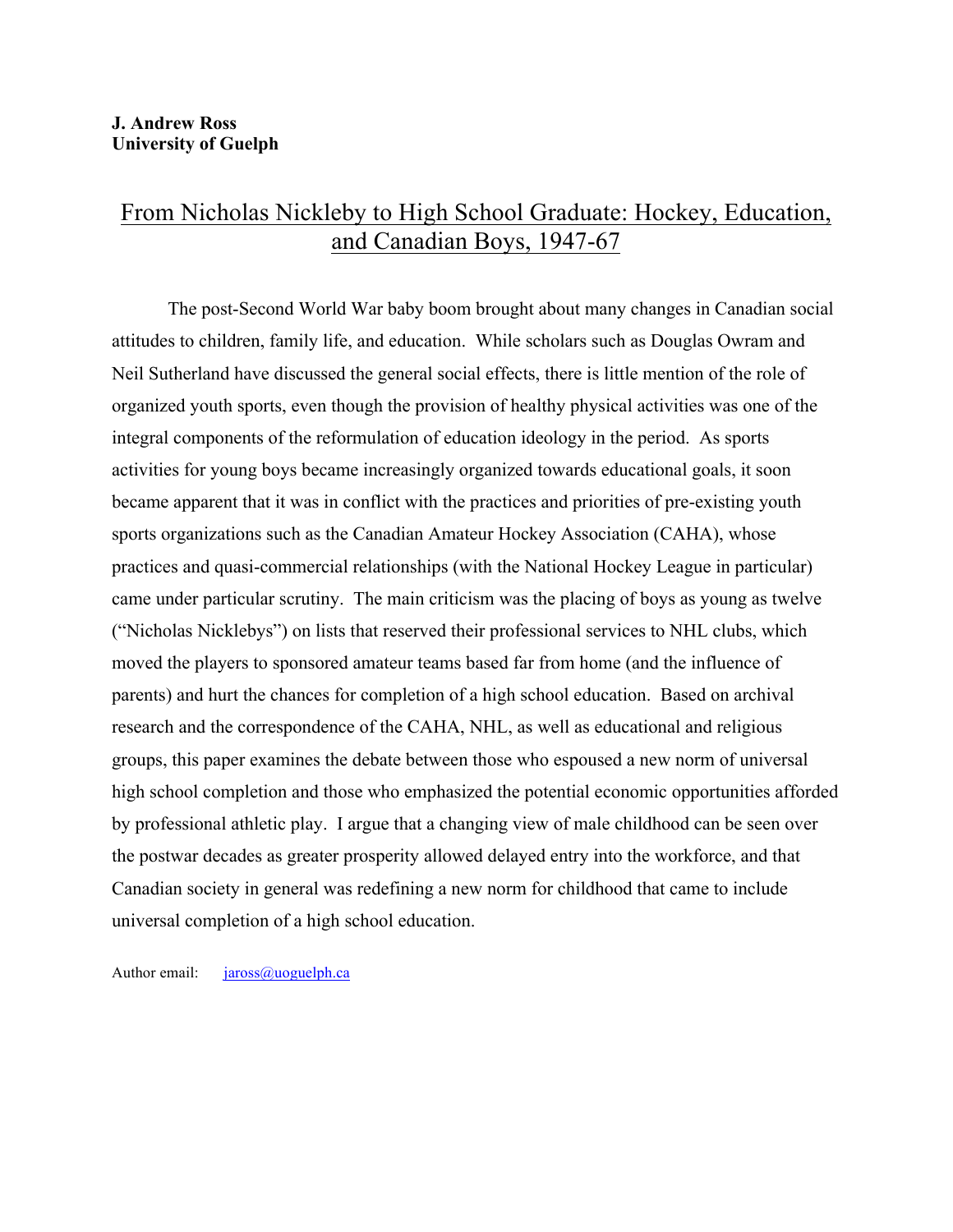### Rules from Above, Resistance from Below: The MPAAA, NSAHL and Nova Scotia's Amateur Hockey Crisis, 1902-1910

This paper will untangle the web of power relations between the Nova Scotia Amateur Hockey League (NSAHL) clubs and Maritime Provinces Amateur Athletic Association (MPAAA) from 1902 to 1910, in terms of Raymond Williams' cultural adaptation of Gramscian hegemonic theory. The NSAHL was founded in 1902, in hopes of providing high level hockey under the umbrella of MPAAA regulations. An ideological disconnect between NSAHL clubs and the MPAAA, however, was evident from the league's inception. Composed entirely of bourgeois athletes, the MPAAA sought to maintain Victorian, middle-class notions of amateurism, prohibiting player salaries, transportation payments, and accommodation funding. According to the MPAAA, hockey needed to be played for its moral and physical benefits alone. NSAHL Clubs, on the other hand, faced the reality of sport as a product within the emerging culture of consumerism. Fans paid for a first rate team and expected teams to sign first rate players. With Central Canadian and American hockey leagues drawing Maritime talent in exchange for cash, NSAHL clubs indulged in secretive compensation techniques to stack their line-ups, allowing teams to sign less affluent players and professionals. As hints of professionalism leaked through the press to the MPAAA, the emergent culture of sporting consumerism slammed against the tide of Victorian amateurism. The NSAHL and MPAAA became locked in a hegemonic give-and-take for the better part of decade, each side negotiating fiercely until the NSAHL collapsed in 1910.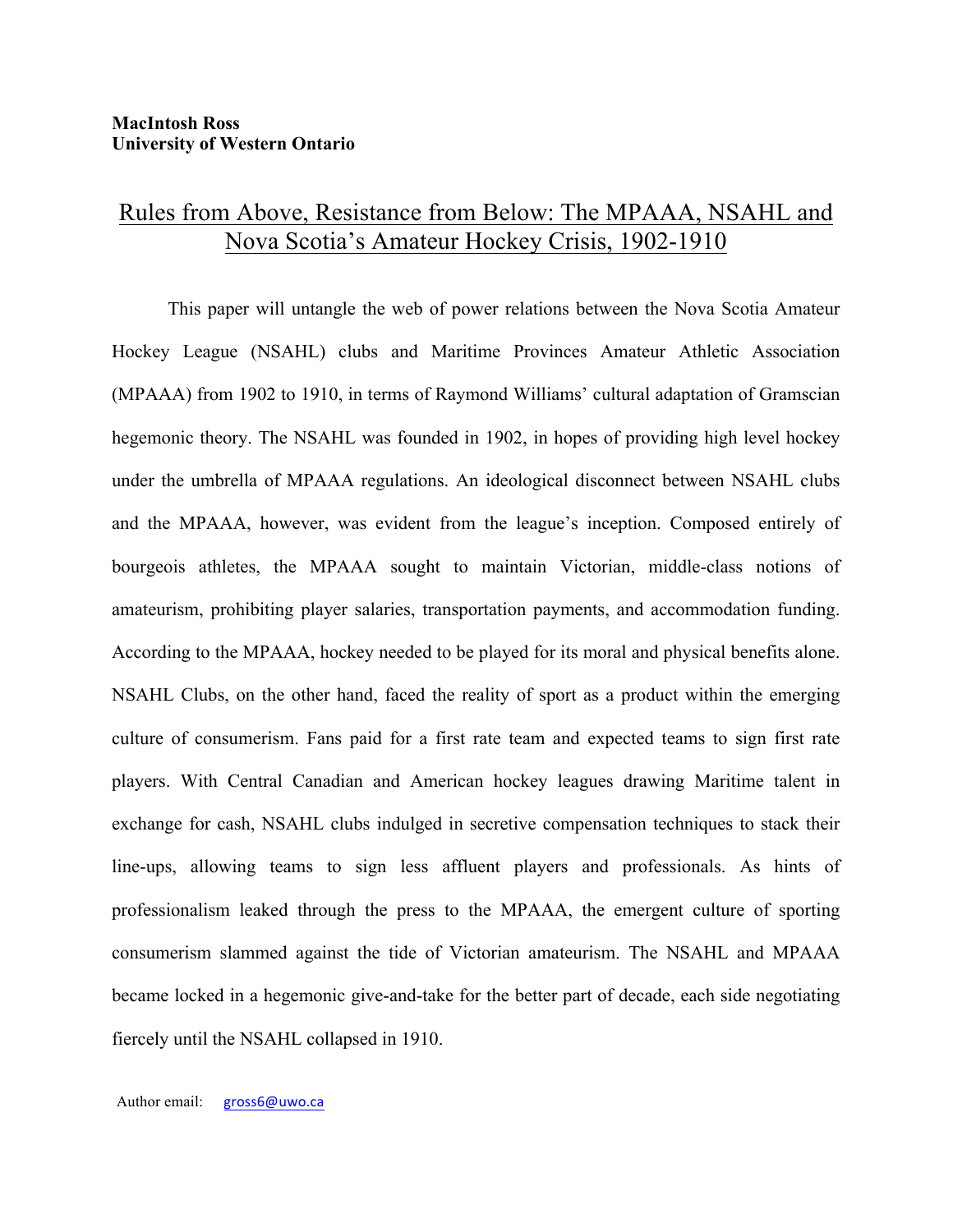#### **Jay Scherer & Hart Cantelon University of Alberta**

### The Forgotten Series: 1974 WHA All-Stars Vs The Soviet National Team

Two years after the watershed 1972 Summit Series, another less-heralded eight game series took place between the Soviet Union and Team Canada. On this occasion, though, the 1974 edition of Team Canada was made up completely of players from the World Hockey Association (WHA), the upstart rival to the National Hockey League (NHL). Also played in the midst of the Cold War, the 1974 Summit Series represented another instance of "hockey diplomacy" aimed at fostering diplomatic relations between the two countries. Like its earlier counterpart, the 1974 edition ended in violence, politicking, and accusations of unsportsmanlike conduct. However, unlike Team Canada's last minute heroics two years earlier, the Soviet national team dominated the 1974 Series. Despite the social significance that continues to be afforded to the 1972 Series, it is our contention that, while far less memorable for the Canadian hockey establishment and fans, the 1974 version irrevocably accelerated the globalization of the game. This development was primarily the result of the WHA's embracement of professional European hockey players. In this presentation, then, we outline the broader political-economic and socio-cultural issues—in Canada and the Soviet Union—that served as the backdrop to the games. These include: the emergence of the WHA and the emergent league's promotional ambitions, and the fundamental differences towards international relations of Canada and the USSR. Finally, we offer an analysis of the impact of the 1974 Summit Series on the state of international hockey and the global hockey labour market. The latter is especially relevant with the collapse of the Soviet Union in 1991 and the creation of the professional Kontinental Hockey League (KHL), the Russian hockey foil to the NHL.

Author email: jay.scherer@ualberta.ca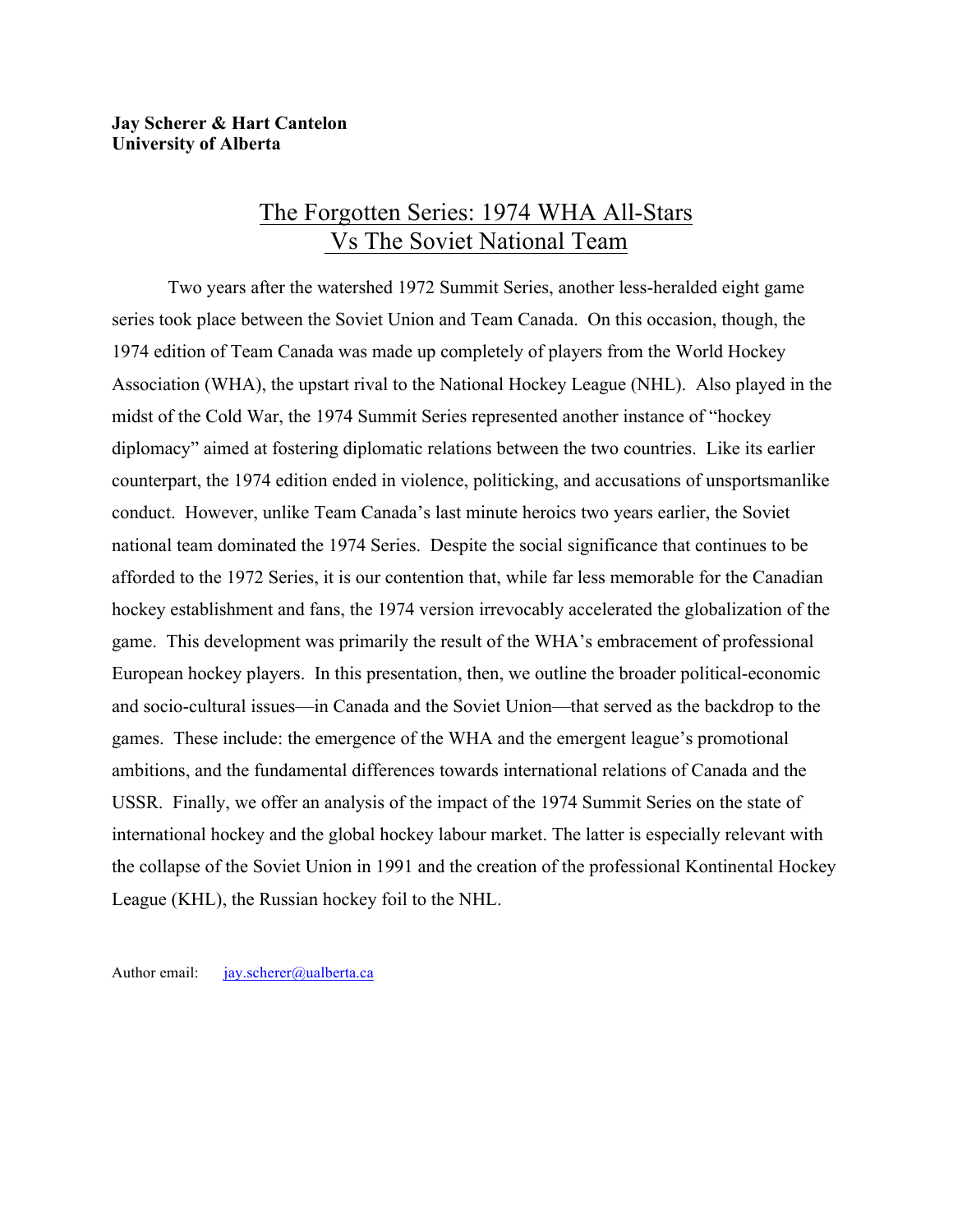# How Swede It Is: Börje Salming and the Migration of Swedish Ice Hockey Players to the NHL, 1957-2012

This paper deals with the former Toronto Maple Leafs and Team Sweden great Börje Salming's role as a trailblazer for the migration of Swedish ice hockey players to the NHL. It is argued that Salming's stellar NHL-career not only paved the way for generations of his countryman – by working to dispel the North American myth that Scandinavian players were soft and fragile – as it is commonly asserted, but helped transform the Swedish national identity and hegemonical ice hockey masculinity as well. The aim is to further the understanding of the globalization of the game in general, and the effects of the formation of NHL:s transitional labour market in particular.

Author email: tobias.stark@lnu.se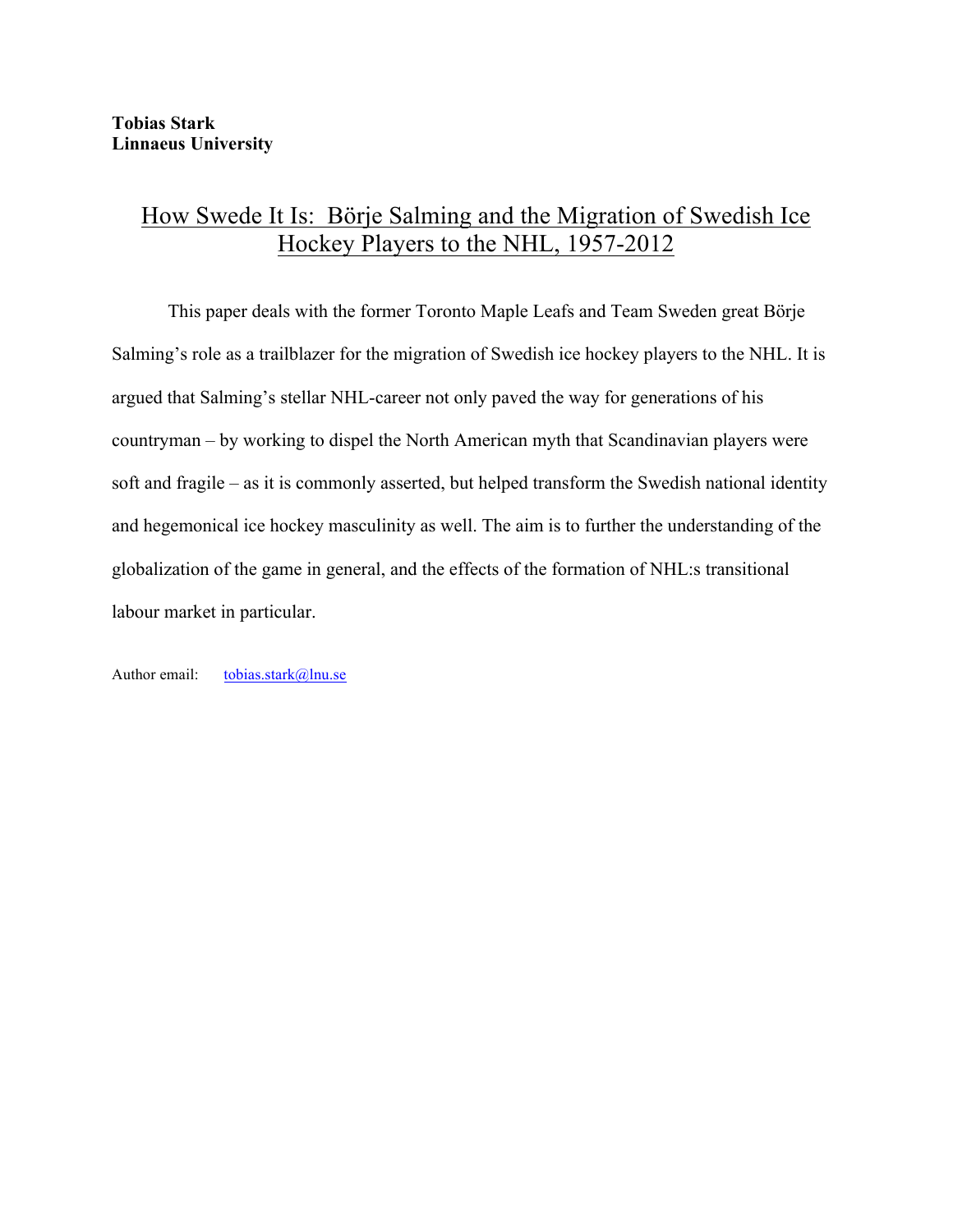# Dreaming the Dream or Living the Dream? An Inquiry of the Status of Women's Intercollegiate Club Ice Hockey

In American Intercollegiate Athletics, club sports such as rugby and ice hockey play a younger sibling role. Although some clubs may be as competitive as some Division III level teams, the club status leads to both negative and positive perceptions. In the family of hockey, using women's club teams as a transition to varsity level is a commonplace practice. The year 2000 started a new decade and chapter in women's collegiate ice hockey. The NCAA sponsored the first women's National championships for Division I and III ice hockey and the American Collegiate Hockey Association (ACHA) sponsored the first women's ice hockey club championships. Eleven years later, women's club hockey has multiplied beyond many expectations.

This paper will begin with an overview of the status of the United States women's participation in collegiate clubs from 2000 forward. This overview will address several points including the creation of two divisions in the ACHA, the longevity of clubs, and co-existence of varsity and club teams. Then, progress through an exploration of what has happened to the original 16 teams from the ACHA inaugural championship, as micro case studies. The paper's conclusion will consider the future evolution and development of women's collegiate club hockey.

Author email: sumc@plattsburgh.edu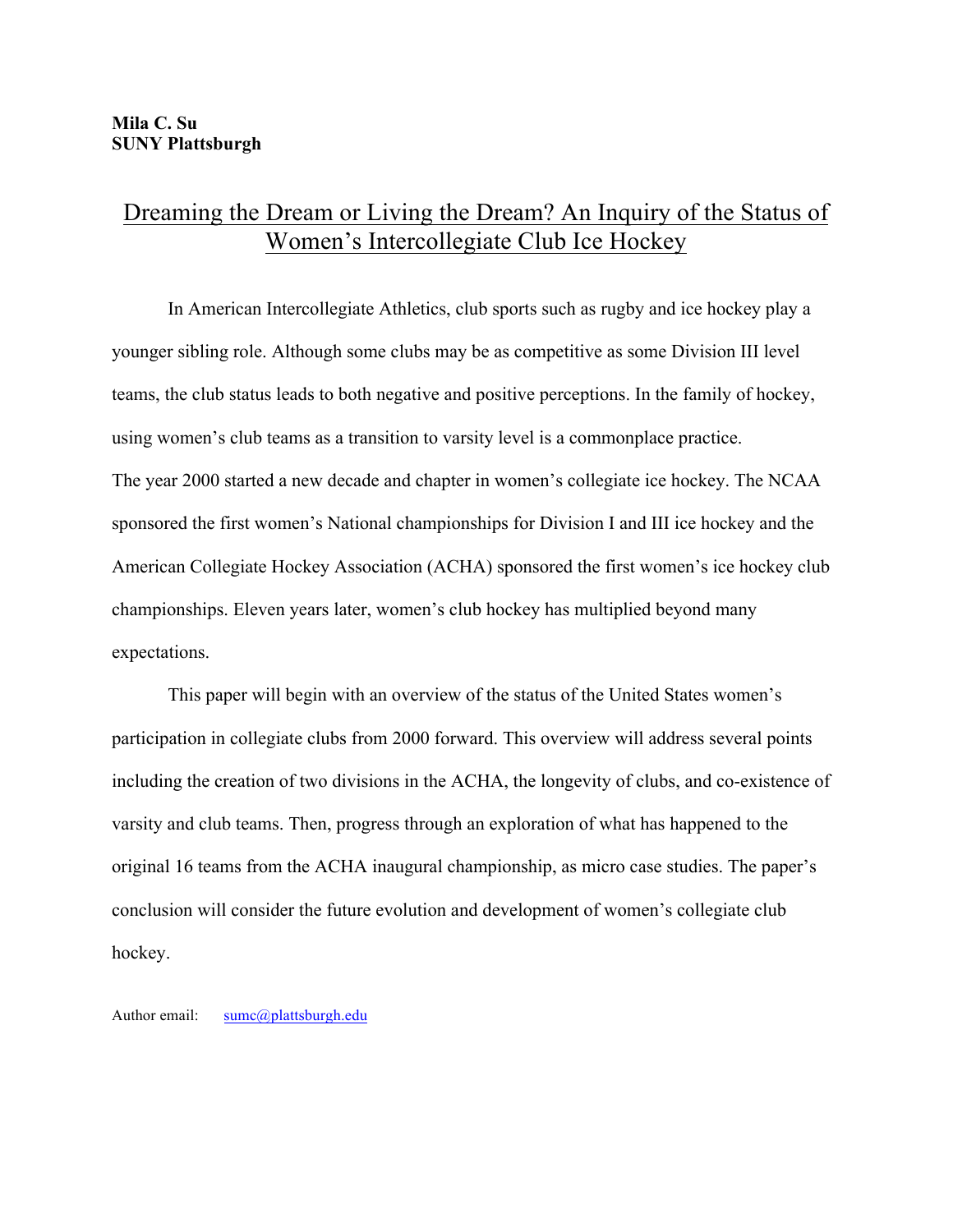### Drafting Fast and Slow: Do Scouts Think Too Much or Not Enough?

Entry drafts are an important aspect of professional sports used to increase intra-league competitiveness by granting weaker teams the opportunity to select players before stronger teams. However the efficacy of draft as a mechanism to promote competitiveness presupposes the ability to rank-order amateur players in terms of potential impact in the professional game. The surprisingly weak relationship between draft order and actual performance in the NHL has led to calls for more rigorous and analytic approaches to the draft selection problem. Others counter that hockey is too complex and dynamic for so-called "moneyball" approaches and favor intuitive and holistic approaches to player evaluation. We examine these opposing views by comparing historical scouting evaluations to actual performance in the league. The scouting data, which contains both holistic, impressionistic measures of player potential in addition to specific skill-based assessments, is used to compare the predictive accuracy of intuitive holistic assessments to multi-attribute evaluation functions.

Author email:  $tingling(\omega s f u.ca)$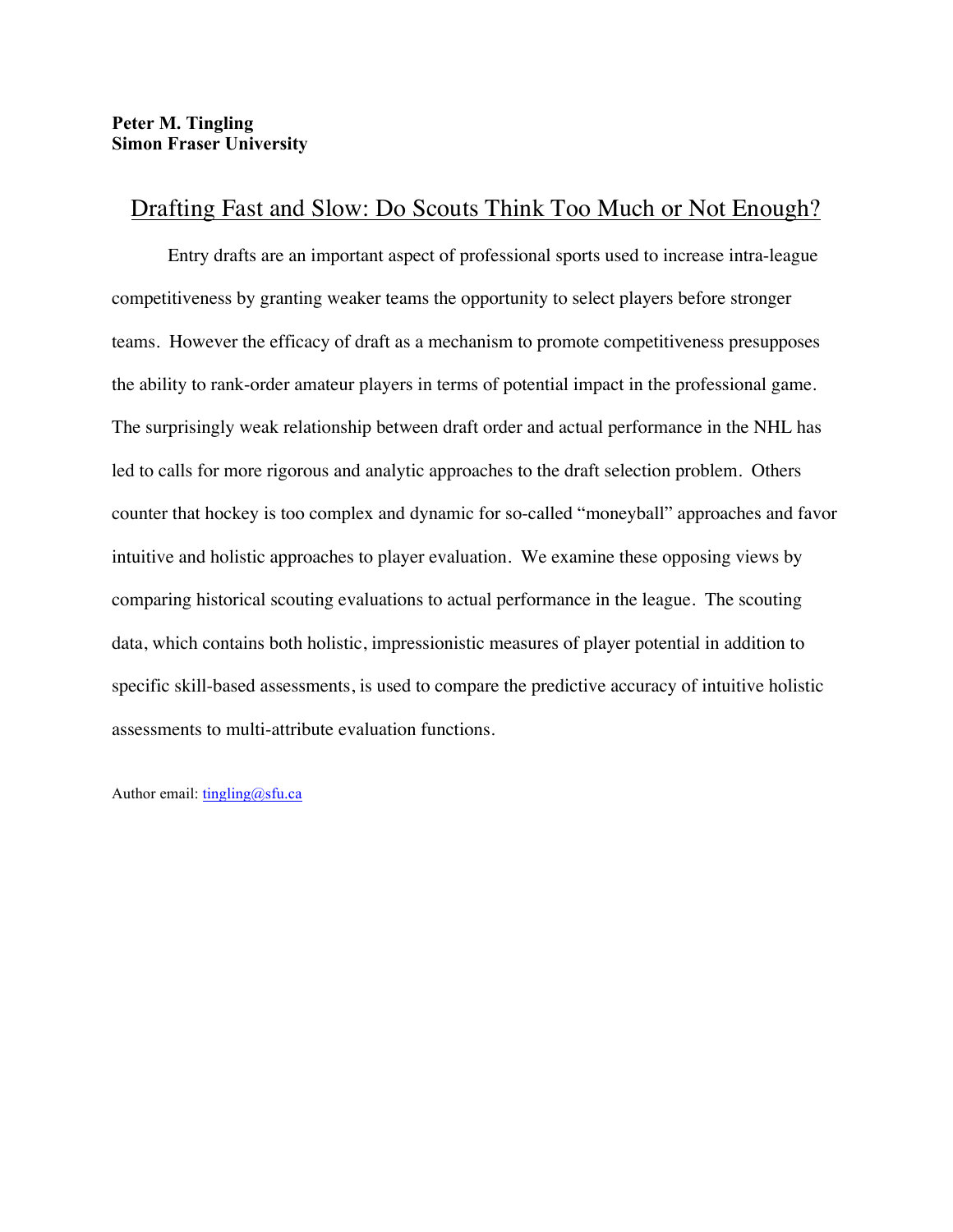# "It's a given that the kids are going to play hockey … there's never a question!": Contemporary Parenting Ideologies, Families, and Hockey in a Rural Community

Grounded in a middle-upper class value system of post-industrial societies, a culture of *involved fathering* and *intensive mothering* parenting ideologies have emerged and may have an important connection to organized youth sport. That is, a parent's "moral worth" may be evaluated by their children's successful participation in sport. Although this phenomenon has been relatively unexamined, the works of Kay (2009) and Coakley (2009) have speculated that this might provide one reason why families are so willing to invest the vast amount of emotional, physical, and financial support towards their children's participation.

This qualitative study (7 families, residing in rural Ontario) seeks to address this gap in the literature and explores the connections between children's hockey, family life and the social and cultural contexts in which participation occurs. Specifically, it addresses some of the ways in which children's participation may reflect and contribute to broader and complex sociocultural changes in contemporary parenthood ideologies and what it means to be a "good parent". The findings presented in this paper will emphasize the complexity of the family's decision-making process related to their hockey involvement and the heightened sense of family togetherness as well as tension that it creates. The gendered nature of this process and how rurality shapes the families' sport involvement are also emphasized.

Author email: dtrussell@brocku.ca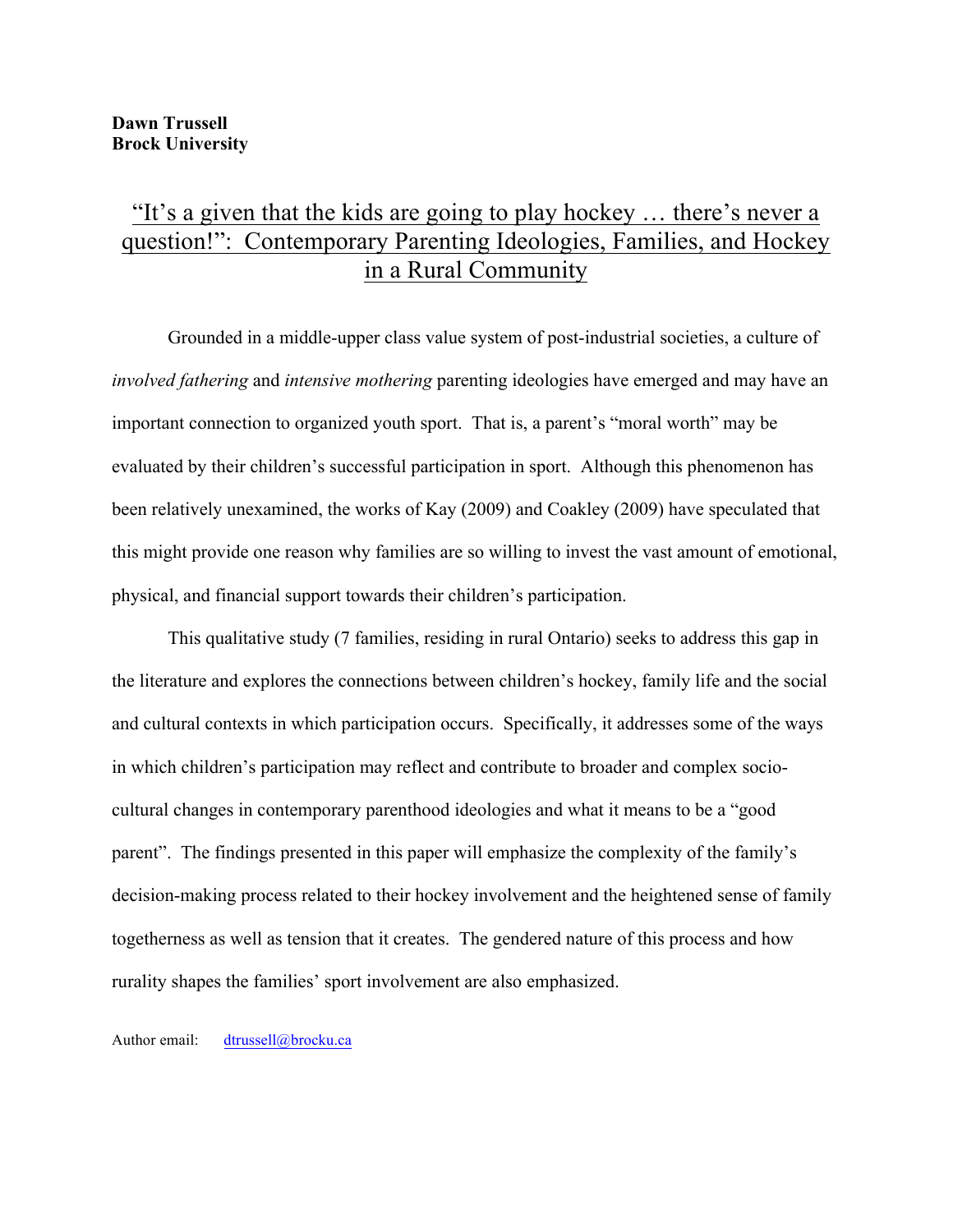#### **Charlene Weaving St. Francis Xavier University**

**Lisa Edwards & Carwyn Jones Cardiff School of Sport**

# Celebration on Ice: An Examination of Double Standards following the Canadian Women's Gold Medal Victory at the 2010 Winter Olympics

Approximately one hundred minutes after winning the gold medal in the women's ice hockey competition at the recent Winter Olympic Games in Vancouver 2010, members of the Canadian team returned to the ice to celebrate their victory. There was nothing particularly unusual going on here; at least not from a hockey perspective. Canadian hockey has a strong tradition of such celebrations, for example, after the final game of the 1972 Summit Series, the victorious men's team took to the ice and celebrated with beer and cigars. The Canadian women players were no different, they sat at centre ice smoked cigars, drank cans of Molson Canadian beer, and gulped champagne.

Our aim in this paper is to explore some of the issues arising from this celebration controversy. We suggest that criticism of the hockey player's post game celebrations reveals double standards. We believe that the disapproval directed towards the women's hockey team is, at least in part, a result of gender double standards in relation to alcohol consumption and female athletes. Overall, we conclude that there is a double standard at play which judges women athletes' more harshly than men when it comes to the kind of alcohol related cultural practices commonly found in the sporting realm.

Author email: cweaving@stfx.ca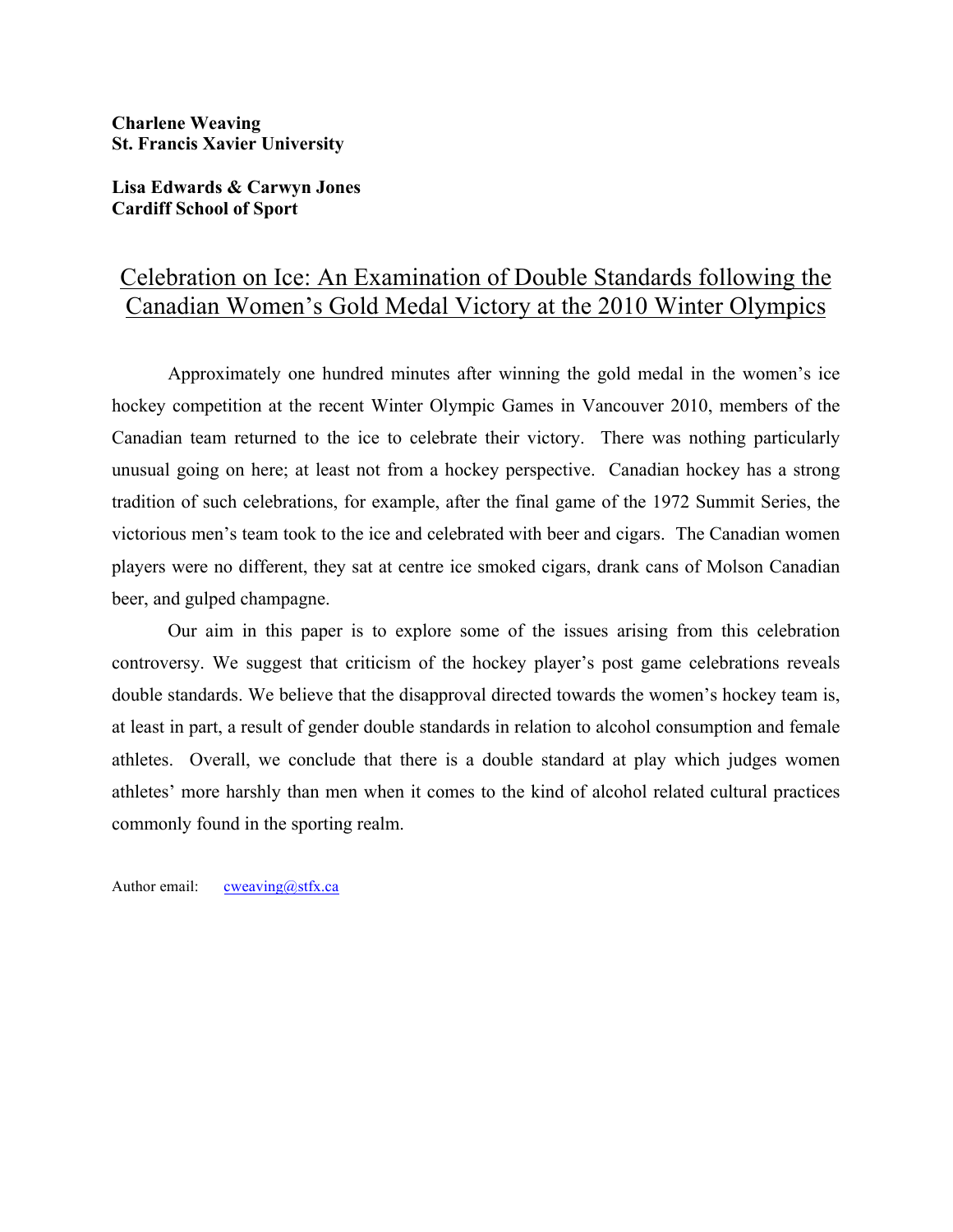**Julie Booke, Gary Koroluk, Khatija Westbrook, Shawn Sky, Joe Pavelka, Jean Jarrell, Nadine Van Wyk Mount Royal University Calgary, AB**

### The *Respect in Sport* Program

In September 2010, Hockey Calgary (HC) instituted the mandatory Respect in Sport (RiS) program, requiring one parent/guardian from each family to complete the online program or their child(ren) would not be permitted to play. The intent of the program is to educate parents on the effects of negative sport related behaviors -- more specifically, to educate parents on creating realistic expectations and to help reduce the amount of maltreatment which commonly occur in sporting events. "The objective of requiring one parent/guardian from each family to complete the RiS program is not to change the behaviors of the 2% of really bad parents, but rather to educate and empower the other 98%" (Past HC president).

In an effort to understand the impact of the RiS program, a group of researchers from Mount Royal University have undertaken a three-year study examining the perceived effects of the mandatory RiS program. Survey findings have identified little impact on negative behavior, however, interview findings have highlighted an increased awareness of the impact of poor parental behavior, the need for more accountability from Hockey Calgary and overwhelmingly the need to continue the Respect in Sport program. This presentation will share the findings from year and the preliminary findings from year two of this three-year study.

**Author email:** jbooke@mtroyal.ca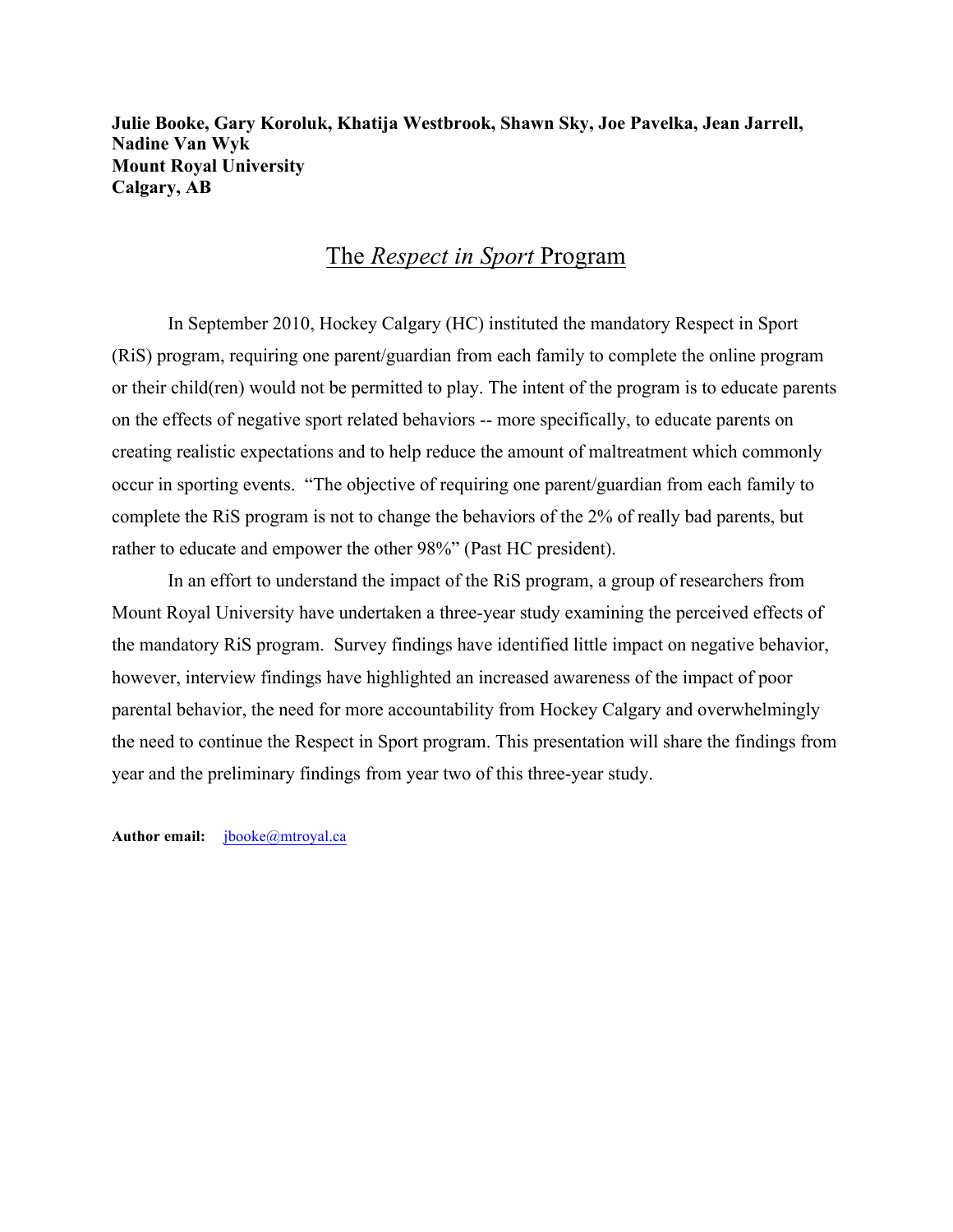# "*A Picture is Worth 1000 Words*": Analysis of the Role of Sport in the Management Textbook, A Study of Sports Images in OB Textbooks from 1992 to 2011

This paper examines a selection of organizational behaviour (OB) textbooks from 1992 to 2012. Using both content analysis and semiotic language analysis, the purpose of the paper is to illustrate how sports images in textbooks – although used ostensibly to explain OB concepts – can have implications for addressing issues of gender, race, ethnicity, disabilities, and intersectionality. We conclude that sports images and metaphors (along with other asides, examples, and illustrations) need to be used carefully and reflectively.

Author email: heidi.weigand@smu.ca